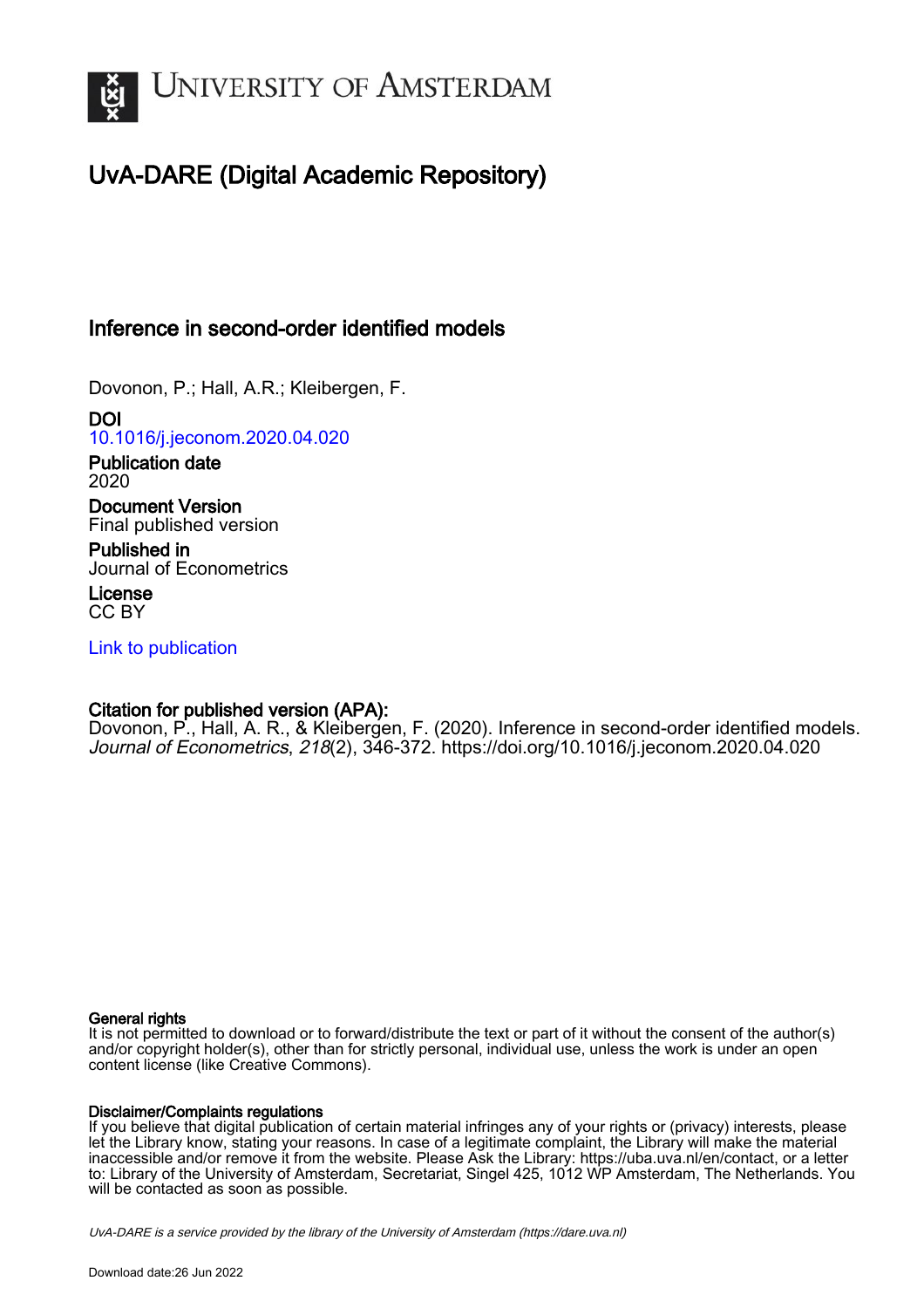Contents lists available at [ScienceDirect](http://www.elsevier.com/locate/jeconom)

# Journal of Econometrics

journal homepage: [www.elsevier.com/locate/jeconom](http://www.elsevier.com/locate/jeconom)





# Inference in second-order identified models<sup> $\star$ </sup> Prosper Dovononª, Al[a](#page-1-1)stair R. Hall <sup>[b](#page-1-2)</sup>, Frank Kleibergen <sup>[c](#page-1-3),\*</sup>



<span id="page-1-3"></span><span id="page-1-2"></span><span id="page-1-1"></span><sup>a</sup> *Department of Economics, Concordia University, 1455 de Maisonneuve Blvd. West, Montreal, Quebec, H3G 1M8, Canada* <sup>b</sup> *Department of Economics, School of Social Sciences, University of Manchester, Manchester M13 9PL, UK* <sup>c</sup> *Amsterdam School of Economics, University of Amsterdam, Roetersstraat 11, 1018 WB Amsterdam, The Netherlands*

### a r t i c l e i n f o

*Article history:* Available online 12 May 2020

*JEL classification:*  $C<sub>1</sub>$  $C<sub>12</sub>$  $C23$  $C58$ 

*Keywords:* Generalized Method of Moments estimation First-order identification failure Identification-robust inference

### a b s t r a c t

We explore the local power properties of different test statistics for conducting inference in moment condition models that only identify the parameters locally to second order. We consider the conventional Wald and LM statistics, and also the Generalized Anderson–Rubin (GAR) statistic (Anderson and Rubin, 1949; Dufour, 1997; Staiger and Stock, 1997; Stock and Wright, 2000), KLM statistic (Kleibergen, 2002; Kleibergen, 2005) and the GMM extension of Moreira (2003) (GMM-M) conditional likelihood ratio statistic. The GAR, KLM and GMM-M statistics are so-called "identification robust" since their (conditional) limiting distribution is the same under first-order, weak and therefore also second order identification. For inference about the model specification, we consider the identification-robust J statistic (Kleibergen, 2005), and the GAR statistic. Interestingly, we find that the limiting distribution of the Wald statistic under local alternatives not only depends on the distance to the null hypothesis but also on the convergence rate of the Jacobian. We specifically analyse two empirically relevant models with second order identification. In the panel autoregressive model of order one, our analysis indicates that the Wald test of a unit root value of the autoregressive parameter has better power compared to the corresponding GAR test which, in turn, dominates the KLM, GMM-M and LM tests. For the conditionally heteroskedastic factor model, we compare Kleibergen (2005) J and the GAR statistics to Hansen (1982) overidentifying restrictions test (previously analysed in this context by Dovonon and Renault, 2013) and find the power ranking depends on the sample size. Collectively, our results suggest that tests with meaningful power can be conducted in second-order identified models.

© 2020 The Author(s). Published by Elsevier B.V. This is an open access article under the CC BY license [\(http://creativecommons.org/licenses/by/4.0/](http://creativecommons.org/licenses/by/4.0/)).

### **1. Introduction**

The Generalized Method of Moments (GMM) is a popular method for estimating the parameters of econometric models based on the information in population moment conditions. In his seminal article introducing GMM, [Hansen](#page-27-0) [\(1982](#page-27-0)) proves the consistency of the estimator and provides a framework for inference based on first-order asymptotic statistical arguments. This original framework includes confidence intervals for the parameters and the overidentifying restrictions statistic that can be used to test the model specification, and it has been subsequently extended to a wide variety of inference procedures, similarly based on first-order asymptotic arguments. However, the statistical arguments that justify

<https://doi.org/10.1016/j.jeconom.2020.04.020>

<span id="page-1-0"></span> $\hat{\varphi}$  The paper has benefited from the comments of: the co-editors and two anonymous referees; participants at the 12-th Tinbergen Institute Conference in Amsterdam, the 2017 African Econometric Society meetings in Algiers, and the 2017 Canadian Econometric Society meetings in Toronto (especially the discussant Kyungchul Song); and also seminar participants at the University of Bristol.

<span id="page-1-4"></span>Corresponding author.

*E-mail addresses:* [prosper.dovonon@concordia.ca](mailto:prosper.dovonon@concordia.ca) (P. Dovonon), [alastair.hall@manchester.ac.uk](mailto:alastair.hall@manchester.ac.uk) (A.R. Hall), [f.r.kleibergen@uva.nl](mailto:f.r.kleibergen@uva.nl) (F. Kleibergen).

<sup>0304-4076/© 2020</sup> The Author(s). Published by Elsevier B.V. This is an open access article under the CC BY license [\(http://creativecommons.org/](http://creativecommons.org/licenses/by/4.0/) [licenses/by/4.0/\)](http://creativecommons.org/licenses/by/4.0/).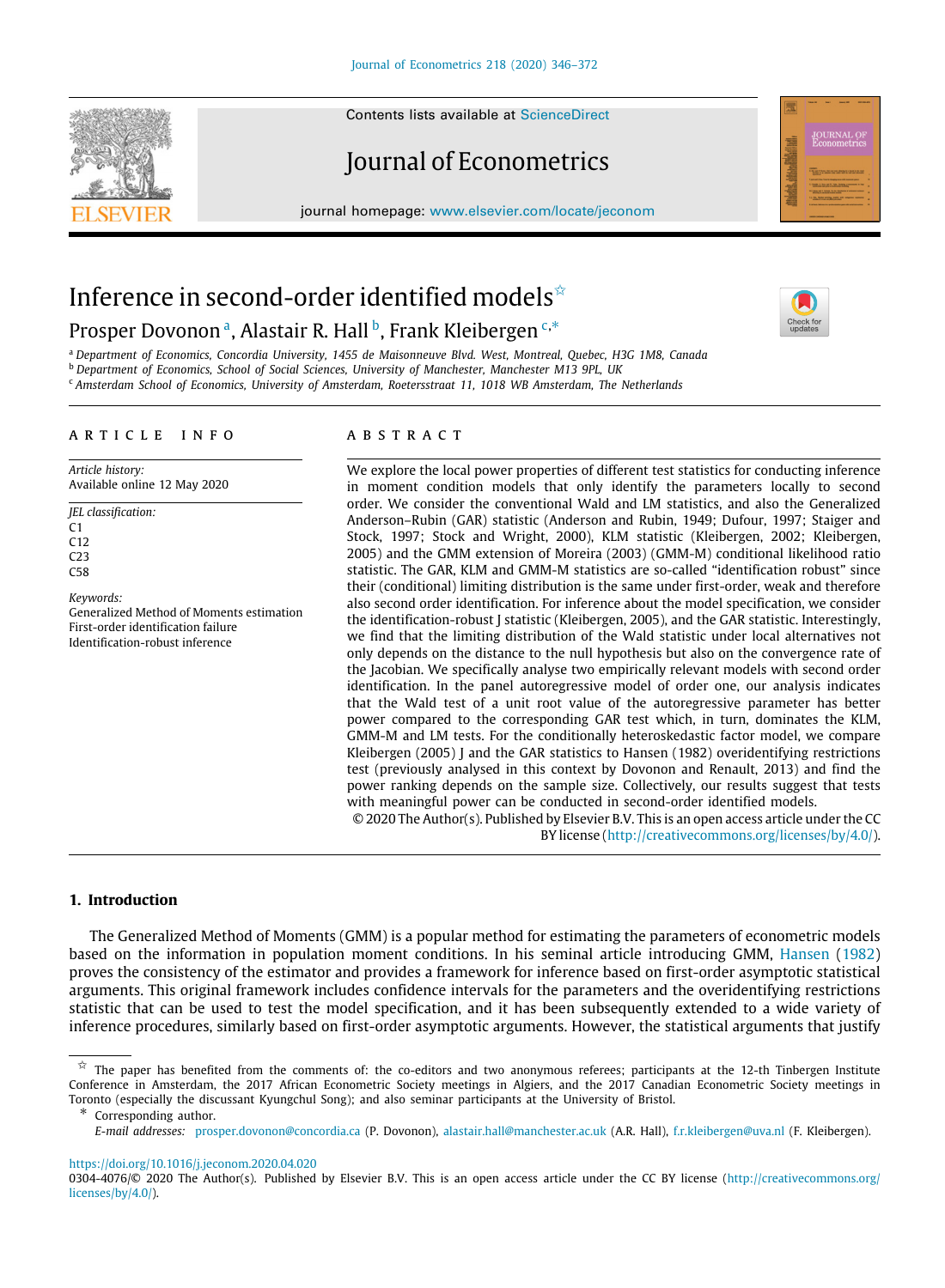these inference techniques are predicated on certain regularity conditions among which are the assumptions that the population moment condition is valid and identifies the parameters both globally and also locally at first order.

Over the last 25 years, there has been a growing awareness that this first-order asymptotic theory may provide a poor approximation to the finite sample behaviour of GMM-based statistics. Attention has been focussed primarily on cases where the assumed identification conditions fail or are close to failure. To derive alternative approximations to the behaviour of GMM-based statistics under this scenario, [Staiger and Stock](#page-27-1) ([1997\)](#page-27-1) introduced the concept of weak identification. Within this framework, parameters are globally and first-order locally identified in finite samples but the information provided by the population moment declines (at a prescribed rate) as the sample size increases resulting in the parameters being globally unidentified in the limit. Under weak identification, the large sample properties of the conventional GMM-based statistics are different from those derived in [Hansen](#page-27-0)'s ([1982](#page-27-0)) analysis, see [Staiger and](#page-27-1) [Stock](#page-27-1) ([1997\)](#page-27-1) and [Stock and Wright](#page-27-2) ([2000](#page-27-2)). Furthermore, once the possibility of weak identification is admitted, the conventional approach to constructing confidence intervals based on GMM estimators – "estimator plus/minus a multiple of the standard error" – is invalid, see [Dufour](#page-27-3) ([1997](#page-27-3)). This has led to a focus on inferences based on so-called "identification robust" statistics whose distribution is invariant to the quality of the identification. Leading examples of such statistics are the generalized Anderson–Rubin (GAR) statistic [\(Anderson and Rubin,](#page-26-0) [1949;](#page-26-0) [Dufour,](#page-27-3) [1997;](#page-27-3) [Staiger and Stock](#page-27-1), [1997](#page-27-1); [Stock and Wright,](#page-27-2) [2000](#page-27-2)), the KLM statistic [\(Kleibergen](#page-27-4), [2002,](#page-27-4) [2005](#page-27-5)), the J statistic [\(Kleibergen](#page-27-5), [2005\)](#page-27-5), and the generalized conditional likelihood ratio (GMM-M) statistic ([Moreira](#page-27-6), [2003](#page-27-6); [Kleibergen](#page-27-5), [2005](#page-27-5)). In each case, inferences are performed by inverting the statistic in question to calculate parameter values consistent with the null hypothesis at the chosen level of confidence/significance.

<span id="page-2-1"></span><span id="page-2-0"></span>However, weak identification and its variants are not the only way in which first order local identification can fail.<sup>[1](#page-2-0)</sup> In linear models, first-order local and global identification are the same, but in nonlinear models, they are not: identification can fail at first order locally but hold at a higher order. In this paper, we focus on the case where parameters are globally identified, identification fails locally at first order but holds at second order. This pattern of identification has been shown to arise in a number of situations in statistics and econometrics such  $as^2$  $as^2$ : ML for skew-normal distributions, [Azzalini](#page-27-7) ([2005](#page-27-7)); ML for binary response models based on skew-normal distributions, [Stingo et al.](#page-27-8) [\(2011\)](#page-27-8); ML for missing not at random (MNAR) models, [Lee and Chesher](#page-27-9) ([1986\)](#page-27-9) and [Jansen et al.](#page-27-10) ([2006\)](#page-27-10); ML estimation of production function models, [Lee and Chesher](#page-27-9) [\(1986\)](#page-27-9) and [Lee](#page-27-11) [\(1993](#page-27-11)); GMM estimation of conditionally heteroskedastic factor models, [Dovonon](#page-27-12) [and Renault](#page-27-12) [\(2009,](#page-27-12) [2013a](#page-27-13)); GMM estimation of panel data models using second moments, [Madsen](#page-27-14) ([2009\)](#page-27-14) and [Bun and](#page-27-15) [Kleibergen](#page-27-15) ([2016](#page-27-15)); modified-ML estimation of panel data models, ([Kruiniger,](#page-27-16) [2014\)](#page-27-16).

Within this second-order identification framework, GMM estimators are consistent but the limiting distribution of statistics based on the estimator is both different from its first-order asymptotic counterpart and also sensitive to the nature of the first-order identification failure. Local identification relates to the behaviour of the population moment condition as the parameter moves away from the true value. First order identification can fail in some or all directions, and the large sample behaviour of GMM-based statistics is sensitive to the number of directions in which local identification is at second order and not first order. For the case where first order identification only fails in one direction, the limiting distribution of the GMM estimator has been characterized by [Dovonon and Hall](#page-27-17) ([2018\)](#page-27-17), extending earlier results by [Sargan](#page-27-18) ([1983\)](#page-27-18) and [Rotnitzky et al.](#page-27-19) [\(2000\)](#page-27-19) for estimators obtained respectively by IV in a nonlinear in parameters model and Maximum Likelihood.<sup>[3](#page-2-2)</sup> [Dovonon and Renault](#page-27-12) ([2009,](#page-27-12) [2013a\)](#page-27-13) derive the limiting distribution of the overidentifying restrictions statistic for an arbitrary number of directions in which local identification is at second and not first order.

<span id="page-2-2"></span>In this paper, we study the power of commonly used test procedures when the parameter of interest is only locally second-order identified. We analyse tests on the value of the parameter itself and the specification of the moment function. To conduct tests on the parameter of interest, we employ the traditional Wald and Lagrange multiplier (LM) statistics as well as the identification robust GAR, KLM and GMM-M statistics. For tests on the specification of the moment function, we use the GAR statistic and [Kleibergen](#page-27-5)'s ([2005\)](#page-27-5) J statistic (hereafter denoted as the K-J statistic). For each type of test, we define the appropriate local alternatives and derive the limiting distributions of all tests under both null and local alternatives. Interestingly, we find that the limiting distribution of the Wald statistic under local alternatives not only depends on the distance to the null hypothesis but also on the convergence rate of the Jacobian. We also illustrate the power properties of the tests in two empirically relevant models: the panel autoregressive model of order one and the conditionally heteroskedastic factor model. For the panel data model, it is well known that the autoregressive parameter is plagued by identification issues if the autoregressive parameter is one. [Bun and Kleibergen](#page-27-15) ([2016\)](#page-27-15) construct a specific moment equation which second-order identifies the autoregressive parameter at this value. For the conditionally heteroskedastic factor model, [Dovonon and Renault](#page-27-13) [\(2013a\)](#page-27-13) establish that the parameters are second-order identified by a moment condition used as a basis for testing for a common factor structure. Because of the second-order identification, GMM estimators have a quartic root convergence rate and so we observe a very slow convergence of the finite sample

 $<sup>1</sup>$  For a recent review of methods for inference under weak identification and its extensions, see [Hall](#page-27-20) [\(2015](#page-27-20)).</sup>

 $<sup>2</sup>$  The notion of identification at a higher order can be extended to an order larger than two. We are not aware of any (non-linear) model where</sup> identification of some parameters occurs at say the third order so we refrained from such an extension. We note that our results and also tests for such instances can be developed along the lines of our current work and existing tests for identification.

 $3$  [Kruiniger](#page-27-16) ([2014\)](#page-27-16) derives the limiting distribution of certain modified-ML estimators in a panel data model with second-order identification that can be viewed as special cases of GMM with just-identified parameters.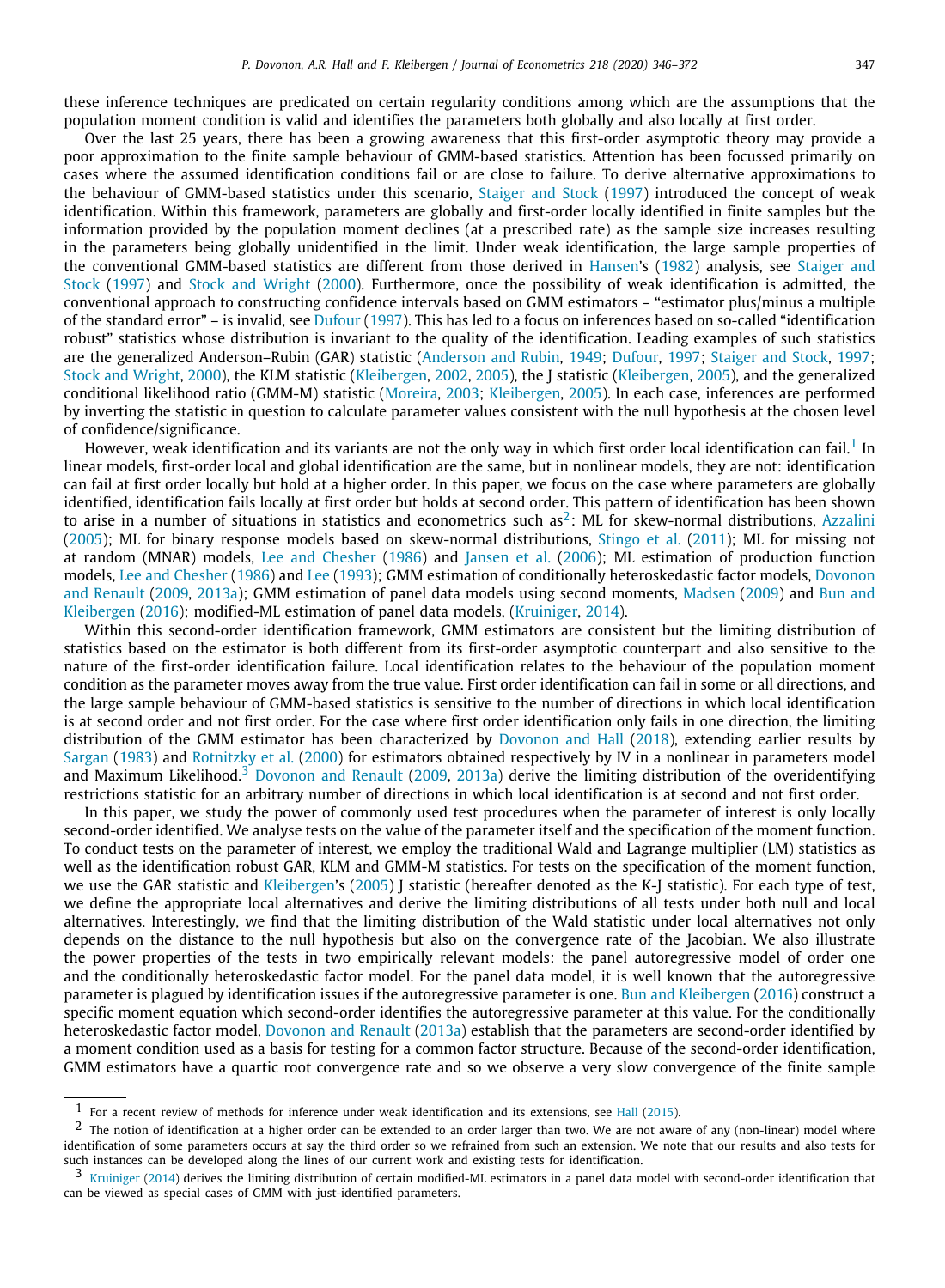distributions of the tests towards their limiting distributions under local alternatives. We therefore focus on the finite sample distributions of the tests for varying numbers of observations. For the panel autoregressive model, the Wald statistic has discriminatory power that dominates the other tests, although the GAR statistic exhibits comparable power in large samples. The powers of the KLM and LM statistics are much less than that of the GAR statistic which is explained by the second-order identification. The power of the GMM-M statistic is slightly better than the power of the KLM statistic: this relative ranking can be explained by noting that the parameter of interest is (second-order) identified and so the conditioning statistic in GMM-M, which tests the significance of the Jacobian, slowly rises when the sample increases. For the resulting larger values of the conditioning statistic, the GMM-M statistic is known to be comparable to the KLM statistic. For all statistics, we observe that the finite sample power curves converge slowly to the local asymptotic power curve which results from the quartic root convergence rate. For the conditionally heteroskedastic factor model, we compare the power properties of K-J and the GAR tests with those of [Hansen](#page-27-0)'s [\(1982](#page-27-0)) overidentifying restrictions test, previously analysed in this context by [Dovonon and Renault](#page-27-13) ([2013a](#page-27-13)). Our results indicate that the power ranking is sensitive to the sample size: in small to moderate sample sizes the K-J test dominates the other two, which have comparable power; but in large sample sizes this ranking is reversed.

Our analysis contributes to the literature on inference based on the Wald statistic in situations where the standard first-order asymptotic framework does not apply: [Gourieroux and Montfort](#page-27-21) ([1995\)](#page-27-21) analyse estimation and testing under inequality constraints; [Andrews](#page-26-1) [\(2001,](#page-26-1) [2002\)](#page-26-2) considers the case where the true parameter lies on the boundary of the parameter space; [Gaffke et al.](#page-27-22) ([1999,](#page-27-22) [2002](#page-27-23)) consider the case where the Jacobian of the restrictions being tested is singular at the true parameter value. In common with the scenario in our paper, the limiting distribution of the Wald statistic is non-standard under the null hypothesis in all these cases.

The paper is organized as follows. In the second section, we set up notation, introduce the concept of second order identification and present two examples of models with this identification pattern. In the third section, we introduce the different test statistics and their limiting distributions under the null hypothesis. In the fourth section, we discuss these distributions under appropriate local alternatives. The fifth section explores the finite sample power properties of the tests. Finally the sixth section concludes. The proofs of the main results are presented in a mathematical appendix, with some additional results relegated to an on-line appendix available at [https://sites.google.com/site/prosperdovonon/cab/](https://sites.google.com/site/prosperdovonon/cab/DHK_180925_SupApp_200424.pdf?attredirects=0) [DHK\\_180925\\_SupApp\\_200424.pdf?attredirects=0.](https://sites.google.com/site/prosperdovonon/cab/DHK_180925_SupApp_200424.pdf?attredirects=0)

### **2. Second-order identification: definition and examples**

<span id="page-3-2"></span>Suppose it is desired to estimate a parameter vector  $\theta_0\in\Theta\subset\R^p$  that indexes an econometric model. This model may explain behaviour of individual economic agents in a population and so be estimated from a random sample from that population or the model may explain the behaviour of economic variables over time and be estimated from time series data. Second-order identification can arise in either case, as demonstrated by our two examples below, and our results apply equally in both scenarios. However, certain definitions are different in the two cases. For ease of presentation, we first describe GMM estimations for the case where the data are obtained from a random sample, and then briefly note how those definitions need to be adapted for time series in footnote [5](#page-4-0).

To this end, let *X* denote a random vector with probability distribution *P* and sample space  $X$  modelling the variables in the econometric model. We consider the case where this model implies the following population moment condition:

<span id="page-3-0"></span>
$$
E[f(X, \theta_0)] = 0, \tag{1}
$$

where  $f\,:\,\mathcal{X}\times\varTheta\,\to\,\mathbb{R}^k$  is twice continuously differentiable in  $\theta$  almost everywhere and  $k\,\geq\,p$ . Associated with this population moment condition is a matrix  $G(\theta_0)$  known as the Jacobian and defined via:  $G(\theta) = E[q(X, \theta)], q(\bar{\theta}) =$  $\partial f(X,\theta)/\partial\theta'\big|_{\theta=\bar{\theta}}$ . Let {*x<sub>i</sub>*, *i* = 1, ..., *N*} be a random sample of observations for *X*, and define the sample moment function to be  $\bar{f}_N(\theta) = \frac{1}{N} \sum_{i=1}^N f_i(\theta)$  where  $f_i(\theta) \equiv f(x_i, \theta)$ .

Following [Hansen](#page-27-0) ([1982\)](#page-27-0), we define a GMM estimator of  $\theta_0$  based on ([1](#page-3-0)) as:

$$
\hat{\theta}(W_N) = \arg\min_{\theta \in \Theta} N \bar{f}_N(\theta)' W_N \bar{f}_N(\theta), \tag{2}
$$

where  $W_N$  is  $k \times k$  weighting matrix that converges in probability to W, a symmetric positive definite matrix W. As emphasized by the notation, the GMM estimator depends on the choice of weighting matrix. [Hansen](#page-27-0) ([1982](#page-27-0)) shows that the optimal choice of weighting matrix is one that satisfies  $W = \{V_f(\theta_0)\}^{-1}$  where  $V_f(\theta_0) = Var[f(X, \theta_0)]$ , assumed nonsingular throughout. This optimal choice is implemented via a two-step procedure in which a first-step  $GMM$  estimation is used to obtain a preliminary – "first-step  $GMM''$  – estimator,  $\hat{\theta}_{1,s} = \hat{\theta}(W_N)$ , based on a sub-optimal choice of  $W_N$ . This first-step GMM estimator is used to construct a consistent estimator of  $Var[f(X, \theta_0)]$ , the inverse of which is used as weighting matrix for a second-step estimation. Defining

$$
\hat{V}_{ff}(\theta) = \frac{1}{N} \sum_{i=1}^{N} \left[ f_i(\theta) - \bar{f}_N(\theta) \right] \left[ f_i(\theta) - \bar{f}_N(\theta) \right]'
$$

and

<span id="page-3-1"></span>
$$
Q(\theta, \bar{\theta}) = N \bar{f}_N(\theta)' \hat{V}_{ff} (\bar{\theta})^{-1} \bar{f}_N(\theta), \qquad (3)
$$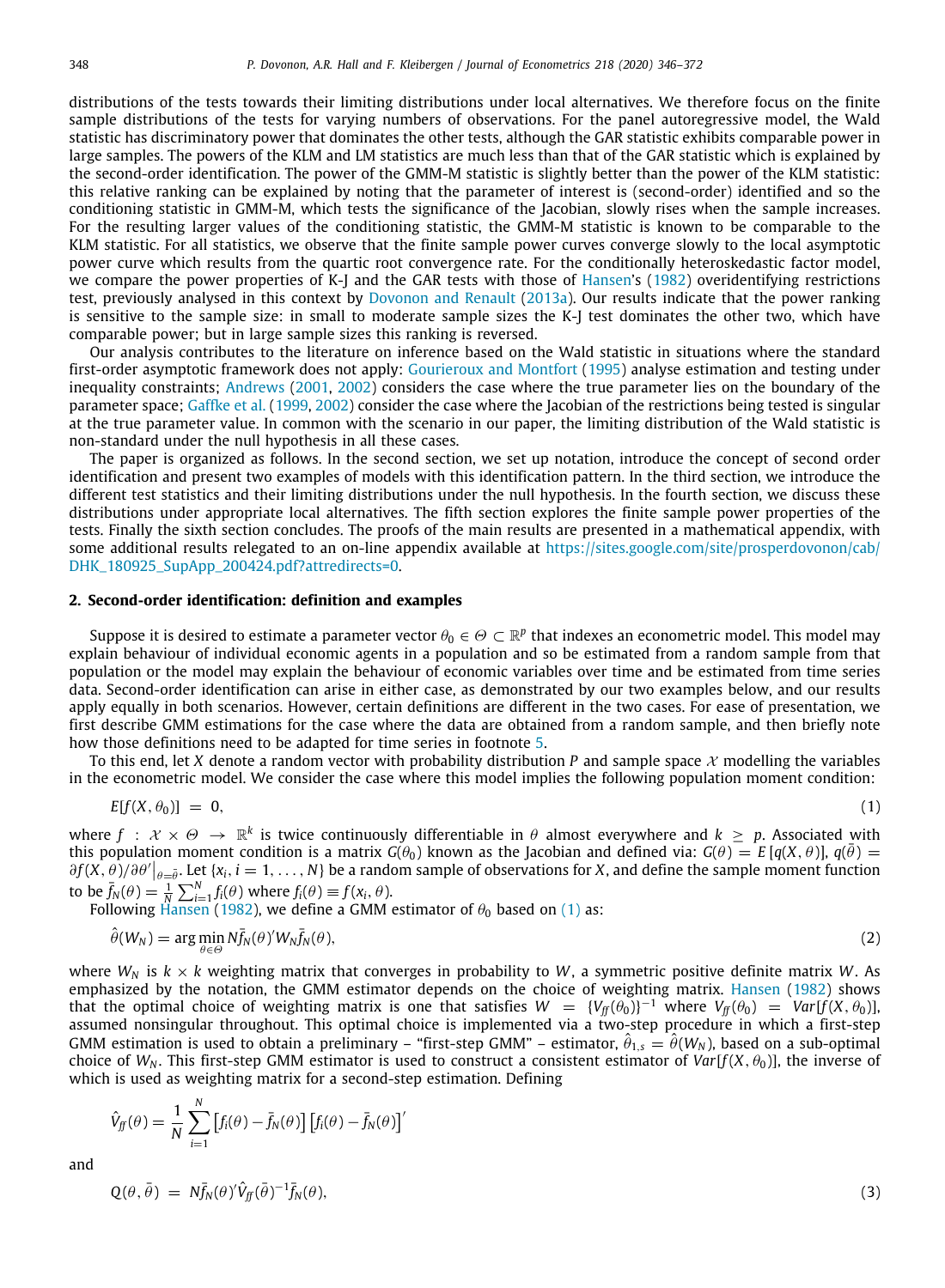the two-step GMM estimator is:

<span id="page-4-1"></span><span id="page-4-0"></span>
$$
\hat{\theta}_N = \arg\min_{\theta \in \Theta} Q(\theta, \hat{\theta}_{1,s}).
$$
\n(4)

Within this framework, two statistics are naturally of interest:  $\hat \theta_N$  and the overidentifying restrictions test statistic  $Q(\hat{\theta}_N, \hat{\theta}_{1,s})$ . The former is the basis for inference about  $\theta_0$  and the latter can be used to assess if the data are consistent with ([1\)](#page-3-0) being true in the population, often thought of as a test of the model specification.<sup>[4](#page-4-1)</sup> [Hansen](#page-27-0) [\(1982](#page-27-0)) establishes the limiting properties of both these statistics under a set of regularity conditions.<sup>[5](#page-4-0)</sup> Specifically, he shows that:  $\hat{\theta}_N$  is consistent for  $\theta_0$ ;  $N^{1/2}(\hat{\theta}_N - \theta_0) \stackrel{d}{\rightarrow} N(0, V_\theta)$ , where  $V_\theta = \{G(\theta_0)'V_{ff}(\theta_0)^{-1}G(\theta_0)\}^{-1}$ ; and  $Q(\hat{\theta}, \hat{\theta}_{1, s}) \stackrel{d}{\rightarrow} \chi^2_{k-p}$ .

For our purposes here, it suffices to highlight three of these regularity conditions. To this end, it is useful to condense our notation and write  $m(\theta) = E[f(X, \theta)]$ . The aforementioned three conditions are then: (i)  $m(\theta_0) = 0$  so that the estimation is based on valid information; (ii)  $m(\bar{\theta}) \neq 0$  for all  $\bar{\theta} \neq \theta_0$  so that  $\theta_0$  is globally identified; (iii) *rank*{*G*( $\theta_0$ )} = *p* so that  $\theta_0$  is first-order locally identified.<sup>[6](#page-4-2)</sup> Of these three, the consistency of the GMM estimator only requires (i) and (ii) to hold; but the distributional results listed in the previous paragraph require all three conditions to hold.

As noted in the introduction, first-order local identification is not a necessary condition for global identification in nonlinear models. In this paper we focus on the case where first-order local identification fails but the parameters are locally identified at second order. To formally introduce this scenario, we let

<span id="page-4-2"></span>
$$
H_{\rm s}(\bar{\theta})\ =\ E\left[\left.\frac{\partial^2 f_{\rm s}(X,\theta)}{\partial \theta \partial \theta'}\right|_{\theta=\bar{\theta}}\right],\quad s=1,2\ldots,k
$$

where  $f_s(X, \theta)$  is the *s*th element of  $f(X, \theta)$ . The following assumption defines the identification configuration maintained throughout our analysis.

<span id="page-4-3"></span>**Assumption 1.** (a)  $\forall \theta \in \Theta$ ,  $m(\theta) = 0 \Leftrightarrow \theta = \theta_0$ ; (b) For all *u* in the range of  $G(\theta_0)'$  and all *v* in the null space of  $G(\theta_0)$ ,

$$
(G(\theta_0)u + (v'H_s(\theta_0)v)_{1 \leq s \leq k} = 0) \Rightarrow (u = v = 0).
$$

[Assumption](#page-4-3) [1\(](#page-4-3)a) combines conditions (i) and (ii) above, and provides the necessary and sufficient identification condition for consistent estimation of  $\theta_0$ . [Assumption](#page-4-3) [1](#page-4-3)(b) is the second-order local identification condition introduced by [Dovonon](#page-27-12) [and Renault](#page-27-12) [\(2009](#page-27-12)). This is a sufficient condition for local identification that extends the standard first-order local identification (property (iii) above). See [Dovonon and Renault](#page-27-13) [\(2013a\)](#page-27-13) for further discussion.

### *2.1. Panel data example*

<span id="page-4-5"></span>Consider the first-order autoregressive linear dynamic panel data model

$$
y_{i,t} = c_i + \theta_0 y_{i,t-1} + u_{it} \quad i = 1, ..., N, \ t = 2, ..., T,
$$
\n(5)

where *c<sup>i</sup>* denotes the (unobserved) fixed effect, *T* equals the number of time periods and *N* equals the number of cross section observations. The assumptions commonly used to identify the parameters of this model are that the error terms are independently distributed from each other and the fixed effect so that

$$
E[u_{i,t}u_{i,s}] = 0, \quad s \neq t; \quad t = 2, ..., T,\nE[u_{i,t}c_i] = 0, \quad t = 2, ..., T,\nE[u_{i,t}y_{i,1}] = 0, \quad t = 2, ..., T.
$$
\n(6)

Based on these assumptions, different moment functions have been proposed to identify the autoregressive parameter of which the most commonly used are, perhaps, those proposed by [Anderson and Hsiao](#page-26-3) ([1981\)](#page-26-3), [Arellano and Bond](#page-26-4) [\(1991](#page-26-4)), [Ahn and Schmidt](#page-26-5) [\(1995](#page-26-5)) and [Blundell and Bond](#page-27-24) [\(1998](#page-27-24)). All these moment conditions have difficulty identifying the autoregressive parameter when its true value is close to one and the variance of the initial observations and/or fixed effects becomes large, see [Bun and Kleibergen](#page-27-15) [\(2016](#page-27-15)). [Bun and Kleibergen](#page-27-15) ([2016\)](#page-27-15) show that a non-linear combination of these moment conditions does, however, identify the autoregressive parameter in such settings. This non-linear combination leads to so-called robust moments that do not depend on the initial observations and fixed effects. [Bun and Kleibergen](#page-27-15) ([2016](#page-27-15)) show that for  $T = 4$  the specification of the sample moment function associated with these robust moments is:

<span id="page-4-4"></span>
$$
\bar{f}_N(\theta) = a\theta^2 + b\theta + d,\tag{7}
$$

<sup>4</sup> Although some caution needs to be exercised in interpreting the outcome of this test, see [Newey](#page-27-25) [\(1985\)](#page-27-25) and [Hall](#page-27-26) ([2005](#page-27-26))[Section 5.1].

 $^5$  If the model involves (stationary ergodic) time series then *X* is replaced by  $X_t$  in [\(1](#page-3-0)) with *t* denoting the time index, and replacing *i* in the definitions above. In this case the optimal choice of weighting matrix is  $V_{\bar{f}}=\lim_{N\to\infty}Var\left[N^{-1/2}\sum_{t=1}^Nf(X_t)\right]$  and  $\hat{V}_{\bar{f}f}(\theta)$  by a member of the class of Heteroskedasticity Autocorrelation Covariance (HAC) estimators, for example see [Andrews](#page-26-6) ([1991](#page-26-6)).

<sup>6</sup> Sometimes referred to as the rank condition for identification.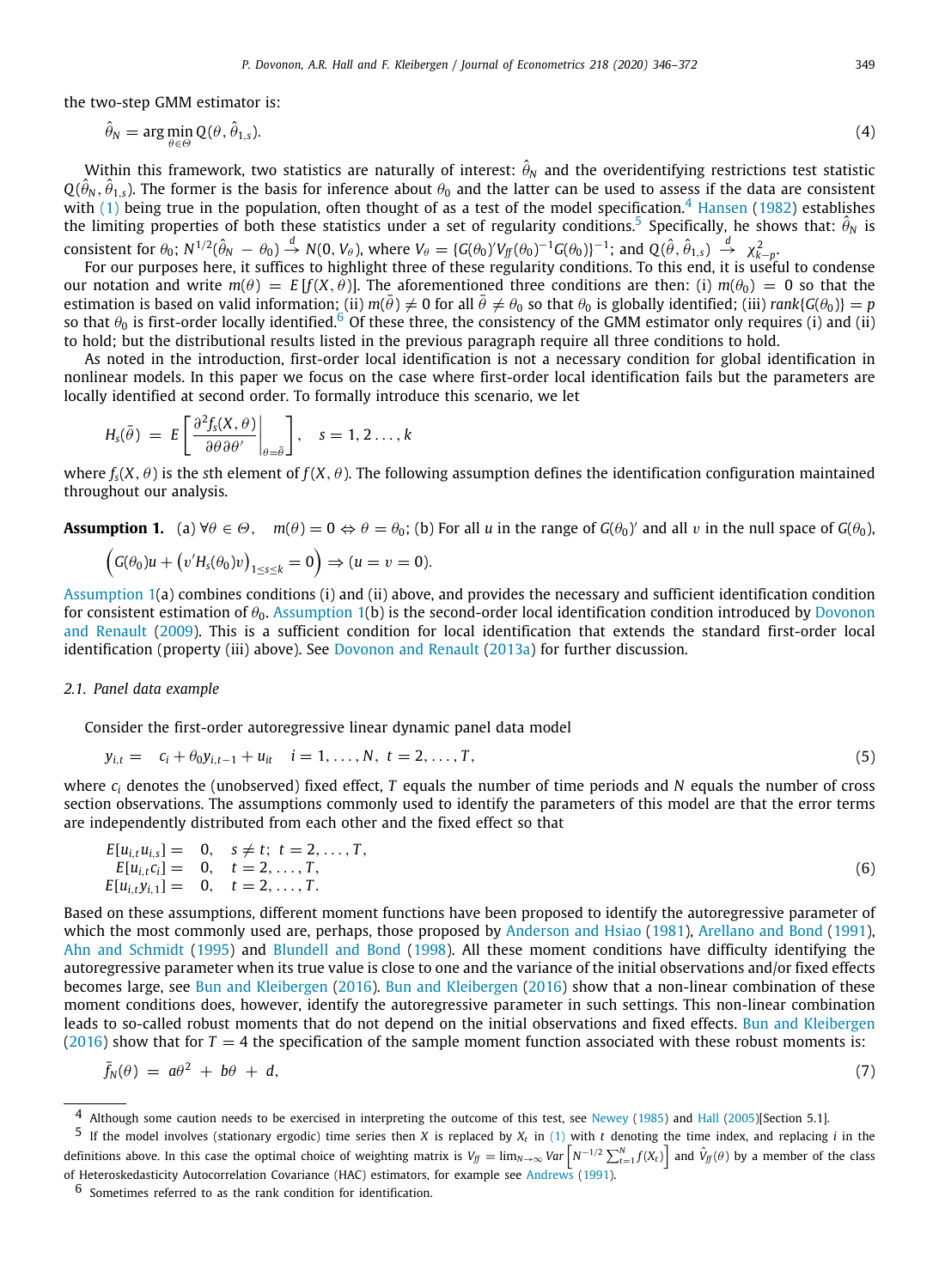where

$$
a = \frac{1}{N} \sum_{i=1}^{N} \begin{pmatrix} (\Delta y_{i,2})^2 \\ 0 \end{pmatrix}, \quad b = -\frac{1}{N} \sum_{i=1}^{N} \begin{pmatrix} (y_{i,3} - y_{i,1})^2 \\ \Delta y_{i,2} \Delta y_{i,3} \end{pmatrix}, \quad d = \frac{1}{N} \sum_{i=1}^{N} \begin{pmatrix} (y_{i,4} - y_{i,1}) \Delta y_{i,3} \\ \Delta y_{i,2} \Delta y_{i,4} \end{pmatrix}.
$$

Under the assumptions above, the expectation of these terms is given by:

$$
E[a] = \begin{pmatrix} E[(c_i - (1 - \theta_0)y_{i,1})^2] + \sigma_2^2 \\ 0 \\ E[b] = \begin{pmatrix} (1 + \theta_0)^2 E[(c_i - (1 - \theta_0)y_{i,1})^2) - \theta_0^2 \sigma_2^2 - \sigma_3^2 \\ -\theta_0^2 E[(c_i - (1 - \theta_0)y_{i,1})^2] \end{pmatrix}, \\ E[d] = \begin{pmatrix} \theta_0(1 + \theta_0 + \theta_0^2) E[(c_i - (1 - \theta_0)y_{i,1})^2] + \theta_0^2 (\theta_0 - 1)\sigma_2^2 + \theta_0 \sigma_3^2 \\ \theta_0^2 E[(c_i - (1 - \theta_0)y_{i,1})^2] \end{pmatrix}. \end{pmatrix}.
$$
\n
$$
(8)
$$

with  $\sigma_t^2 = E[u_{it}^2]$ . If we assume mean-stationarity<sup>[7](#page-5-0)</sup> – so that  $E[(c_i - (1 - \theta_0)y_{i1})^2] = 0$  – and the errors are homoskedastic  $-\sigma_t^2 = \sigma^2$  – then these expected values simplify to

<span id="page-5-1"></span><span id="page-5-0"></span>
$$
E[a] = \sigma^2 \begin{pmatrix} 1 \\ 0 \end{pmatrix}, \qquad E[b] = -\sigma^2 \begin{pmatrix} \theta_0^2 + 1 \\ 0 \end{pmatrix}, \qquad E[d] = \sigma^2 \begin{pmatrix} \theta_0^2 (\theta_0 - 1) + \theta_0 \\ 0 \end{pmatrix}.
$$
 (9)

From ([7](#page-4-4)) and [\(9](#page-5-1)), it follows that if  $\theta_0 = 1$  then:

<span id="page-5-3"></span><span id="page-5-2"></span>
$$
m(\theta_0) = 0_{2 \times 1}, \qquad G(\theta_0) = 0_{2 \times 1}, \qquad H_1(\theta_0) = 2\sigma^2, \qquad H_2(\theta_0) = 0,\tag{10}
$$

where we have emphasized the dimensions of the null vectors for clarity. It can be seen from ([10](#page-5-2)) that if  $\theta_0 = 1$  then this model is not first-order locally identified but satisfies [Assumption](#page-4-3) [1](#page-4-3) and so is second-order locally identified. In our subsequent analysis of this model, we focus on the inference about whether or not  $\theta_0 = 1$ .

### *2.2. Conditionally heteroskedastic factor models*

<span id="page-5-6"></span>Conditionally heteroskedastic factor (CHF) models are widely used to study the volatility of financial asset returns.<sup>[8](#page-5-3)</sup> Within this approach, the volatility of a vector of assets is assumed to derive from two sources: a latent common factor that exhibits conditional variation and an idiosyncratic component that is conditionally homoskedastic. In practice, the number of latent factors is assumed to be smaller than the number of assets and thus the CHF model provides a relatively parsimonious way of capturing the conditional variances and covariances of the assets.

Before basing inferences on the model, it is important to assess whether the sample covariance structure is consistent with this type of specification. [Engle and Kozicki](#page-27-27) [\(1993](#page-27-27)) propose a general methodology for testing for common features in economic time series based on the GMM overidentifying restrictions test, and propose using it to test the validity of the CHF model. However, they base their decision rule on standard first-order asymptotic behaviour of the overidentifying restrictions test. [Dovonon and Renault](#page-27-13) [\(2013a\)](#page-27-13) show that this theory is invalid in this case because the moment condition in question only identifies the parameters locally to second order.

To elaborate, consider the following CHF model for the  $p \times 1$  vector of asset returns  $Y_{t+1}$ :

<span id="page-5-7"></span>
$$
E[Y_{t+1} \mid \mathfrak{F}_t] = 0,\tag{11}
$$

$$
Var[Y_{t+1} | \mathfrak{F}_t] = AD_t \Lambda' + \Omega, \tag{12}
$$

where  $D_t$  is a  $L\times L$  diagonal matrix with  $\ell$ th diagonal element equal to  $\sigma^2_{\ell,t}$  for  $\ell=1,2,\ldots,L$ ,  $\Lambda$  is a  $p\times L$  matrix, and  $\Omega$ is a  $p\times p$  symmetric positive semi-definite matrix. The stochastic processes  $\{Y_t\}_{t\ge0}$  and  $\{\sigma^2_{\ell,t}\}_{1\le\ell\le L, t\ge0}$  are adapted with respect to the increasing filtration  $\{\mathfrak{F}_t\}_{t\geq0}$ . It is assumed that  $rank(\Lambda)=L$  and  $Var[\sigma_{\ell,t}^2]>0$  for all  $\overline{\ell}=1,2,\ldots,L$  If  $L< p$ then the factors can be viewed as "common features" in the sense that there are fewer sources of conditional variation than the number of assets.

[Engle and Kozicki](#page-27-27)'s [\(1993](#page-27-27)) test for common features can be motivated as follows. If  $L < p$  then there exists  $\theta_0 \neq 0$ such that *E*[(θ ′ 0 *Yt*+1) 2 | F*t*] = µ, for some constant µ, and so for any *k* × 1 vector *z<sup>t</sup>* ∈ F*<sup>t</sup>* , with *k* > *p*, θ<sup>0</sup> satisfies

$$
m(\theta_0) = 0 \tag{13}
$$

where  $m(\theta) = E[f_t(\theta)],$ 

<span id="page-5-5"></span><span id="page-5-4"></span>
$$
f_t(\theta) = z_t \{ (\theta' Y_{t+1})^2 - c(\theta) \}, \tag{14}
$$

and  $c(\theta) = E[(\theta'Y_{t+1})^2]$ . Clearly ([13\)](#page-5-4) only identifies  $\theta$  up to some normalizing constant, and so in practice some normalization needs to be adopted. However for our purposes here, we cansidestep this issue.<sup>[9](#page-5-5)</sup> The population moment

<sup>7</sup> See [Blundell and Bond](#page-27-24) [\(1998\)](#page-27-24).

<sup>8</sup> The approach is introduced in [Diebold and Nerlove](#page-27-28) ([1989](#page-27-28)); see also *inter alia* [Engle et al.](#page-27-29) [\(1990\)](#page-27-29), [Fiorentini et al.](#page-27-30) [\(2004\)](#page-27-30) and [Doz and Renault](#page-27-31) [\(2006\)](#page-27-31).

<sup>9</sup> See [Dovonon and Renault](#page-27-13) [\(2013a](#page-27-13)) for further discussion and also Section [5.2](#page-18-0) for an example.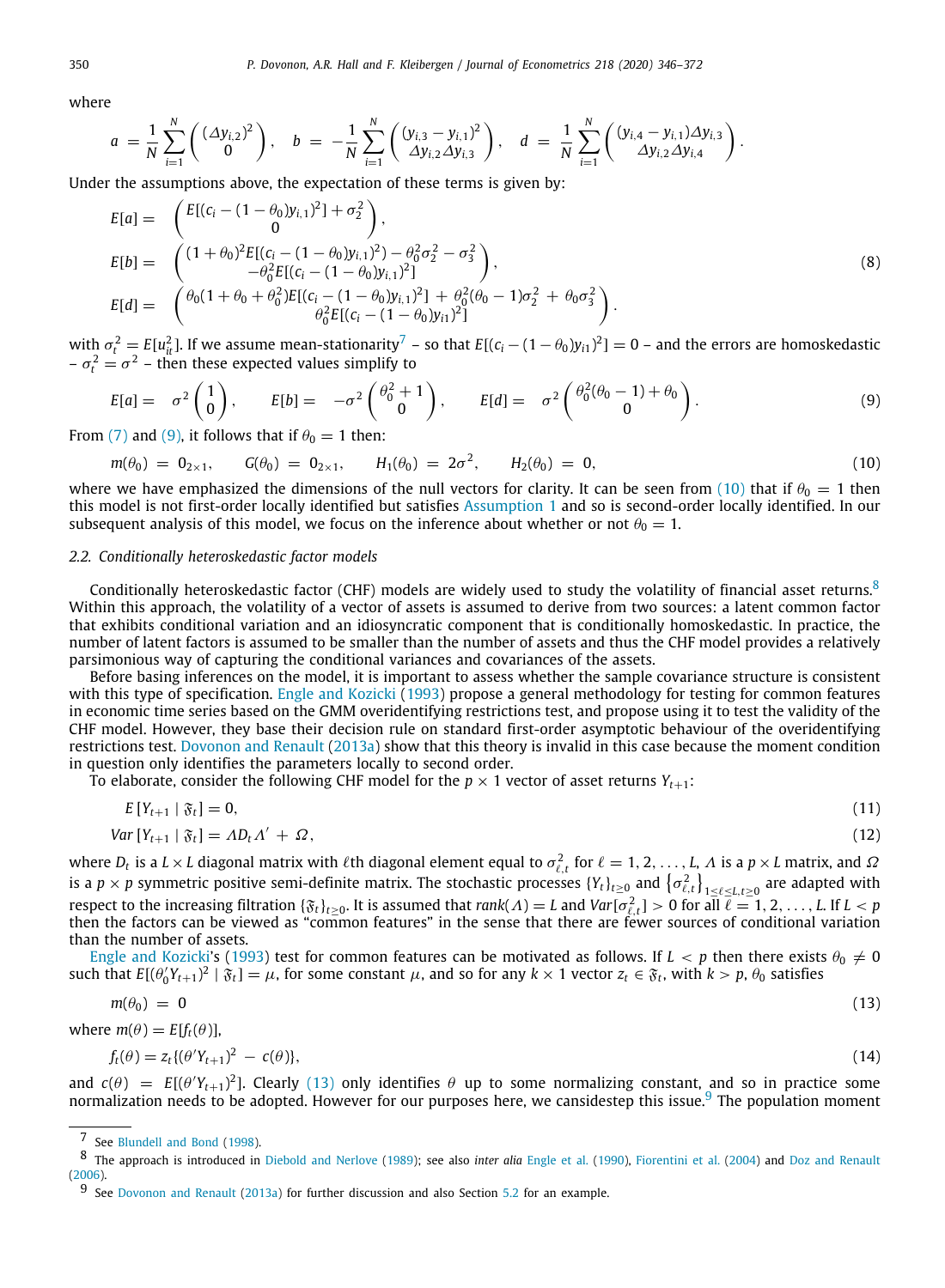condition in ([13](#page-5-4)) can be used as a basis for estimation of  $\theta_0$ , and the existence of the common feature can be tested by testing whether [\(13\)](#page-5-4) holds using the overidentifying restrictions statistic.

However, the population moment condition in ([13](#page-5-4)) does not locally identify  $\theta_0$  at first order. [Dovonon and Renault](#page-27-13) ([2013a](#page-27-13)) show that

$$
G(\theta) = 2E\left[ (z_t - E[z_t])\theta_0' \left( AD_t \Lambda' + \Omega \right) \right], \tag{15}
$$

and that under the assumptions above,

$$
E[(\theta_0'Y_{t+1})^2 \mid \mathfrak{F}_t] = \mu \qquad \Leftrightarrow \qquad \theta_0' \Lambda = 0. \tag{16}
$$

Therefore,  $G(\theta_0)$  is the null matrix by construction under the null hypothesis of the test. However,  $\theta_0$  is second-order locally identified under plausible conditions because

<span id="page-6-0"></span>
$$
H_{\rm s}(\theta) = \Lambda' C_{\rm s} \Lambda, \tag{17}
$$

where  $C_s$  is the  $L\times L$  diagonal matrix with  $\ell$ th main diagonal element equal to  $Cov[z_{s,t},\sigma_{\ell,t}^2]$ . [Dovonon and Renault](#page-27-13) ([2013a](#page-27-13)) argue this rank condition can be ensured by picking a sufficiently broad group of instruments *z<sup>t</sup>* such that at least one instrument is correlated with every possible linear combination of the volatilities  $\{\sigma_{\ell,t}^2\}$ .<sup>[10](#page-6-0)</sup>

Finally, we emphasize that in this model, the value of  $\theta_0$  is not of primary interest: the key issue is whether  $m(\theta_0) = 0$ .

### **3. Test statistics and limiting distributions under the null**

<span id="page-6-4"></span>In this section, we consider methods for testing two types of hypotheses in models that satisfy [Assumption](#page-4-3) [1.](#page-4-3) In the first type, the null hypothesis takes the form:  $H_0$ :  $\theta_0 = \theta_*$ . Notice that under this  $H_0$  the value of  $\theta_0$  is completely specified. In the second type of hypothesis, the null takes the form  $H_0$ :  $m(\theta_0) = 0$ ; tests of this hypothesis are often interpreted as tests of whether the model specification is correct. We first present all the test statistics and then provide their limiting distributions under the respective null hypotheses.

### *3.1. Test statistics and their null hypotheses*

<span id="page-6-1"></span>To present the statistics, we introduce the following notation:  $\bar{q}_N(\theta) = N^{-1} \sum_{i=1}^N q_i(\theta)$  and  $q_i(\bar{\theta}) = \partial f_i(\theta) / \partial \theta' \big|_{\theta = \bar{\theta}}$ .

*Test statistics for*  $H_0$  :  $\theta_0 = \theta_*$ :

[Newey and West](#page-27-32) [\(1987](#page-27-32)) propose a number of statistics for testing whether  $\theta_0$  satisfies a set of nonlinear restrictions based on GMM estimators. Here we consider two: the Wald and Lagrange Multiplier (LM) statistics. Specializing to our null hypothesis, the Wald statistic is:

<span id="page-6-2"></span>
$$
Wald_N(\theta_*) = N(\hat{\theta}_N - \theta_*)'\bar{q}_N(\hat{\theta}_N)'\hat{V}_{ff}(\hat{\theta}_N)^{-1}\bar{q}_N(\hat{\theta}_N)(\hat{\theta}_N - \theta_*),
$$
\n(18)

and the LM statistic is,

$$
LM(\theta_*) = N\overline{f}_N(\theta_*)'\hat{V}_{ff}(\theta_*)^{-1}\overline{q}_N(\theta_*)\left(\overline{q}_N(\theta_*)'\hat{V}_{ff}(\theta_*)^{-1}\overline{q}_N(\theta_*)\right)^{-1}\overline{q}_N(\theta_*)'\hat{V}_{ff}(\theta_*)^{-1}\overline{f}_N(\theta_*)
$$
\n(19)

Under certain regularity conditions which include global identification and first-order local identification, [Newey and](#page-27-32) [West](#page-27-32) [\(1987\)](#page-27-32) show that the Wald and LM statistics both converge to a  $\chi^2_\rho$  where  $\rho$  is the number of restrictions which is *p* in our case here.

[Kleibergen](#page-27-5) ([2005\)](#page-27-5) introduces a modified version of the LM statistic:

$$
KLM(\theta_*) = N\bar{f}_N(\theta_*)^{\prime}\hat{V}_{ff}(\theta_*)^{-1}\hat{D}_N(\theta_*)\left(\hat{D}_N(\theta_*)^{\prime}\hat{V}_{ff}(\theta_*)^{-1}\hat{D}_N(\theta_*)\right)^{-1}\hat{D}_N(\theta_*)^{\prime}\hat{V}_{ff}(\theta_*)^{-1}\bar{f}_N(\theta_*)
$$
\n(20)

where  $\hat{D}_N(\theta)$  is a  $k\times p$ -dimensional matrix and

<span id="page-6-3"></span>
$$
\text{vec}\left(\hat{D}_N(\theta)\right) = \text{vec}\left(\bar{q}_N(\theta)\right) - \hat{V}_{qf}(\theta)\hat{V}_{ff}(\theta)^{-1}\bar{f}_N(\theta),\tag{21}
$$

with  $\hat{V}_{qf}(\theta)=N^{-1}\sum_{i=1}^N vec\left[q_i(\theta)-\bar{q}_N(\theta)\right]\left[f_i(\theta)-\bar{f}_N(\theta)\right]^\prime$ , where  $vec(A)$  is the operator transforming the matrix A into a vector by stacking its columns. [Kleibergen](#page-27-5) [\(2005](#page-27-5)) shows that *KLM*(θ∗) converges to a χ 2 *p* distribution under *H*<sup>0</sup> regardless of whether  $\theta_0$  is first order locally identified or weakly identified.

We also consider the conditional GMM statistic of [Kleibergen](#page-27-5) [\(2005](#page-27-5)) (GMM-M( $\theta_*)$ ) which is the GMM version of [Moreira](#page-27-6)'s ([2003\)](#page-27-6) conditional likelihood ratio (LR) statistic:

$$
GMM - M(\theta_*) = \frac{1}{2} \left( KLM(\theta_*) + J(\theta_*) - rk(\theta_*)
$$
  
+  $\sqrt{[KLM(\theta_*) + J(\theta_*) + rk(\theta_*)]^2 - 4J(\theta_*)rk(\theta_*)}$  (22)

<sup>10</sup> Specifically, they assume  $rank\{Cov[z_t, d_t]\} = L$  where  $d_t = (\sigma_{\ell,t}^2, \sigma_{\ell,t}^2, \ldots, \sigma_{L,t}^2)$ .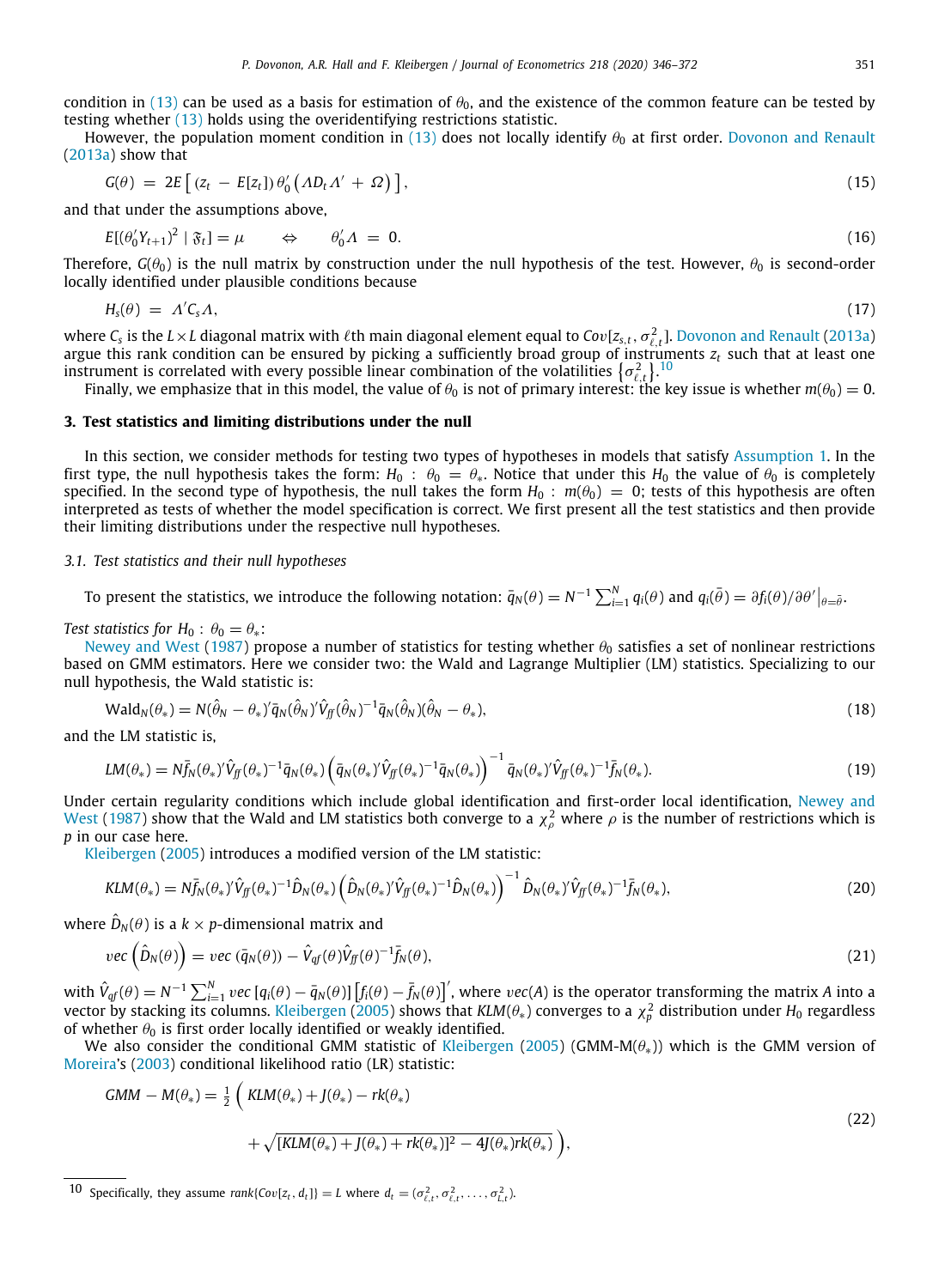where *J*( $\theta$ ) is defined in Eq. ([24](#page-7-0)) and *rk*( $\theta_*$ ) is a test statistic that tests the hypothesis of a lower rank value of  $G(\theta_*)$ ,  $H_r: rank(G(\theta_*)) = p-1$  and is function of  $\hat{D}_N(\theta_*)$  and the inverse of  $\hat{V}_{22f}(\theta_*) \equiv \hat{V}_{22}(\theta_*) - \hat{V}_{2f}(\theta_*)\hat{V}_{ff}(\theta_*)^{-1}\hat{V}_{f2}(\theta_*);$  with *V*ˆ *ab*(θ∗) (*a*, *b* = 2, *f* ) a consistent estimator of *Vab*(θ∗). Many examples of rank test statistics have this characterization. See [Kleibergen](#page-27-5) ([2005](#page-27-5)).

[Stock and Wright](#page-27-2) [\(2000](#page-27-2)) propose using the GAR statistic<sup>[11](#page-7-1)</sup>:

<span id="page-7-4"></span><span id="page-7-1"></span>
$$
GAR(\theta_*) = \mathbb{Q}(\theta_*, \theta_*) \tag{23}
$$

and Q(  $\cdot$  ,  $\cdot$ ) is defined in [\(3\)](#page-3-1). [Stock and Wright](#page-27-2) [\(2000](#page-27-2)) show that *GAR(* $\theta_*$ *) converges to a*  $\chi^2_k$  *distribution under*  $H_0$  *regardless* of whether  $\theta_0$  is first order locally identified or weakly identified. However, the implicit null of the GAR statistic is larger than  $H_0$ :  $\theta_0 = \theta_*$  as we discuss below.

### *Test statistics for*  $H_0$  :  $m(\theta_0) = 0$ :

[Kleibergen](#page-27-5) ([2005\)](#page-27-5) proposes testing this null using the statistic

<span id="page-7-0"></span>
$$
J(\theta_0) = N \bar{f}_N(\theta_0)^{\prime} \hat{V}_{ff}(\theta_0)^{-1/2} M_{\hat{V}_{ff}(\theta_0)^{-1/2} \hat{D}_N(\theta_0)} \hat{V}_{ff}(\theta_0)^{-1/2} \bar{f}_N(\theta_0), \tag{24}
$$

where  $M_A = I_k - A(A'A)^{-1}A'$ . [Kleibergen](#page-27-5) [\(2005](#page-27-5)) shows that under  $H_0$  the limiting distribution of *J*( $\theta_0$ ) is  $\chi^2_{k-p}$  irrespective of whether  $\theta_0$  is first-order locally or weakly identified. The test is performed by searching to see if there are any values of  $\theta_0$  for which *J*( $\theta_0$ ) is less than the appropriate critical value.

As noted by [Kleibergen](#page-27-5) ([2005\)](#page-27-5),

$$
GAR(\theta) = KLM(\theta) + J(\theta)
$$

and so the GAR statistic can be viewed as a joint test of  $\theta_0 = \theta_*$  and  $m(\theta_0) = 0$ .

### *3.2. Limiting distributions under the null*

For our analysis of both types of statistics, the structure of the Jacobian is important. We define  $r = rank{G(\theta_0)}$ . Since our focus is on cases where  $\theta_0$  is globally identified and only locally identified at second order, we assume  $r < p$  and that the model satisfies [Assumption](#page-4-3) [1](#page-4-3). Note that if  $0 < r < p$  then there exists a nonsingular  $p \times p$  matrix  $R = (R_1, R_2)$  such that the  $p \times r$  matrix  $R_1$  and  $p \times (p - r)$  matrix  $R_2$  satisfy:

<span id="page-7-6"></span><span id="page-7-5"></span>
$$
rank \{ G(\theta_0)R_1 \} = r \quad \text{and} \quad G(\theta_0)R_2 = 0. \tag{25}
$$

The matrices  $R_1$  and  $R_2$  are key to our analysis below because they give respectively the directions of possible fast convergence estimation and the directions of slower convergence estimation. If  $r = 0$  (as in the CHF example) then we set  $R = R_2 = I_p$  and  $R_1 = 0$ . In the subsequent analysis, we set  $D = G(\theta_0)R_1$ .

We also impose the following conditions.

**Assumption 2.**  $\theta_0$  is an interior point of  $\Theta$ .

<span id="page-7-3"></span>Let  $\mathcal{N}_{\epsilon}$  denote an  $\epsilon$ -neighbourhood of  $\theta_0$ .

**Assumption 3.** (i)  $||m(\theta)|| < \infty$ ,  $||G(\theta)|| < \infty$  and  $||H_s(\theta)|| < \infty$  for  $s = 1, 2, ..., k$  for all  $\theta \in \mathcal{N}_{\epsilon}$ ; (ii)  $\bar{f}_N(\theta)$  converges uniformly in probability to  $m(\theta)$  and the partial derivatives up to order 2 of  $\bar{f}_N(\theta)$  converge in probability uniformly to those of  $m(\theta)$  over  $\mathcal{N}_{\epsilon}$ .

### <span id="page-7-2"></span>**Assumption 4.**

$$
\sqrt{N} \begin{pmatrix} \bar{f}_N(\theta_0) \\ vec(\bar{q}_N(\theta_0) R_2) \end{pmatrix} \xrightarrow{d} \begin{pmatrix} \psi_f \\ vec(\psi_q) \end{pmatrix} \sim N(0, V),
$$
  
where  $V = \begin{pmatrix} V_{ff}(\theta_0) & V_{f2}(\theta_0) \\ V_{2f}(\theta_0) & V_{22}(\theta_0) \end{pmatrix}$ , with  

$$
V_{2f}(\theta) = E \left\{ [vec((q_i(\theta) - \mu_q(\theta))R_2] | [f_i(\theta) - \mu_f(\theta)]' \right\}, \quad V_{f2}(\theta) = V_{2f}(\theta)',
$$

$$
V_{22}(\theta) = E \left\{ [vec((q_i(\theta) - \mu_q(\theta))R_2] | [vec((q_i(\theta) - \mu_q(\theta))R_2]'] \right\},
$$

$$
\mu_f(\theta) = E(f_i(\theta)) \quad \text{and} \quad \mu_q(\theta) = E(q_i(\theta)).
$$

[Anderson and Rubin](#page-26-0) ([1949](#page-26-0)) introduce the statistic in the context of linear models, and [Dufour](#page-27-3) ([1997\)](#page-27-3) and [Staiger and Stock](#page-27-1) [\(1997\)](#page-27-1) advocate using this original version of the statistic for inference in linear models with weak identification.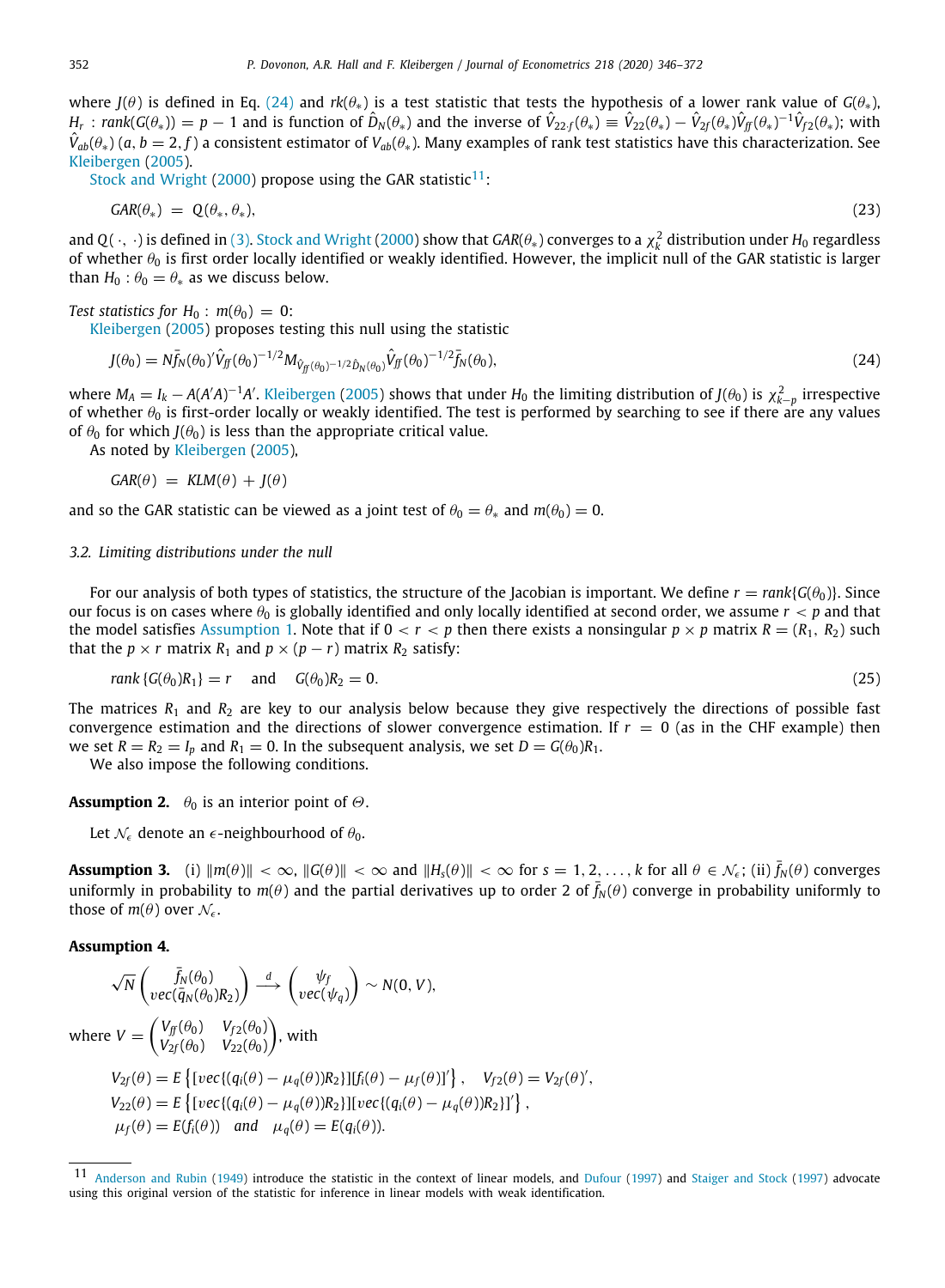[Assumption](#page-7-2) [4](#page-7-2) is a high-level condition that can apply whether the model involves a random vector *X* or a time series process *X<sup>t</sup>* , in the latter case *V* is the long run variance of the relevant random vector.

Under [Assumption](#page-4-3) [1](#page-4-3)(a) and certain other regularity conditions,  $\hat{\theta}_{1,s}$  and  $\hat{\theta}_N$  are consistent. Since this is not the focus of our analysis, we do not document the required conditions here, and instead adopt the following high-level assumption.<sup>[12](#page-8-0)</sup>

## <span id="page-8-1"></span>**Assumption 5.**  $\hat{\theta}_{1,s} \stackrel{p}{\rightarrow} \theta_0$  and  $\hat{\theta}_N \stackrel{p}{\rightarrow} \theta_0$ .

Given the consistency of  $\hat{\theta}_N$ , it follows from [Assumption](#page-7-3) [3](#page-7-3) that  $\bar{q}_N(\hat{\theta}_N)R_1 \stackrel{p}{\longrightarrow} D.$ We now present the limiting distributions of the test statistics presented in Section [3.1](#page-6-1).

*Test statistics for*  $H_0$  :  $\theta_0 = \theta_*$ :

For the Wald statistic, we consider only the case where  $r = p - 1$  because to our knowledge this is the only case for which the limiting distribution of the GMM estimator is tractable. For what follows, it is useful to introduce the following additional notation:

<span id="page-8-0"></span>
$$
P = \tilde{D}(\tilde{D}'\tilde{D})^{-1}\tilde{D}', \quad \tilde{D} = V_{ff}(\theta_0)^{-1/2}D, \quad M_d = I_k - P,
$$
  
\n
$$
B = (R'_2H_s(\theta_0)R_2)_{1 \le s \le k}, \quad \tilde{B} = V_{ff}(\theta_0)^{-1/2}B, \quad \text{and} \quad \alpha = \frac{\tilde{B}}{\sqrt{\tilde{B}'M_d\tilde{B}}}
$$

<span id="page-8-3"></span>**Theorem [1](#page-4-3).** *If [Assumptions](#page-4-3)* 1–[5](#page-8-1) *hold,*  $r = p - 1$  *and*  $\theta_0 = \theta_*$  *then* 

$$
\mathsf{Wald}_N(\theta_*) \stackrel{d}{\rightarrow} \mathbb{W}
$$

*where*

<span id="page-8-2"></span>
$$
\mathbb{W}=\mathbb{W}_0(S,S_1)\equiv (S_1+\alpha S\mathbb{I}(S\leq 0))'\,P\,(S_1+\alpha S\mathbb{I}(S\leq 0))+4S^2\mathbb{I}(S\leq 0),
$$

*and:*  $S_1 \sim N(0, I_k)$ ,  $S \sim N(0, 1)$ ,  $S_1$  *and S are independent and*  $\mathbb{I}(\cdot)$  *is the usual indicator function.* 

The limiting distribution is evidently non-standard, reflecting the non-standard behaviour of the GMM estimator in this case (see [Dovonon and Hall](#page-27-17) ([2018\)](#page-27-17) [Theorem 1] and (Eq. [\(A.2](#page-20-0))) in [Appendix](#page-20-1) [A](#page-20-1)). Although non-standard this distribution can easily be simulated, along similar lines to the method proposed for simulating the distribution of the GMM estimator in [Dovonon and Hall](#page-27-17) [\(2018](#page-27-17)).<sup>[13](#page-8-2)</sup> In the special case when  $r = 0$  and  $p = 1$  then the distribution simplifies. In this case, we set *D* = 0, *P* = 0 and *B* =  $(H_s(\theta_0))_{1 \le s \le k}$ , and the distribution of the Wald test is as follows.

<span id="page-8-4"></span>**Corollary [1](#page-8-3).** If the conditions of [Theorem](#page-8-3) 1 hold and in addition  $r = 0$  and  $p = 1$  then  $W = W_0(S) \equiv 4S^2 \mathbb{I}(S \le 0)$  where S *is defined in [Theorem](#page-8-3)* [1](#page-8-3)*.*

[Corollary](#page-8-4) [1](#page-8-4) provides the limiting distribution of the Wald test of  $H_0$ :  $\theta_0 = 1$  in our panel data example in Section [2.1](#page-4-5). Notice that this limiting distribution involves a point mass of 0.5 for the event *Wald<sup>N</sup>* (θ∗) = 0. We can use our panel data example to provide some intuition for why the distribution takes the form it does. In this setting, the Wald statistic is:

$$
\text{Wald}_N(1) = N(\hat{\theta} - 1)\bar{q}_N(\hat{\theta})\hat{V}_{ff}(\hat{\theta})^{-1}\bar{q}_N(\hat{\theta})(\hat{\theta} - 1). \tag{26}
$$

Using a Mean Value expansion of  $\bar{q}_N(\hat{\theta})$  around  $\bar{q}_N(1)$ , it can be shown that <sup>[14](#page-8-5)</sup>

<span id="page-8-7"></span><span id="page-8-5"></span>
$$
Wald_N(1) = N(\hat{\theta} - 1)^4 4\sigma^4 V_{1,1}^{-1}
$$
\n(27)

where  $V_{1,1}^{-1}$  is the (1, 1) element of  $\{V_f(f(1)\}^{-1}$ . If we define  $\zeta$  via  $N^{1/4}(\hat{\theta}-1) = \zeta + o_p(1)$  and set  $e = V_{1,1}^{-1}$  then it is shown in the on-line appendix that, under *H*0, the first order conditions of the GMM estimation imply that ζ satisfies the following condition:

$$
\zeta \left( \zeta^2 + \frac{1}{e^{1/2} \sigma^2} \zeta \right) = 0. \tag{28}
$$

If  $S > 0$  then there is no real value of  $\zeta$  that can set the term in parentheses to zero, and so the solution must be  $\zeta = 0$ . However, if *S* < 0 then

 $\zeta^2 = \frac{1}{1/2}$  $\frac{1}{e^{1/2}\sigma^2}$ |S|,

sets the term in parentheses to zero. Thus, we have

<span id="page-8-6"></span>
$$
\zeta^2 = \mathbb{I}(S \le 0) \frac{1}{e^{1/2} \sigma^2} |S|.
$$
 (29)

<sup>12</sup> For example, see [Hansen](#page-27-0) ([1982](#page-27-0)), [Newey and McFadden](#page-27-33) ([1994](#page-27-33)) or [Hall](#page-27-26) [\(2005](#page-27-26))[Chapter 3].

<sup>13</sup> [Dovonon and Hall](#page-27-17) ([2018](#page-27-17)) also discuss at length how to estimate *<sup>R</sup>*2.

<sup>14</sup> See the on-line appendix.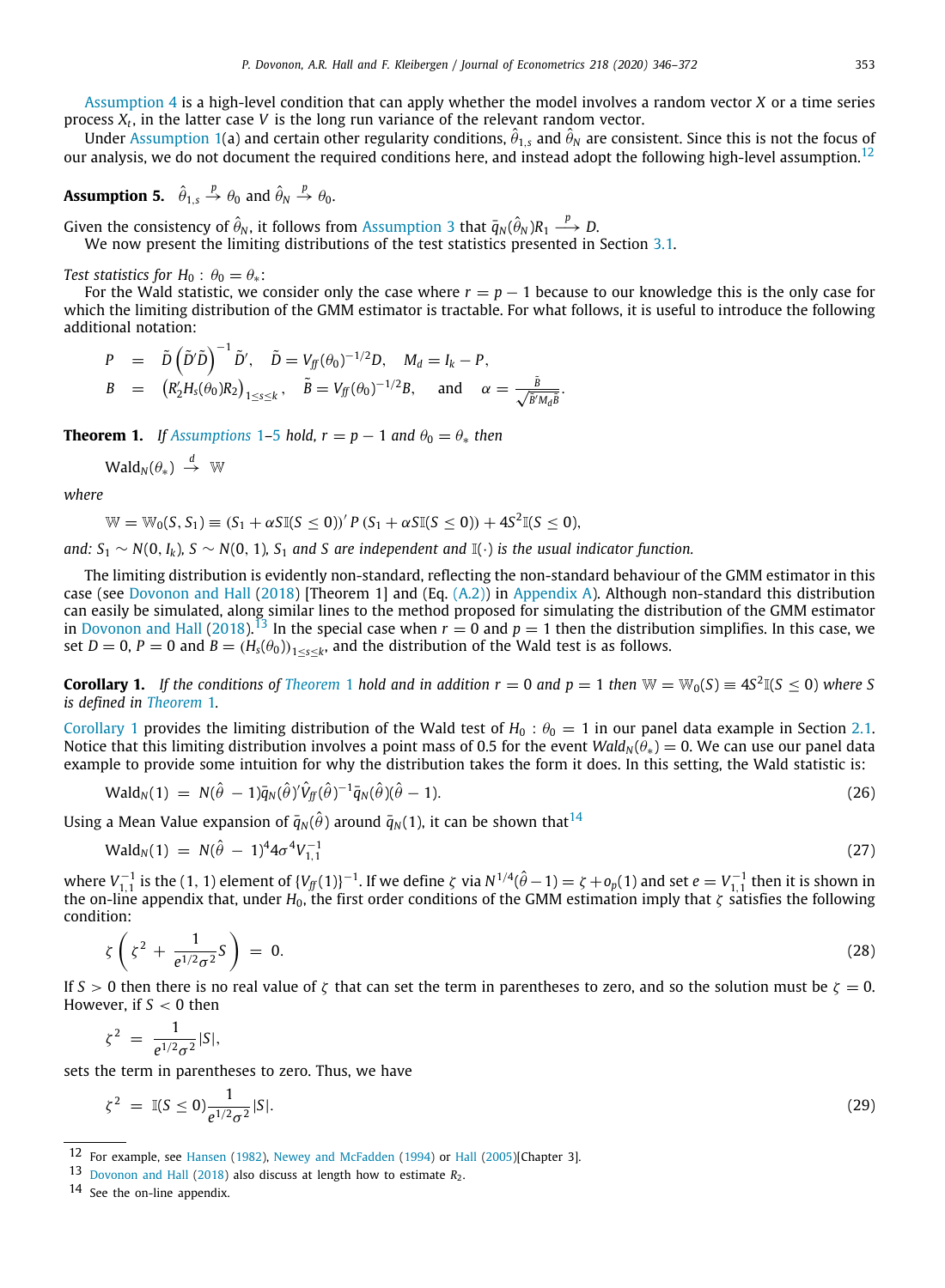Using  $(29)$  in  $(27)$ , it follows that

$$
\text{Wald}_N(1) = \zeta^4 4\sigma^4 e + o_p(1),
$$
\n
$$
\text{Wald}_N(1) \stackrel{d}{\to} \left\{ \mathbb{I}(S \le 0) \frac{1}{e^{1/2} \sigma^2} |S| \right\}^2 4\sigma^4 e = 4S^2 \mathbb{I}(S \le 0).
$$
\n(30)

Note that even though the distribution of  $W_0(S)$  is nonstandard, its quantiles have a simple expression. Letting  $\alpha \in (0, 1/2)$  and  $c_{1-\alpha}$  be the  $(1-\alpha)$ -quantile of W<sub>0</sub>(S), we can show that  $c_{1-\alpha} = 4z_{1-\alpha}^2$ , where  $z_{1-\alpha}$  is the  $(1-\alpha)$ -quantile of the standard normal distribution. The  $(1 - \alpha)$ -quantile of the chi-squared distribution with one degree of freedom is  $\chi^2_{1,1-\alpha} = z^2_{1-\alpha/2}$  and we can verify that  $c_{1-\alpha} > \chi^2_{1,1-\alpha}$  for all  $0 < \alpha < 0.30344$ . This makes the Wald test based on W<sub>0</sub>(S) typically conservative, hence valid, when used for models that are actually locally identified at first order.

The Wald test principle is based on testing whether the unrestricted estimator satisfies the restrictions in question. In contrast, the test principles behind the LM, KLM, GMM-M and GAR statistics are based on the restricted model. In our case here, the null hypothesis completely specifies the value of  $\theta_0$  and so calculation of these statistics does not involve GMM estimation *per se*. Therefore, while our analysis assumes identification fails locally at first order in an arbitrary number of directions, it does not require the parameters to be locally identified at second order — although the results still hold if that is the case.

The following theorem gives the limiting distribution of the LM statistic in ([19](#page-6-2)).

<span id="page-9-0"></span>**Theorem 2.** If [Assumption](#page-7-2) [4](#page-7-2) holds,  $\tilde\psi_q'\tilde\psi_q$  is nonsingular with probability one,  $\hat V_f(\theta_0)$  and  $\bar q_N(\theta_0)R_1$  converge in probability to  $V_f(f(\theta_0))$  and *D, respectively, and*  $\theta_0 = \theta_*$  *then:* 

$$
LM(\theta_*) \stackrel{d}{\longrightarrow} \mathbb{L} \equiv \psi'_f V_{f\!f}(\theta_*)^{-1} \tilde{\psi}_q \left( \tilde{\psi}'_q V_{f\!f}(\theta_*)^{-1} \tilde{\psi}_q \right)^{-1} \tilde{\psi}_q V_{f\!f}(\theta_*)^{-1} \psi_f,
$$

where  $\tilde{\psi}_q = (D \; \vdots \; \psi_q)$ . If in addition  $\psi_f$  and  $\psi_q$  are uncorrelated, then  $\mathbb{L} = \chi_p^2$ .

[Theorem](#page-9-0) [2](#page-9-0) gives the asymptotic distribution of the LM statistic under *H*<sup>0</sup> when the first-order local identification Theorem 2 gives the asymptotic distribution of the LM statistic under  $H_0$  when the first-order local identification<br>condition is violated. Only in the special case where  $\sqrt{N}\bar{q}_N(\theta_0)R_2$  and  $\sqrt{N}\bar{f}_N(\theta_0)$  are as hence independent) is this distribution  $\chi^2_p$  and so the same as would be the case if  $\theta_0$  is identified locally at first order. A comparison of [Theorems](#page-8-3) [1](#page-8-3) and [2](#page-9-0) indicates that the limiting distributions of the Wald and LM statistics are different if identification fails locally at first order but holds at second order. In contrast, [Newey and West](#page-27-32) ([1987](#page-27-32)) show the two statistics are asymptotically equivalent under the null when  $\theta_0$  is first-order locally identified.

The following theorem gives the limiting distributions of the KLM and GAR statistics in [\(20](#page-6-3)) and ([23](#page-7-4)) respectively. We first introduce some notation. Let  $\hat{\psi}_q$  be the  $k \times p$  matrix with its (*l*, *m*)-entry given by

$$
\hat{\psi}_{q,lm} = Cov[q_{i,lm}(\theta_0), f_i(\theta_0)]\{V_{ff}(\theta_0)\}^{-1}\psi_f,
$$

 $l = 1, \ldots, k$  and  $m = 1, \ldots, p$ . Let  $\varepsilon_q = \psi_q - \hat{\psi}_q R_2$ ,  $\int \varepsilon_q$  if  $r=0$ 

$$
\bar{\psi}_q = \begin{cases} c_q & \text{if } r = 0 \\ (D \vdots \varepsilon_q) & \text{if } r > 0 \end{cases}
$$

and  $\hat{V}_{2f}(\theta_0)$  be the sample counterpart of  $V_{2f}(\theta_0)$  as defined in [Assumption](#page-7-2) [4](#page-7-2). Related to the asymptotic behaviour of GMM-M( $\theta_*$ ), for any  $\rho \in \mathbb{R}_+$ , let

$$
\Psi(\rho)=\frac{1}{2}\left(\psi_J+\psi_K-\rho+\sqrt{(\psi_J+\psi_K+\rho)^2-4\rho\times\psi_J}\right),
$$

where  $\psi_J$  and  $\psi_K$  are independent  $\chi^2_{k-p}$  and  $\chi^2_p$  random variables. We have the following result:

<span id="page-9-1"></span>**Theorem 3.** (i) If [Assumption](#page-7-2) [4](#page-7-2) holds,  $\bar{\psi}'_q\bar{\psi}_q$  is nonsingular with probability one,  $\hat{V}_{2f}(\theta_0)$ ,  $\hat{V}_{ff}(\theta_0)$  and  $\bar{q}_N(\theta_0)R_1$  converge  $i$ n probability to V $_{2f}(\theta_0)$ , V $_{f\!f}(\theta_0)$  and D, respectively, and  $\theta_0\ =\ \theta_*$  then KLM $(\theta_*)\ \stackrel{d}{\to}\ \chi^2_p$ ; also, for any  $\rho\ \in\ \mathbb{R}_+$ , GMM- $M(\theta_*)$  converges in distribution to  $\Psi(\rho)$  conditionally on  $rk(\theta_*) = \rho$ , i.e. GMM-M $(\theta_*)| (rk(\theta_*) = \rho) \stackrel{d}{\to} \Psi(\rho);$  (ii) If  $\sqrt{N}f_N(\theta_0) \stackrel{d}{\rightarrow} N(0, V_{jj}(\theta_0)), \hat{V}_{jj}(\theta_0)$  converges in probability to  $V_{jj}(\theta_0)$  and  $\theta_0 = \theta_*$  then  $GAR(\theta_*) \stackrel{d}{\rightarrow} \chi^2_k$ .

From [Theorem](#page-9-1) [3](#page-9-1) it follows that the limiting distributions of the KLM, GMM-M and GAR statistics under second-order local identification are the same as under first-order local identification and weak identification. Therefore all three statistics are robust to all three forms of identification.

### *Test statistics for*  $H_0$  :  $m(\theta_0) = 0$ :

<span id="page-9-2"></span>The following theorem presents the limiting distributions of  $J(\theta_0)$  and  $GAR(\theta_0)$  under this null hypothesis.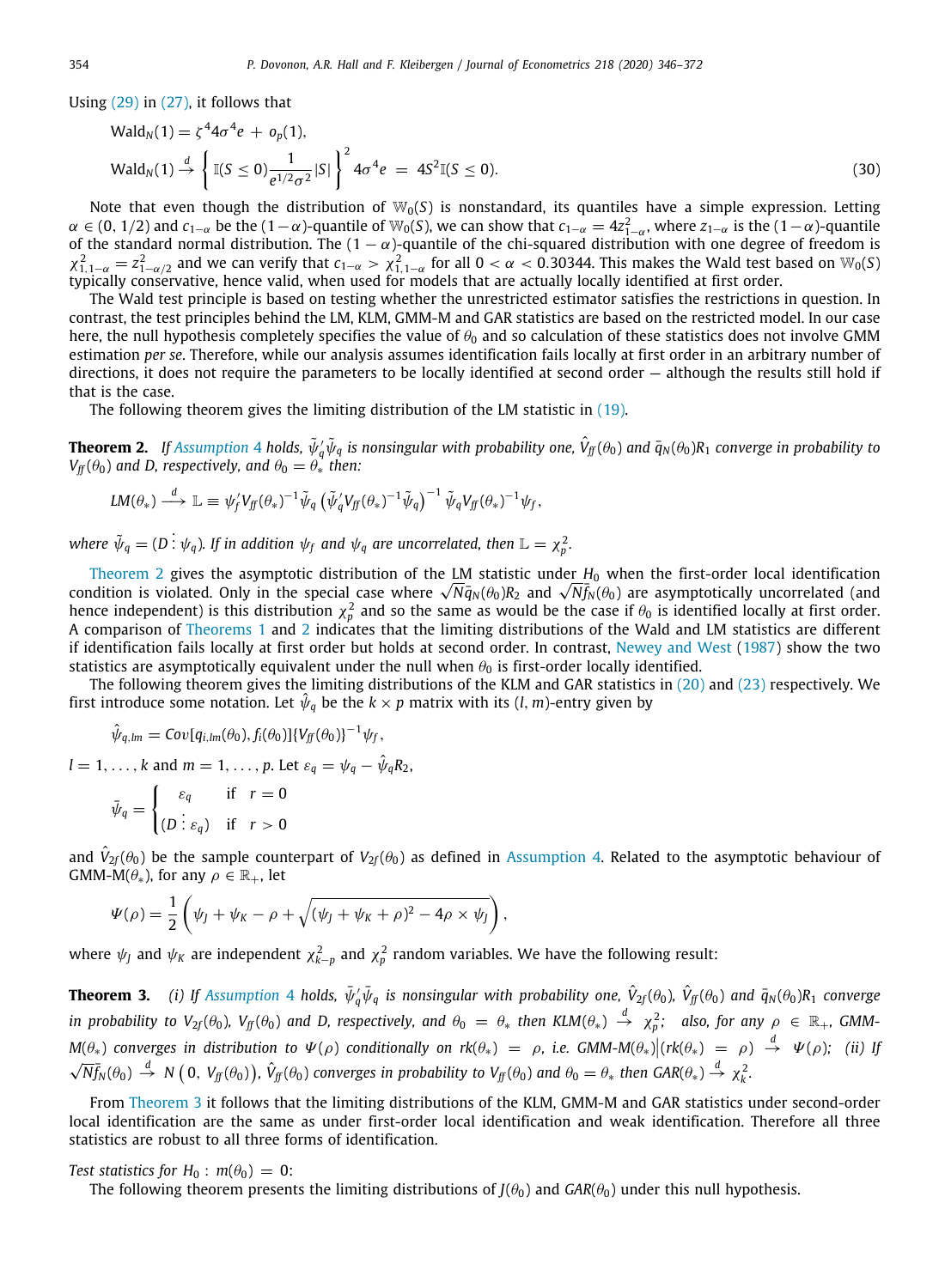**Theorem [4](#page-7-2).** (i) If [Assumption](#page-7-2) 4 holds,  $\bar{\psi}'_q\bar{\psi}_q$  is nonsingular with probability one,  $\hat{V}_{2f}(\theta_0)$ ,  $\hat{V}_{ff}(\theta_0)$  and  $\bar{q}_N(\theta_0)R_1$  converge in probability to  $V_{2f}(\theta_0)$ ,  $V_{ff}(\theta_0)$  and D, respectively, then  $J(\theta_0) \stackrel{d}{\rightarrow} \chi^2_{k-p}$ ; (ii) If  $\sqrt{N} \bar{f}_N(\theta_0) \stackrel{d}{\rightarrow} N(0, V_{ff}(\theta_0))$  and  $\hat{V}_{ff}(\theta_0)$  converges *in probability to*  $V_f(\theta_0)$  *then*  $GAR(\theta_0) \stackrel{d}{\rightarrow} \chi_k^2$ *.* 

From [Theorem](#page-9-2) [4](#page-9-2) it follows that the limiting distribution of the K-J statistic under second-order local identification is the same as under first-order local identification and weak identification, and so it is robust to all three forms of identification. This contrasts with [Hansen'](#page-27-0)s [\(1982\)](#page-27-0) overidentifying restrictions test statistic which [Dovonon and Renault](#page-27-13) [\(2013a\)](#page-27-13) show converges in distribution to a mixture of  $\chi^2_{k-q},q=0,1,\ldots,p$ , distributions if  $\theta_0$  is only locally identified at second order. The limiting distribution to a mixture of  $\chi_{k-q}$ ,  $q = 0, 1, ..., p$ , distributions if  $\sigma_0$  is only locally identity of  $\sqrt{N}f_N(\theta_0)$ .

### **4. The large sample behaviour of the test statistics under local alternatives**

<span id="page-10-4"></span>In this section, we explore the local power properties of the tests. To this end, we index the data generation process by *N* and so now replace *X* by  $X_N$ . The distribution of  $X_N$  is denoted by  $P_N$  and this distribution implies the population moment condition

<span id="page-10-0"></span>
$$
E_N[f(X_N,\theta_N)] = \mu_N,\tag{31}
$$

where  $E_N[\cdot]$  denotes expectation under  $P_N$ ,  $\{\theta_N\}$  is a sequence of parameter values and  $\{\mu_N\}$  is a sequence of  $k \times 1$  vectors. It is assumed that as  $N \to \infty$  the following all hold:  $P_N \to P$ ,  $\theta_N \to \theta_0$  and  $\mu_N \to 0_{k \times 1}$ . Recall that *P* is the probability distribution of *X* in Section [2](#page-3-2), and so the limit process satisfies the population moment condition [\(1\)](#page-3-0). As in Section [2,](#page-3-2) it is assumed further that under  $P$ ,  $\theta_0$  is identified locally at second order.

To analyse the behaviour of the tests under local alternatives, we must also modify certain of the assumptions. To this end, we introduce the following definitions:

$$
m_N(\theta) = E_N [f(X_N, \theta)], \qquad G_N(\theta) = E_N [q(X_N, \theta)], \qquad H_N(\theta) = E_N [h(X_N, \theta)],
$$

<span id="page-10-2"></span>
$$
H(\theta) = E[h(X, \theta)], \qquad h(X_N, \dot{\theta}) = \left. \frac{\partial \text{vec}\{q(X_N, \theta)\}}{\partial \theta'} \right|_{\theta = \dot{\theta}}, \qquad \bar{h}_N(\theta) = N^{-1} \sum_{i=1}^N h(x_i, \theta).
$$

We replace [Assumption](#page-7-3) [3](#page-7-3) by the following condition.

**Assumption 6.** (i)  $||m_N(\theta)|| < \infty$ ,  $||G_N(\theta)|| < \infty$ ,  $||H_N(\theta)|| < \infty$  for  $\theta \in \mathcal{N}_{\epsilon}$ ; (ii) over a neighbourhood  $\mathcal{N}_{\epsilon}$ , the following hold:  $\bar{f}_N(\theta)$ ,  $m_N(\theta)$  converge uniformly (in probability  $P_N$  for the former) to  $m(\theta)$ ;  $\bar{q}_N(\theta)$ ,  $G_N(\theta)$  converge uniformly (in probability  $P_N$  for the former) to  $G(\theta)$ ,  $\bar{h}_N(\theta)$ ,  $H_N(\theta)$  converge uniformly (in probability  $P_N$  for the former) to  $H(\theta)$ .

We must also modify our assumptions about the behaviour of the Jacobian. It is worth mentioning that, even if the rank property of the Jacobian at  $\theta_0$  under *P* (the data distribution under the null) is known, this does not necessarily imply the rank property under  $\theta_N$  because of the lack of continuity of the rank function.

### **Assumption 7.**

<span id="page-10-1"></span>
$$
G_N(\theta_N)R_1 = D + o(1)
$$
, and  $G_N(\theta_N)R_2 = N^{-\xi}A + o(N^{-\xi})$ ,

where  $R \equiv (R_1, R_2)$  is the nonsingular  $p \times p$  matrix partitioned into *r* and  $(p - r)$ -column matrices  $R_1$  and  $R_2$  as defined by [\(25\)](#page-7-5). *D* = *G*( $\theta$ <sub>0</sub>)*R*<sub>1</sub> is a *p* × *r* matrix of rank *r*, *A* is a  $k \times (p - r)$  matrix and  $\xi > 0$ .

Under this assumption, the Jacobian is local to zero in the directions of the parameter that are identified locally only at the second order. The specific choice of ξ likely depends on the model in question. We show below that  $\xi = 1/4$  is the appropriate choice in the panel data model in Section [2.1](#page-4-5) while  $\xi = 1/2$  is appropriate in the CHF model in Section [2.2](#page-5-6). Under some mild smoothness condition,  $\xi$  is not expected to be smaller than 1/4. For our analysis of tests of  $H_0: \theta_0 = \theta_{*}$ , we restrict  $\xi \geq 1/4$  to ensure that the drift in the Jacobian decreases at least as fast as the rate of convergence of the second-order identified parameters. Such a restriction is particularly useful to derive the asymptotic distribution of the Wald test statistic. Finally, we replace [Assumption](#page-7-2) [4](#page-7-2) by the following condition.

### <span id="page-10-3"></span>**Assumption 8.**

$$
\sqrt{N}\begin{pmatrix} \bar{f}_N(\theta_N) - \mu_N \\ vec\left[\bar{q}_N(\theta_N)R_2 - G_N(\theta_N)R_2\right] \end{pmatrix} \overset{d}{\longrightarrow} \begin{pmatrix} \psi_f \\ vec(\psi_q) \end{pmatrix} \sim N(0, V)
$$

under  $P_N$ , with *V* given in [Assumption](#page-7-2) [4](#page-7-2).

Section [4.1](#page-11-0) covers tests of  $H_0$ :  $\theta_0 = \theta_*$ ; Section [4.2](#page-13-0) considers the tests of  $H_0$ :  $m(\theta_0) = 0$ .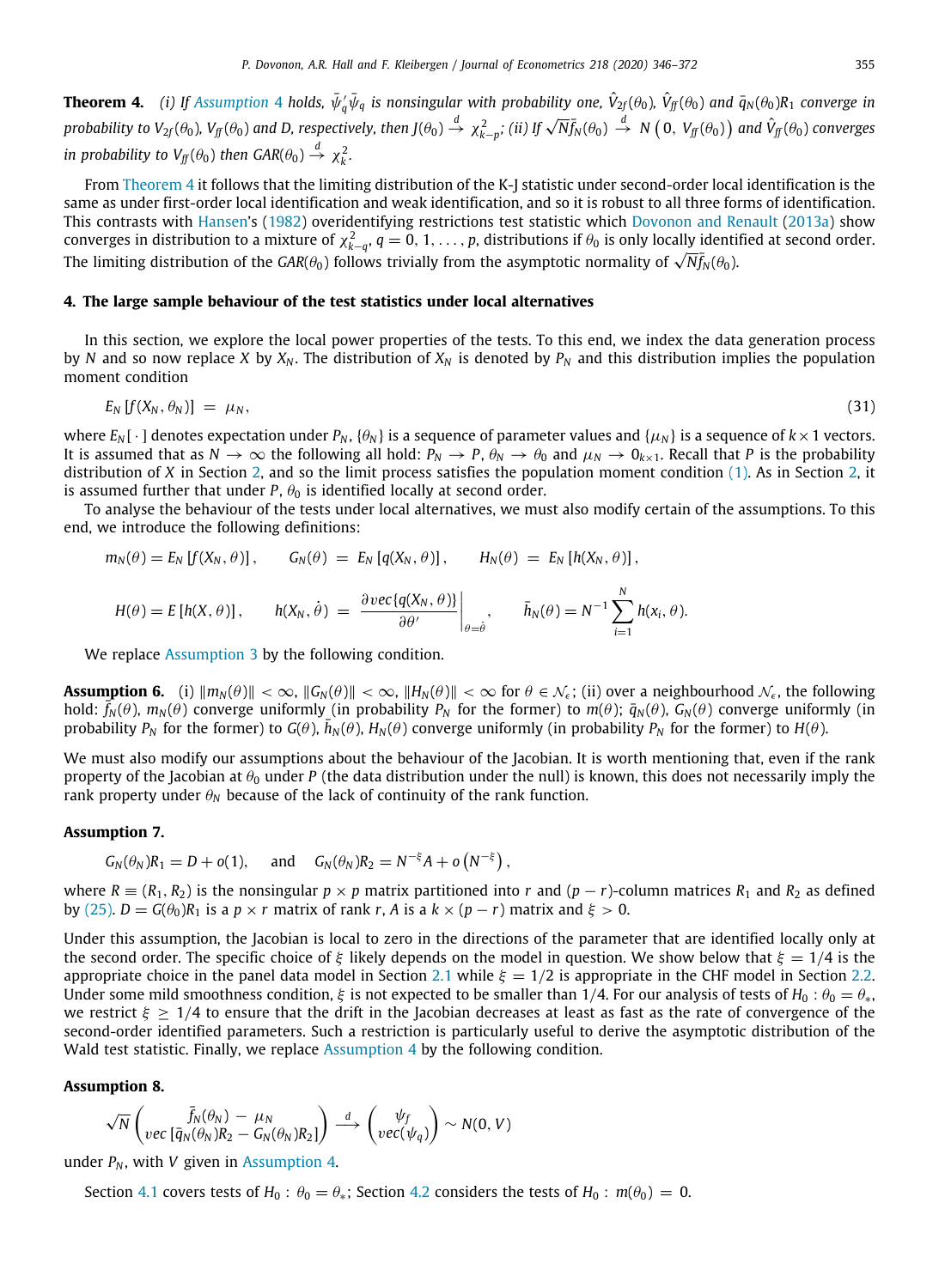### *4.1. Local power of tests of H*<sub>0</sub> :  $\theta_0 = \theta_*$

<span id="page-11-0"></span>For this null hypothesis, the natural sequence of local alternatives is given by ([31](#page-10-0)) with  $\mu_N = 0$  for all *N*. In this case, the population moment condition is satisfied at a different parameter value for each *N* that is,

$$
m_N(\theta_N) = 0. \tag{32}
$$

To explicitly define the sequence of parameters  $\theta_N$  under the local alternative, we take into account the rate of convergence of estimators under the null. Under the second-order identification condition, we know that the directions of the of estimators under the null. Under the second-order identification condition, we know that the directions of the<br>parameters that are identified at the first order are estimated at the standard √N-rate whereas the directi identified only at the second order are estimated at a slower *N* 1/4 -rate. In particular, considering *R* as defined by Eq. ([25](#page-7-5)), identified only at the second order are estimated at a slower N<sup>+/4</sup>-rate. In particular, considering R as defined by Eq. (25),<br>we know that the first *r* components of R<sup>−1</sup>θ are estimated at √N-rate whereas the remainin at the N $^{1/4}$ -rate; see Eq. ([A.2](#page-20-0)) in [Appendix](#page-20-1) [A](#page-20-1). In the light of this, we define  $\theta_N$  such that:

$$
\theta_N - \theta_* = Re_N,\tag{33}
$$

where the first *r* and the last  $(p - r)$  component of  $e_N \in \mathbb{R}^p$ , denoted respectively as  $e_{N,1}$  and  $e_{N,2}$  are such that:

$$
e_{N,1}=\frac{e_1}{\sqrt{N}} \quad \text{and} \quad e_{N,2}=\frac{e_2}{\sqrt[4]{N}},
$$

with  $e_1$  and  $e_2$  are nonzero vectors of size  $r$  and  $p - r$ , respectively.

Before presenting the limiting distributions of our test statistics, it is instructive to use our panel data example to motivate the behaviour of the Jacobian specified in [Assumption](#page-10-1) [7](#page-10-1). Recall from Section [2.1](#page-4-5) that  $\theta$  is a scalar and is only locally identified at second order. Therefore, in view of the remarks in the preceding paragraph, we set  $\theta_N=1-\frac{c}{2}$  $rac{c}{2\sqrt[4]{N}}$ . In this case, it can be shown that  $15$ 

<span id="page-11-1"></span>
$$
G_N(\theta_N) = \frac{c}{\sqrt[4]{N}} \sigma^2 \begin{pmatrix} 0 \\ 1/2 \end{pmatrix} + O(1/\sqrt{N}),
$$
  
\n
$$
G_N(\theta_0) = \frac{c}{\sqrt[4]{N}} \sigma^2 \begin{pmatrix} 1 \\ 1/2 \end{pmatrix} + O(1/\sqrt{N}),
$$
  
\n
$$
H_N(\theta_N) = H_N(\theta_0) = 2\sigma^2 \begin{pmatrix} 1 \\ 0 \end{pmatrix} + O(1/\sqrt{N}).
$$
\n(34)

This setting is covered by [Assumption](#page-10-1) [7](#page-10-1) with  $\xi = 1/4$  and  $A = (\sigma^2 c/2)[0, 1]'$ .

<span id="page-11-2"></span>**Theorem [5](#page-8-1).** If [Assumptions](#page-4-3) [1](#page-4-3), [2](#page-7-6), [6](#page-10-2)–[8](#page-10-3) (with  $\mu_N = 0$  and  $\xi \ge 1/4$ ) hold, [Assumption](#page-8-1) 5 holds under  $P_N$ ,  $\theta_0 = \theta_*$  and  $r = p - 1$ *then: any subsequence of* Wald<sub>N</sub> $(\theta_*)$  *has a further subsequence with index say, s(N), that converges in distribution under P<sub>N</sub> to* W*<sup>s</sup> , defined by:*

$$
\mathbb{W}_{s}(e) = (a(\zeta_{s}) + e_{1})'\tilde{D}'\tilde{D}(a(\zeta_{s}) + e_{1}) + (\tilde{A} + \tilde{B}\zeta_{s})'(\tilde{A} + \tilde{B}\zeta_{s})(\zeta_{s} + e_{2})^{2}
$$

<span id="page-11-3"></span>
$$
+2(a(\zeta_s)+e_1)'\tilde{D}'(\tilde{A}+\tilde{B}\zeta_s)(\zeta_s+e_2),
$$

*with*

$$
a(\zeta) = -(\tilde{D}'\tilde{D})^{-1}\tilde{D}' \left( \tilde{X} + \tilde{A}\zeta + \frac{1}{2}\tilde{B}\zeta^2 \right)
$$
  

$$
\zeta_{\tilde{S}} \in \arg\min_{u \in \mathbb{R}} \left( \tilde{X} + \tilde{A}u + \frac{1}{2}\tilde{B}u^2 \right)' M_d \left( \tilde{X} + \tilde{A}u + \frac{1}{2}\tilde{B}u^2 \right)
$$
  

$$
\tilde{X} \sim N(0, I_k)
$$

$$
\tilde{A} = V_{ff}(\theta_0)^{-1/2} A \mathbb{I}(\xi = 1/4)
$$

*and*  $M_d$ ,  $\tilde{B}$  and  $\tilde{D}$  given just before [Theorem](#page-8-3) [1](#page-8-3).

In this theorem and as established by [Theorem](#page-22-0) [B.1,](#page-22-0) ζ*<sup>s</sup>* represents the asymptotic distribution under *P<sup>N</sup>* (along suitable subsequences) of  $\hat\theta-\theta_N$  in the direction that is identified at second order, i.e. the last component of  $R^{-1}(\hat\theta-\theta_N)$  scaled by  $N^{1/4}$  while  $a(\zeta_s)$  is the asymptotic distribution of  $\hat{\theta}-\theta_N$  in the directions that are first-order identified, i.e. the first *by N*<sup>+/4</sup> while  $a(\zeta_s)$  is the asymptotic distribution of  $\theta - \theta_N$  in the directions that are first-order identified, i.e. the first  $p-1$  components of the asymptotic distribution of the Wald test statistic under local alternatives.

<span id="page-11-4"></span>For the case in which  $r = 0$  and  $p = 1$ , this result specializes as follows.

<sup>15</sup> See the on-line appendix.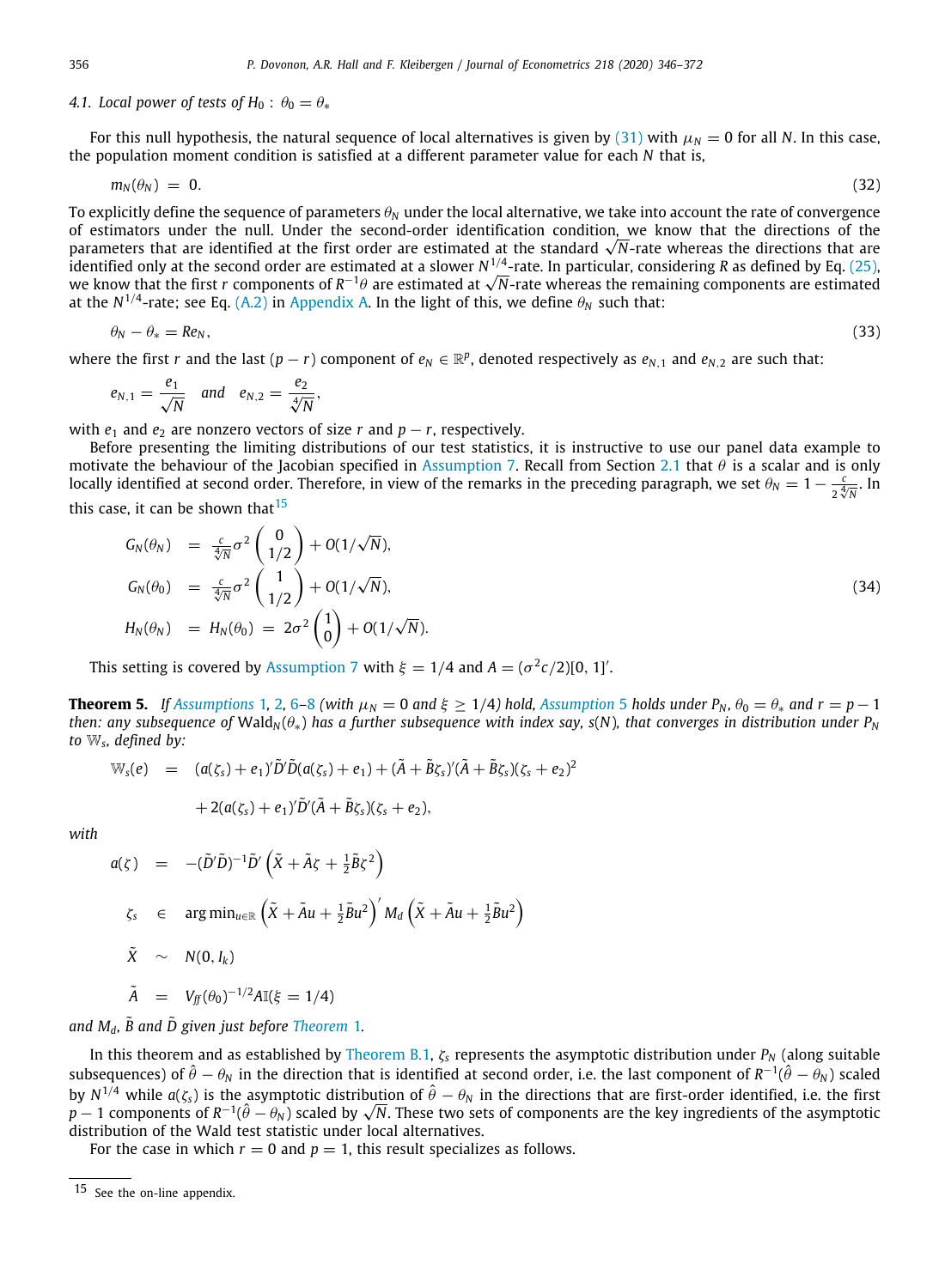**Corollary 2.** If the conditions of *[Theorem](#page-11-2)* [5](#page-11-2) *hold and in addition, r* = 0 *and p* = 1*, then* 

$$
\mathbb{W}_s(e_2)=(\tilde{A}+\tilde{B}\zeta_s)'(\tilde{A}+\tilde{B}\zeta_s)(\zeta_s+e_2)^2,
$$

*with*

$$
\zeta_s \in \arg\min_{u \in \mathbb{R}} \left( \tilde{X} + \tilde{A}u + \frac{1}{2}\tilde{B}u^2 \right)' \left( \tilde{X} + \tilde{A}u + \frac{1}{2}\tilde{B}u^2 \right).
$$
\n(35)

*If, in addition* ξ > 1/4*, then*

$$
\mathbb{W}_s(e_2)=\tilde{B}'\tilde{B}\zeta_s^2(\zeta_s+e_2)^2,
$$

with  $\zeta_s^2 = -\frac{\tilde{B}'\tilde{X}}{\tilde{B}'\tilde{B}}$  $\frac{\tilde{B}'\tilde{X}}{\tilde{B}'\tilde{B}}\mathbb{I}(\tilde{B}'\tilde{X}\leq 0).$ 

The panel data example in Section [2.1](#page-4-5) fits into the setting of this corollary. From ([34](#page-11-3)), we can claim that

$$
\xi = 1/4
$$
,  $\tilde{A} = V_{ff}(\theta_0)^{-1/2} (\sigma^2 c/2) {0 \choose 1}$ ,  $\tilde{B} = V_{ff}(\theta_0)^{-1/2} (2\sigma^2) {1 \choose 0}$ , and  $\tilde{X} \sim N(0, I_2)$ .

As we shall see in [Proposition](#page-12-0) [1,](#page-12-0) the fact that  $\tilde{A}$  and  $\tilde{B}$  are not proportional ensures that the Wald test has discriminatory power.

The asymptotic distributions presented by [Theorem](#page-11-2) [5](#page-11-2) and [Corollary](#page-11-4) [2](#page-11-4) extend the results in [Theorem](#page-8-3) [1](#page-8-3) and [Corollary](#page-8-4) [1](#page-8-4) to local alternatives. Setting *A* and *e* to 0 in [Theorem](#page-11-2) [5](#page-11-2) and [Corollary](#page-11-4) [2](#page-11-4) yields the asymptotic distribution of the Wald statistic under the null as presented in the previous section. [Corollary](#page-11-4) [2](#page-11-4) sheds some light on a peculiar behaviour of the Wald test under local alternatives. It appears that the power of this test in large samples is not mainly determined by the distance between the parameter values under the null and the alternative but also by how fast the Jacobian matrix of the moment function evaluated under the alternative converges to 0. In the case of fast convergence of the Jacobian ( $\xi > 1/4$ ), the asymptotic distribution of the test statistic has an atom mass at 0 regardless of the value of the localization parameter value  $e_2$ . This implies in particular that asymptotically, the probability of rejecting the null under local alternatives is always smaller than or equal to the atom mass  $P(B'X > 0) = 0.5$  for all  $e_2 \in \mathbb{R}$  whereas one should expect this rejection probability to tend to 1 as  $e_2$  gets larger. When  $\xi=1/4$  so that the Jacobian drifts towards 0 at the rate  $N^{-1/4}$ ,  $\mathbb{W}_{s}(e_2)$ can still exhibit an atom mass at 0 but in more restrictive settings made precise by the following proposition.

<span id="page-12-0"></span>**Proposition 1.** *Assume that the same conditions as in [Theorem](#page-11-2)* [5](#page-11-2) *hold with*  $r = 0$  *and*  $p = 1$  *and*  $\xi = 1/4$ *. Then,* 

- *(a)*  $[Ve_2 \in \mathbb{R},$   $P(W_s(e_2) = 0) > 0]$  *if and only if*  $[A = 0 \text{ or } A = \delta B \text{ for some } \delta \in \mathbb{R} \setminus \{0\}].$
- *(b) If*  $A = 0$  *then,*  $\forall e_2 \in \mathbb{R}$ ,  $P(\mathbb{W}_s(e_2) = 0) \ge 1/2$ *.*
- *(c)* If  $A = \delta B$  for some  $\delta \in \mathbb{R} \setminus \{0\}$  then,  $\forall e_2 \in \mathbb{R}, P(\mathbb{W}_s(e_2) = 0) \geq 1 \Phi\left(\frac{\delta^2}{2}\right)$  $\frac{\delta^2}{2}\sqrt{\tilde{B}'\tilde{B}}\Big)$ , where  $\Phi$  is the standard normal *cumulative distribution function.*

This proposition shows that when  $\xi = 1/4$ , the Wald test statistic has an atom at 0 asymptotically if and only if the localization vector *A* of the Jacobian matrix is 0 or is proportional to the vector of second-order derivatives *B* of the moment function at the true value. In any other case,  $\mathbb{W}_{s}(e_2)$  shifts towards infinity as  $e_2$  gets large; hence, showing evidence of power. The cases  $A=0$  and A proportional to B occur in a small set of nil Lebesgue measure in  $\mathbb{R}^k$ . Therefore, the power issue raised can be considered irrelevant when  $\xi = 1/4$ .

To present the limiting behaviour of the LM, KLM and GAR tests, we introduce some notation. Let

$$
C(\theta) = \left( vec \left( \frac{\partial^2 m_1(\theta)}{\partial \theta \partial \theta'} \right) vec \left( \frac{\partial^2 m_2(\theta)}{\partial \theta \partial \theta'} \right) \dots vec \left( \frac{\partial^2 m_k(\theta)}{\partial \theta \partial \theta'} \right) \right)',
$$
  
\n
$$
\mu_{\theta} = V_{\text{ff}}(\theta_*)^{-1/2} \left\{ -De_1 + \frac{1}{2} \left[ (R_2 e_2)' \otimes I_k \right] H(\theta_*) (R_2 e_2) - Ae_2 \mathbb{I}(\xi = 1/4) \right\}
$$
  
\n
$$
\mathbb{Q}(e_2) = V_{\text{ff}}(\theta_*)^{-1/2} \left( D \right) - C(\theta_*) \left[ I_p \otimes (R_2 e_2) \right] R_2 + A \mathbb{I}(\xi = 1/4) \right),
$$
 and  
\n
$$
\mathbb{P}(e_2) = \mathbb{Q}(e_2) \left( \mathbb{Q}(e_2)' \mathbb{Q}(e_2) \right)^{-1} \mathbb{Q}(e_2)'
$$

whenever this expression is well-defined.

 $\mathbb{Q}(e_2)$  is the probability limit under  $P_N$  of the Jacobian matrix at  $\theta_*$  of  $\bar{f}_N$  suitably scaled and  $\mu_\theta$  represents the (normalized) deviation from 0 of the population mean of  $\bar{f}_N(\theta_*)$  under  $P_N$ . In the expression of  $\mu_\theta$ , the first and second terms in curly brackets are the deviations induced by the first and second-order identified directions, respectively whereas the last term represents the shift induced by the rate of convergence to 0 of the population mean of the Jacobian matrix. (See [Assumption](#page-10-1) [7](#page-10-1).) Note that this term is present only if  $\xi = 1/4$ .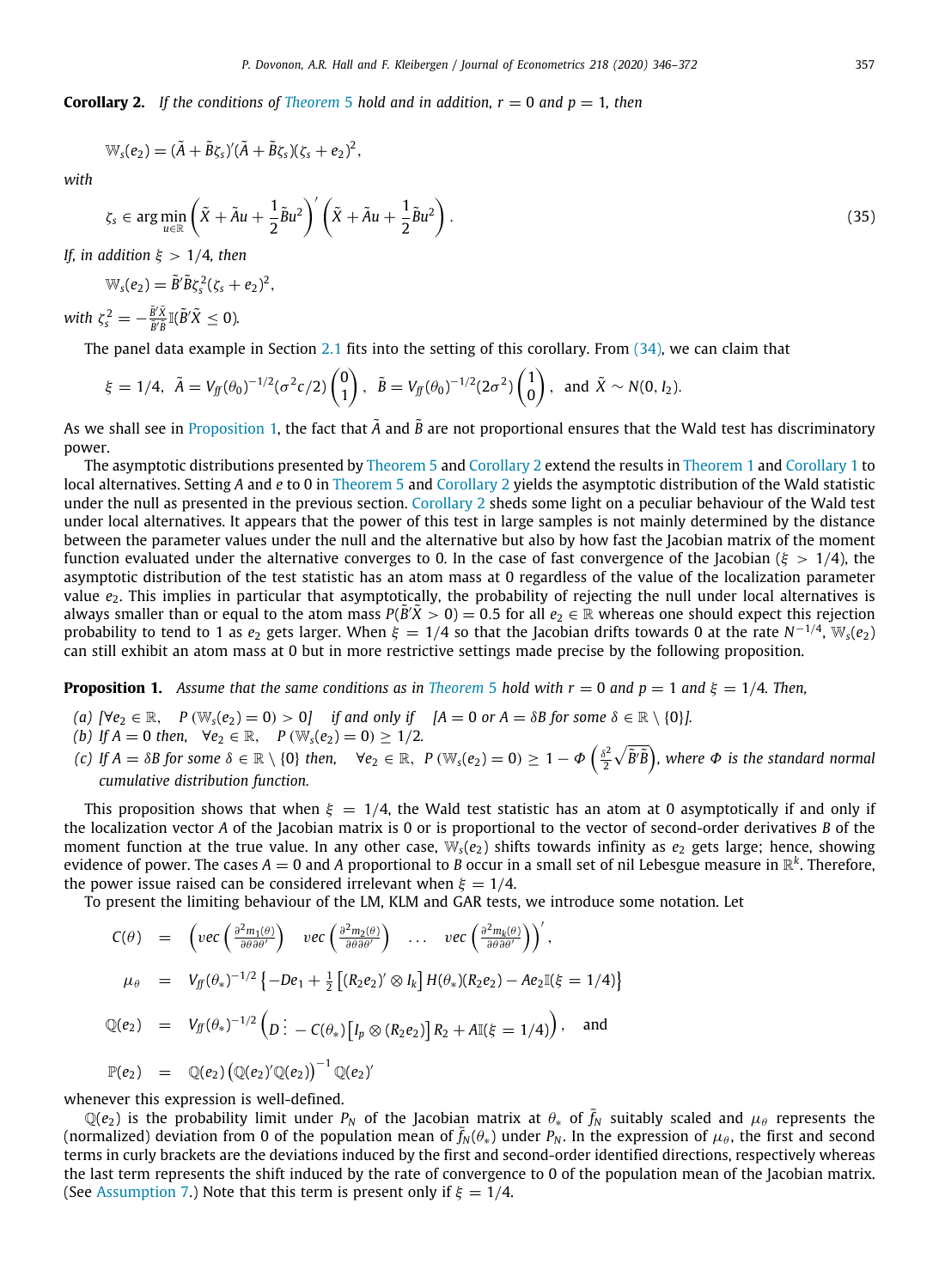<span id="page-13-1"></span>**Theorem [6](#page-10-2).** *If [Assumptions](#page-4-3)* [1](#page-4-3)*(b),* [2](#page-7-6)*,* 6–[8](#page-10-3) *(with*  $\mu_N = 0$  *and*  $\xi \geq 1/4$ *) hold, and*  $\theta_0 = \theta_*$  *then:* 

*(a) If*  $\mathbb{Q}(e_2)$  *is full column rank,* 

$$
LM(\theta_*)
$$
,  $KLM(\theta_*) \xrightarrow{d} \chi_p^2(\lambda_\theta)$ 

*and, for any*  $\rho \in \mathbb{R}_+$ *,* 

$$
GMM-M(\theta_*)|(rk(\theta_*)=\rho)\stackrel{d}{\longrightarrow}\tilde{\Psi}(\rho)\geq\chi_p^2(\lambda_\theta)
$$

 $u$ nder P<sub>N</sub>, with  $\lambda_{\theta} = \mu'_{\theta} \mathbb{P}(e_2) \mu_{\theta}$ ,

$$
\tilde{\Psi}(\rho) = \frac{1}{2} \left( \tilde{\psi}_J + \tilde{\psi}_K - \rho + \sqrt{(\tilde{\psi}_J + \tilde{\psi}_K + \rho)^2 - 4\rho \times \tilde{\psi}_J} \right),
$$

and  $\tilde{\psi}_J \sim \chi^2_{k-p}(\mu_\theta'\mu_\theta-\lambda_\theta)$  independent of  $\tilde{\psi}_K \sim \chi^2_p(\lambda_\theta)$ . *If in addition,*  $\xi > 1/4$  or  $A = 0$ , then  $\lambda_{\theta} = \mu'_{\theta} \mu_{\theta} > 0$ . Otherwise, if in addition,  $\xi = 1/4$  and  $A \neq 0$ , then  $\lambda_{\theta} > 0$  for *all*  $e \in \mathbb{R}^p$  such that  $\mathbb{P}(e_2) V_f(\theta_*)^{-1/2} A e_2 \neq \mathbb{Q}(e_2) \begin{pmatrix} 2e_1 \ e_2 \end{pmatrix}$ *e*2 ) *.*

$$
(b)
$$

$$
GAR(\theta_*) \stackrel{d}{\longrightarrow} \chi_k^2(\ell_\theta)
$$

under 
$$
P_N
$$
 with  $\ell_{\theta} = \mu'_{\theta}\mu_{\theta}$ . If in addition,  $(\xi = 1/4$  and  $A \notin \left\langle D : -C(\theta_*)[I_p \otimes (R_2 e_2)]R_2 \right\rangle$  or  $(\xi > 1/4)$  or  $(A = 0)$   
then  $\ell_{\theta} > 0$  for all  $e \neq 0$ ; where  $\langle M \rangle$  is the space spanned by the columns of the matrix M.

This theorem shows that the LM and KLM statistics have the same limiting distribution under this sequence of local alternatives and this common distribution is a lower bound of the asymptotic distribution of GMM-M statistic. The full rank condition on  $\mathbb{Q}(e_2)$  ensures that all these test statistics are well-defined with probability approaching one as the sample size grows. Since, except for some marginal configuration, both  $\lambda_\theta$  and  $\ell_\theta$  are positive, it follows automatically from [Theorems](#page-9-1) [3](#page-9-1) and [6](#page-13-1) and the properties of the chi-squared distribution that KLM, GMM-M and GAR statistics have nontrivial power against this alternative. The relative performance of the LM statistic is less clear. [Theorem](#page-9-0) [2](#page-9-0) indicates that in general the LM statistic has a non-standard limiting distribution under the null, but does have the (standard) limiting in general the LM statistic has a non-standard limiting distribution under the null, but does have the (standard) limiting<br> $\chi^2_p$  distribution in the special case where  $\sqrt{N}\bar q_N(\theta_0)R_2$  and  $\sqrt{N}\bar f_N(\theta_0)$  are asymptot it is not possible to make a power comparison with the KLM and GAR statistics analytically. It is worth noting that the differences in the distributions of the LM statistic under null and local alternative can be rationalized as follows. Under differences in the distributions of the LM statistic under null and local alternative can be rationalized as follows. Under<br>the null, the large sample behaviour of LM(θ<sub>∗</sub>) depen<u>ds</u> on √N̄q<sub>N</sub>(θ<sub>0</sub>)R<sub>2</sub> which is random the null, the large sample behaviour of LM( $\theta_*$ ) depends on √N $q_N(\theta_0)R_2$  which is random in the limit, and may or (most<br>likely) may not be asymptotically independent of √N $\bar{f}_N(\theta_0)$ . Under the local alternative, th likely) may not be asymptotically independent of √*Nf<sub>N</sub>(θ*0). Under the local alternative, the large sample behaviour of √*Rf<sub>N</sub>(θ*0).<br>*LM(θ<sub>\*</sub>)* depends on N<sup>1/4</sup>ą̃<sub>N</sub>(θ<sub>0</sub>)R<sub>2</sub> which converges in probability to a cons

### *4.2. Local power of tests of H*<sub>0</sub> :  $m(\theta_0) = 0$

<span id="page-13-0"></span>For this null hypothesis, the natural sequence of local alternatives is given by ([31](#page-10-0)) with  $\theta_N = \theta_0$  and  $\mu_N = c/\sqrt{2}$ *N* for all *N* so that

<span id="page-13-4"></span>
$$
m_N(\theta_0) = \frac{c}{\sqrt{N}}.\tag{36}
$$

However, as noted above, the appropriate choice of  $\xi$  in [Assumption](#page-10-1) [7](#page-10-1) depends on the model in question. To illustrate, we consider the CHF model in Section [2.2](#page-5-6) with two assets.

Under the alternative of no-common conditionally heteroskedastic factors structure, each asset brings a specific dimension for conditional heteroskedasticity so that two factors are present. The volatility factor model in [\(12](#page-5-7)) can then be written as:

$$
E[Y_{t+1}Y'_{t+1}|\mathfrak{F}_t] = \lambda_1 \lambda'_1 \sigma_{1,t}^2 + \lambda_{2,N} \lambda'_{2,N} \sigma_{2,t}^2 + \Omega.
$$

A natural way to create a local alternative to a single common factor is to assume that the return process is generated for a given sample size *N* from a probability distribution  $P_N$  such that, as  $N \to \infty$ ,  $\lambda_{2,N} \to 0$ . Therefore, the common conditionally heteroskedastic factor structure holds in the limit but not in finite samples. Let  $\theta_0$  be the co-feature vector associated to the limit model. Then  $\theta_0^{\prime} \lambda_1 = 0$  and under  $P_N$ , we have  $^{16}$  $^{16}$  $^{16}$ :

<span id="page-13-3"></span><span id="page-13-2"></span>
$$
m_N(\theta_0) = (\theta_0' \lambda_{2,N})^2 Cov[\sigma_{2,t}^2, z_t],
$$
\n(37)

<sup>16</sup> See the on-line appendix.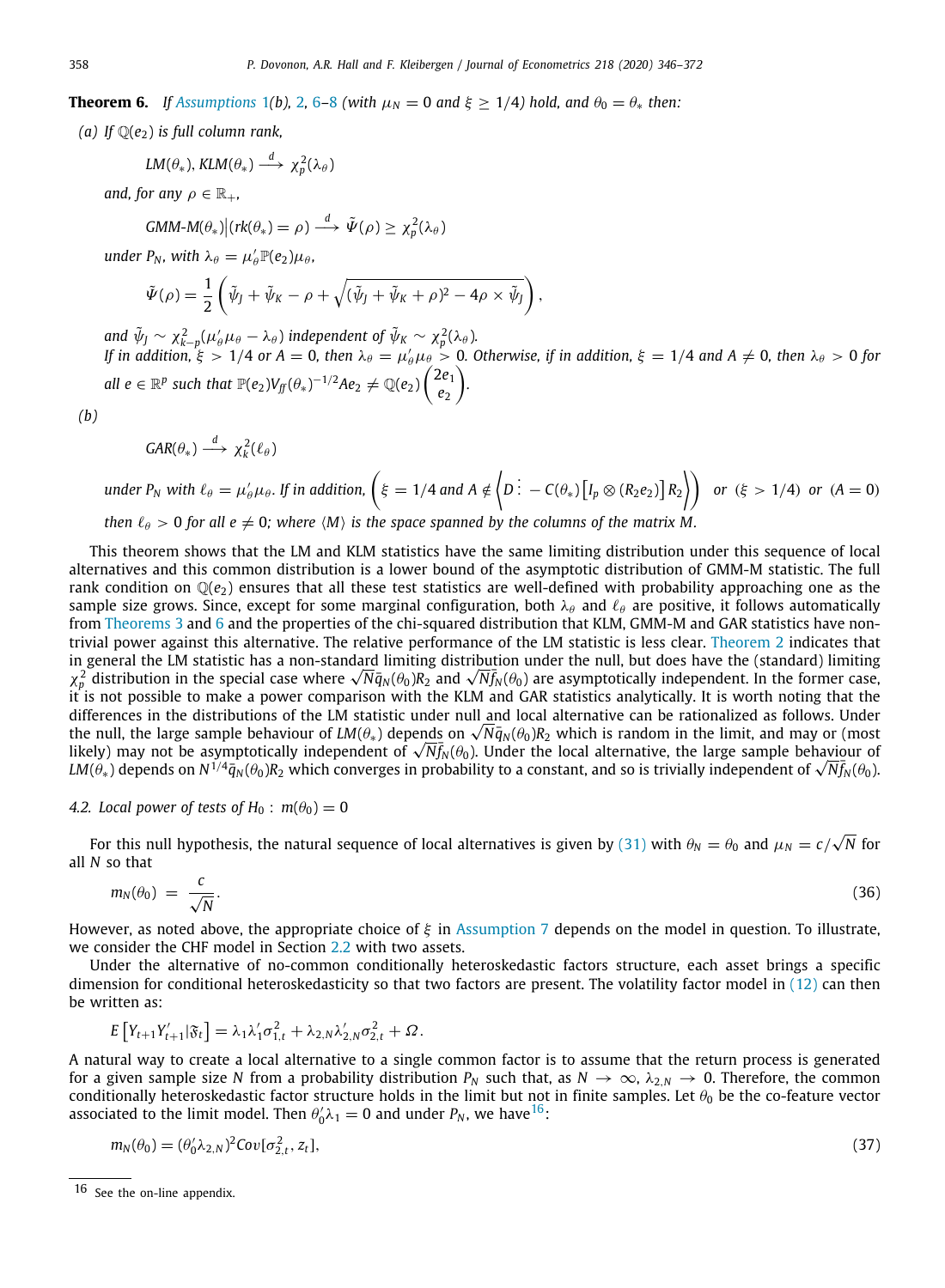where Cov[  $\cdot,\cdot$  ] here denotes the covariance operator relative to  $P_N.$  Suppose now that  $\lambda_{2,N}=\lambda/N^\delta,$  with  $\lambda\in\R^2.$  The right hand side of [\(37\)](#page-13-3) may be of order  $O(N^{-2\delta})$  so long as  $\theta'_0 \lambda_{2,N} \neq 0$  and  $Cov[\sigma_{2,t}^2, z_t] \neq 0$ . However, the order of magnitude of this latter term depends on that of  $\lambda_{2,N}$  through the choice of the vector of instruments  $z_t$ . The most common choice of instruments is  $z_t = (vech(Y_{t-\tau}Y'_{t-\tau}) : \tau = 0, ..., h)'$ , for some  $h \in \mathbb{N}$ . To simplify, let us consider  $z_t = (Y_{1t}^2, Y_{2t}^2)'$ . Under certain commonly invoked assumptions about the asset return process, it can be shown that<sup>[17](#page-14-0)</sup>:

<span id="page-14-0"></span>
$$
m_N(\theta_0) = \begin{pmatrix} \lambda_{2,N,1}^2 \\ \lambda_{2,N,2}^2 \end{pmatrix} (\theta_0' \lambda_{2,N})^2 Cov\left[F_{2,t+1}^2, F_{2,t}^2\right],
$$
\n(38)

where  $\lambda_{2,N} = (\lambda_{2,N,1}, \lambda_{2,N,1})'$ , and

$$
G_N(\theta_0) = 2Cov[F_{2,t+1}^2, F_{2,t}^2](\theta_0' \lambda_{2,N}) \begin{pmatrix} \lambda_{2,N,1}^2 \\ \lambda_{2,N,2}^2 \end{pmatrix} \lambda_{2,N}'.
$$
\n(39)

Assuming Cov  $\left[F_{2,t+1}^2,F_{2,t}^2\right]\neq0$  – a reasonable assumption as the factors are assumed conditionally heteroskedastic – it follows that:

$$
m_N(\theta_0) = \frac{c}{N^{4\delta}}, \quad \text{and} \quad G_N(\theta_0) = \frac{A}{N^{4\delta}},
$$

where *c* is a 2  $\times$  1 non-zero vector of constants, and *A* is a non-null 2  $\times$  2 matrix of constants. Thus setting  $\delta = 1/8$  to ensure  $\mu_N = c/N^{4\delta} = c/\sqrt{N}$ , we also obtain  $\xi = 1/2$ .

ure μ<sub>N</sub> = c/N<sup>-ω</sup> = c/√N, we also obtain ξ = 1/2.<br>While the √N-rate for the drifting sequence in ([36\)](#page-13-4) is convenient to obtain a non-trivial behaviour of the test statistics of interest under local alternatives as we shall see, the following result allows for the Jacobian of the moment function at  $\theta_0$  under  $P_N$  to converge to 0 in some directions at any rate  $N^\xi$ ,  $\xi\,>\,0.$  To derive the asymptotic distribution of the specification test statistics  $J(\theta_0)$  and  $GAR(\theta_0)$  under local alternatives, we introduce some notation.

Let  $\hat{\psi}_q^a$  be the  $k \times p$  matrix with its  $(l, m)$ -entry given by

$$
\hat{\psi}_{q,lm}^a = Cov[q_{i,lm}(\theta_0), f_i(\theta_0)]\{V_{ff}(\theta_0)\}^{-1}(\psi_f + c),
$$

 $l = 1, \ldots, k$  and  $m = 1, \ldots, p$ . Let

$$
\varepsilon_{q}^{a} = \begin{cases} \psi_{q} + A - \hat{\psi}_{q}^{a} R_{2} & \text{if } \xi = \frac{1}{2} \\ A & \text{if } 0 < \xi < \frac{1}{2} \\ \psi_{q} - \hat{\psi}_{q}^{a} R_{2} & \text{if } \xi > \frac{1}{2} \end{cases}, \qquad \bar{\psi}_{q}^{a} = \begin{cases} \varepsilon_{q}^{a} & \text{if } r = 0 \\ (D \vdots \varepsilon_{q}^{a}) & \text{if } r > 0 \end{cases}
$$

and  $\lambda_m = c' V_{\bar{f}f}(\theta_0)^{-1/2} M_{V_{\bar{f}f}(\theta_0)^{-1/2} \bar{\psi}^a_q} V_{\bar{f}f}(\theta_0)^{-1/2} c.$  Letting  $\langle M \rangle$  denote the column span of  $M$ , We have:

<span id="page-14-1"></span>**Theorem [7](#page-10-1).** *(i)* Assume that  $G_N(\theta_0) \to G(\theta_0)$  as  $N \to \infty$  and rank $(G(\theta_0)) = r < p$ . If [Assumptions](#page-10-1) 7 and [8](#page-10-3) *(with*  $\theta_N = \theta_0$ ,  $\mu_N = c/N^{1/2}$ ,  $c \in \mathbb{R}^k$ ) hold,  $\hat{V}_{2f}(\theta_0)$ ,  $\hat{V}_{ff}(\theta_0)$  and  $\bar{q}_N(\theta_0)R_1$  converge in probability (under  $P_N$ ) to  $V_{2f}(\theta_0)$ ,  $V_{ff}(\theta_0)$ and D, respectively,  $\bar{\psi}_q^a$  is full column rank with probability one and P( $c\in \langle\bar{\psi}_q^a\rangle)=0$ , then: J( $\theta_0$ )  $\stackrel{d}{\to} \chi_{k-p}^2(\lambda_m)$  under  $P_N$ , with  $\lambda_m > 0$  *almost surely;* (ii) If  $\sqrt{N}$  ( $\bar{f}_N(\theta_0) - c/\sqrt{N}$  $\overline{N} \Big) \stackrel{d}{\to}$  N(0, V<sub>If</sub>( $\theta_0$ )), under P<sub>N</sub>, and  $\hat{V}_{\text{ff}}(\theta_0)$  converges in probability (under *P<sub>N</sub>*) to  $V_{ff}(\theta_0)$  then  $GAR(\theta_0) \stackrel{d}{\rightarrow} \chi_k^2(v)$  under  $P_N$ , with  $v = c'V_{ff}(\theta_0)^{-1}c$ .

The first part of this theorem shows that the K-J statistic is asymptotically distributed as a noncentral chi-squared distribution with *k* − *p* degrees of freedom and non-centrality  $\lambda_m$  which is random if  $\xi \geq 0.5$ . The randomness of  $\lambda_m$ stems from the fact that the estimated Jacobian matrix of the estimating function in the parameter directions that are not (locally) identified at first order is asymptotically random. This non-centrality parameter is almost surely positive and therefore warrants non trivial power for the test under local alternatives if the drift parameter *c* does not fall into the column-span of the limiting distribution of the Jacobian with positive probability. The second part of the theorem establishes that the GAR test also has non-trivial power against local alternatives since  $v > 0$  so long as  $c \neq 0$ .

### **5. Simulation evidence**

In this section we explore the finite sample power properties of the tests analysed in Sections [3](#page-6-4) and [4](#page-10-4). Section [5.1](#page-15-0) explores the power properties of the Wald, LM, KLM, GMM-M and GAR statistics for testing  $H_0$ :  $\theta_0 = 1$  in the panel data example in Section [2.1](#page-4-5). Section [5.2](#page-18-0) explores the power properties of the K-J and GAR statistics for testing  $H_0$ :  $m(\theta_0)$  in the CHF model in Section [2.2](#page-5-6), and also compares their properties to those of [Hansen'](#page-27-0)s ([1982](#page-27-0)) overidentifying restrictions statistic.

<sup>17</sup> Note that due to the necessary normalization only one element of  $\theta$  has to be estimated; see discussion in Section [2.2](#page-5-6).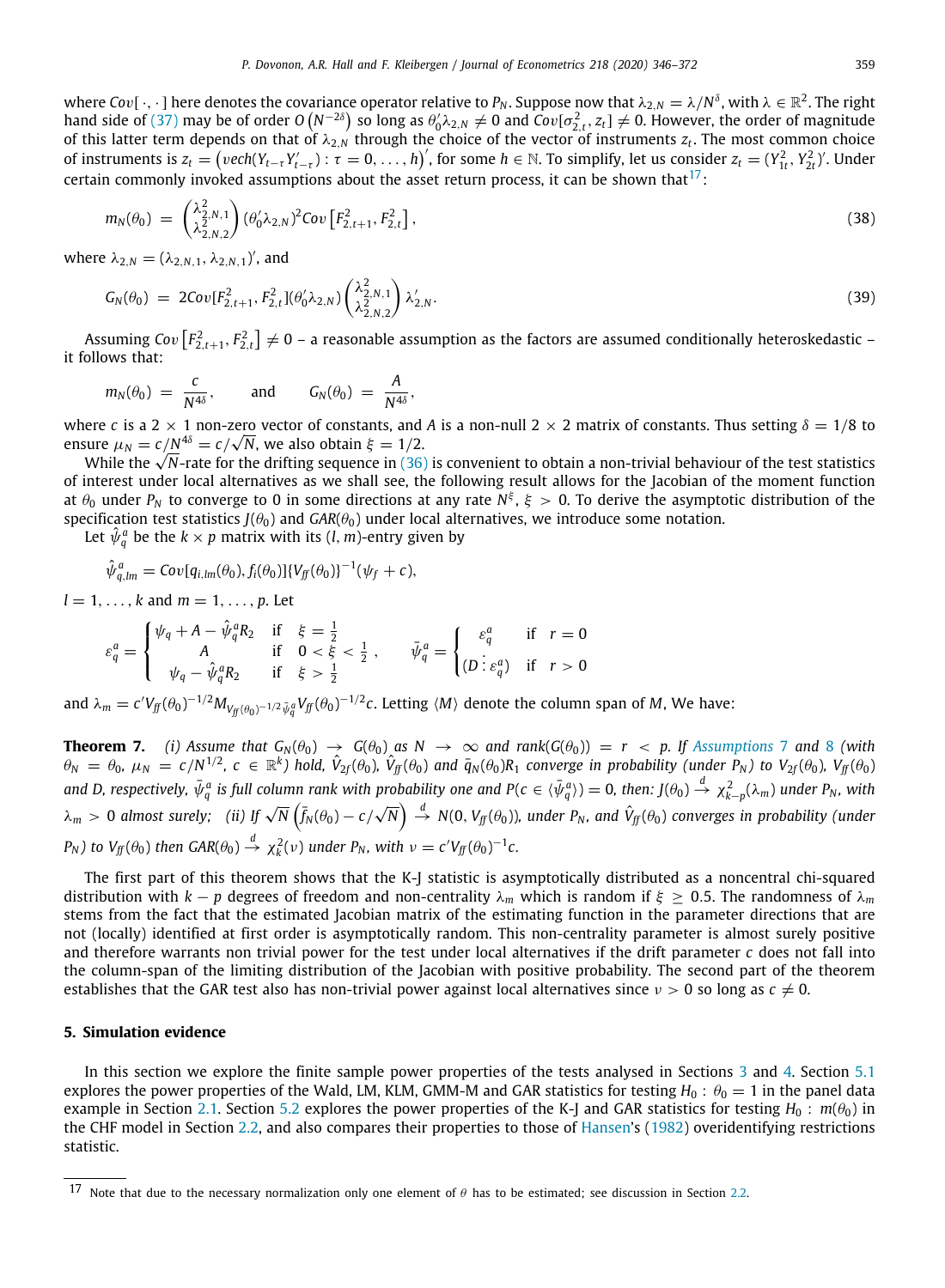<span id="page-15-2"></span>

<span id="page-15-3"></span>**Fig. 1.** Local power curve of 5% tests of  $H_0: \theta = 1$  while the true value of  $\theta = 1 - \frac{c}{2\sqrt[4]{N}}$  using the Wald statistic: Dashed:  $N = 50$ ; Dash–dot: 500; Solid: 5000; Dash–dot: 20 000 and Solid: asymptotic. For each type of line the one associated with the smaller sample size lies to the left.

### *5.1. Testing for a unit root in the panel data model*

<span id="page-15-0"></span>We study inference on the autoregressive parameter of a panel autoregressive model of order one identified by the moment conditions from Section [2.1](#page-4-5) under local alternatives to  $\theta_0 = 1$ ,<sup>[18](#page-15-1)</sup> the point of second-order identification. We specify the local alternative as

<span id="page-15-1"></span>
$$
\theta_N = 1 - \frac{c}{2\sqrt[4]{N}},\tag{40}
$$

with  $c > 0$ .

[Corollary](#page-11-4) [2](#page-11-4) characterizes the asymptotic distribution of the Wald statistic testing the null hypothesis that  $\theta_0 = 1$ . It is shown in the on-line appendix that under the local alternative in [\(40](#page-15-2)) the distribution of Wald $_N^*(1)$  is given by:

$$
\text{Wald}_N(1) \stackrel{d}{\longrightarrow} \zeta^2 \frac{\left[ \left( \sigma^2 c \left( \frac{1}{2} \right) + 2 \sigma^2 \left( \frac{1}{0} \right) \zeta \right)' \left( \sigma^2 c \left( \frac{1}{2} \right) + 2 \sigma^2 \left( \frac{1}{0} \right) \zeta \right) \right]^2}{\left( \sigma^2 c \left( \frac{1}{2} \right) + 2 \sigma^2 \left( \frac{1}{0} \right) \zeta \right)' \vee g \left( 1 \right) \left( \sigma^2 c \left( \frac{1}{2} \right) + 2 \sigma^2 \left( \frac{1}{0} \right) \zeta \right)}
$$
(41)

where  $\zeta$  is a root of the third order polynomial equation (D.13) stated in the on-line appendix. We compute the rejection frequency of  $H_0$  under local alternatives for different sample sizes alongside the rejection frequency that results from the asymptotic distribution. [Fig.](#page-15-3) [1](#page-15-3) shows the distribution of the Wald statistic for different sample sizes as a function of the localizing parameter  $c.$  It uses  $10^4$  simulations and a value of  $\sigma^2$  equal to one with normal errors.

The local power curves of the Wald statistic in [Fig.](#page-15-3) [1](#page-15-3) show that the finite sample discriminatory power slowly converges to the asymptotic one which lies (primarily) on the right-hand side of the finite sample power curves. The moderate convergence of the finite sample distributions of the Wald statistic results from the quartic root convergence rate. Interestingly, the convergence towards the limiting distribution when the null hypothesis holds is much faster since we do not observe any size distortions. The power curves are all very similar and show that the Wald statistic has low power at small sample sizes which is as expected given the quartic root convergence rate. This can be further inferred from the values of θ when the drifting parameter *c* equals four. The power then exceeds 50%. A value of *c* equal to four corresponds with a value of  $\theta$  of 0.25 ( $N = 50$ ), 0.37 (100), 0.58 (500), 0.65 (1000), 0.77 (5000), 0.80 (10000) and 0.83  $(20000)$ .

Specializing [Theorem](#page-13-1) [6](#page-13-1) to the model here, it follows that the KLM and LM statistics both converge to the  $\chi_1^2(\lambda_\theta)$ distribution, and the GAR statistic converges to the  $\chi_2^2(\ell_\theta)$  distribution. In the on-line appendix, it is shown that the non-centrality parameters are given by:

$$
\lambda_{\theta} = \frac{c^2 \sigma^2}{16} \left( \frac{1}{1} \right)^{t} V_{\tilde{J}}(1)^{-1} \left( \frac{1}{1/2} \right) \left[ \left( \frac{1}{1/2} \right)^{t} V_{\tilde{J}}(1)^{-1} \left( \frac{1}{1/2} \right) \right]^{-1} \left( \frac{1}{1/2} \right) V_{\tilde{J}}(1)^{-1/2} \left( \frac{1}{1} \right) \n\ell_{\theta} = \frac{c^2 \sigma^2}{16} \left( \frac{1}{1} \right)^{t} V_{\tilde{J}}(1)^{-1} \left( \frac{1}{1} \right).
$$
\n(42)

<sup>18</sup> In [Bun and Kleibergen](#page-27-15) ([2016](#page-27-15)), the maximal attainable power for testing a local alternative while the true value is one so the autoregressive parameter is second order identified is studied. This differs from the usual notion of power which we analyse here. The important difference between these two settings is that the Jacobian equals zero in the setting analysed by [Bun and Kleibergen](#page-27-15) ([2016](#page-27-15)) while it is of the order *Op*(*N* −1/4 ) in our setting. The maximal attainable power curve from [Bun and Kleibergen](#page-27-15) ([2016](#page-27-15)) does therefore not apply to our setting.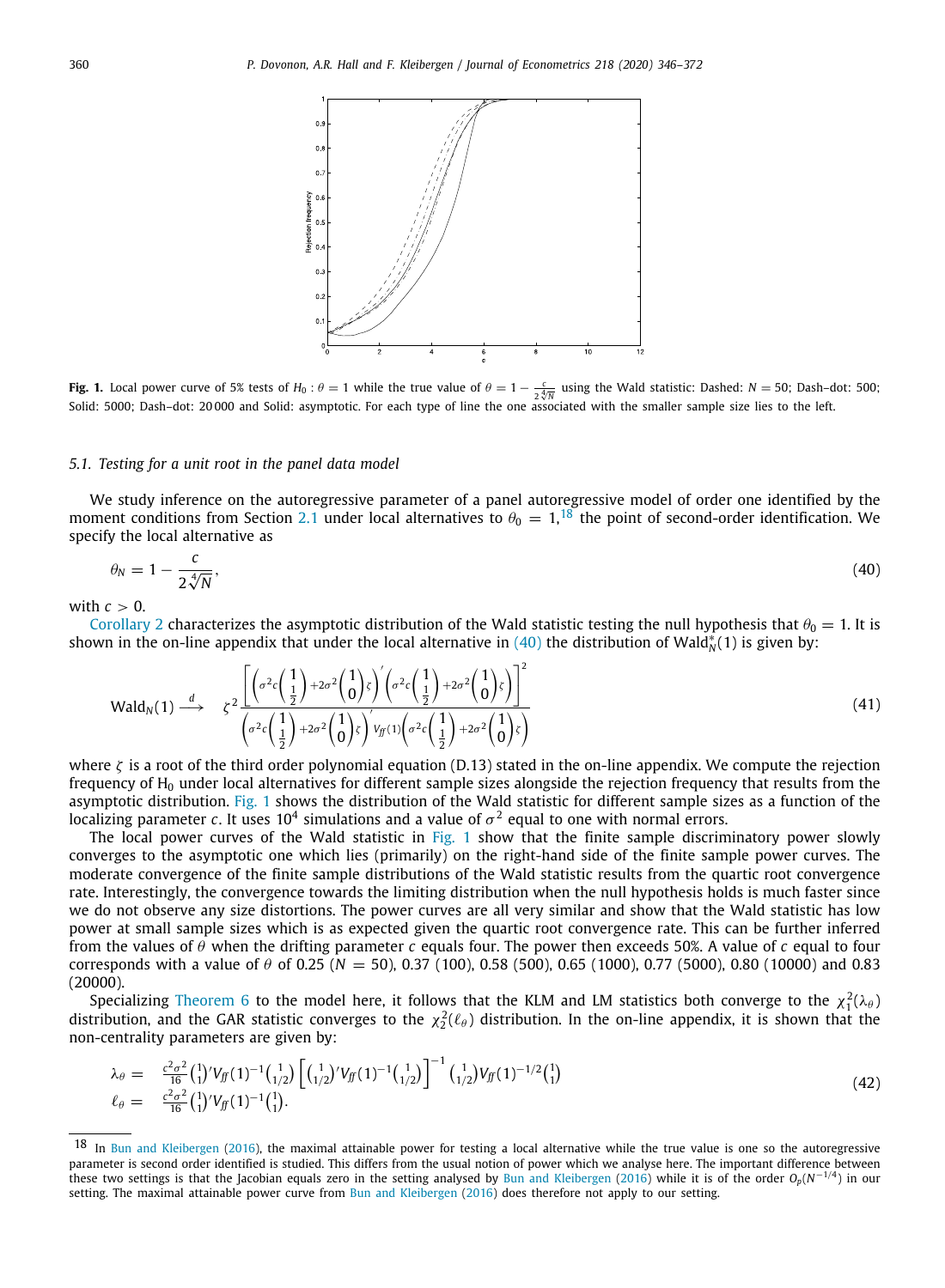

<span id="page-16-0"></span>**Fig. 2.** Local power curve of 5% tests of  $H_0: \theta = 1$  while true value of  $\theta = 1 - \frac{c}{2\sqrt[4]{N}}$  using the GAR statistic: Dashed: *N* = 50; Dash–dot: 500; Solid: 5000; Dash–dot: 20 000 and Solid: asymptotic. For each type of line the one associated with the smaller sample size lies to the right.



**Fig. 3.** Local power curve of 5% tests of  $H_0: \theta = 1$  while true value of  $\theta = 1 - \frac{c}{2\sqrt[4]{N}}$  using the KLM statistic: Dashed:  $N = 50$ ; Dash–dot: 500; Solid: 5000; Dash–dot: 20 000 and Solid: asymptotic. For each type of line the one associated with the smaller sample size lies to the right.

[Figs.](#page-16-0) [2](#page-16-0)[–5](#page-17-0) show the finite sample and local asymptotic power curves of the GAR, KLM, GMM-M and LM tests for increasing number of observations. [Fig.](#page-17-1) [6](#page-17-1) shows finite sample power curves of the GAR and Wald tests. The finite sample power curves of the GAR, KLM and LM tests all slowly move to the local asymptotic one when the number of observations increases. The slow convergence results from the quartic root convergence rate. All statistics are size correct under the null hypothesis where their limiting distributions are standard  $\chi_1^2$  or  $\chi_2^2$ , in case of the GAR statistic, distributions. We did not show the local asymptotic power curve of the GMM-M statistic because of its conditional limiting distribution.

The power curve of the GAR statistic shows that it has decent power while the power of the KLM and LM statistics only becomes reasonable when there are many observations. It is interesting to relate the behaviour of the KLM and GAR statistics to previous analyses of these tests in other identification scenarios. If identification is weak then it has been found that the KLM statistic is size correct but has low power, and the GAR statistic is both size correct and also has good power compared to other weak identification robust procedures, see e.g. [Andrews et al.](#page-26-7) [\(2006](#page-26-7)) and [Kleibergen](#page-27-5) ([2005](#page-27-5)). However, if identification is strong then the KLM test dominates. Therefore, the relative performance of the KLM and GAR tests under second-order identification is more in line with what has been observed under weak identification. This is also revealed by the finite sample power curves of the GMM-M statistic. It is known that the GMM-M statistic resembles the KLM statistic when identification is strong and the GAR statistic when identification is weak. [Fig.](#page-17-2) [4](#page-17-2) shows that the GMM-M statistic has power more similar to the GAR statistic when sample size is small so identification is weak and power comparable to the KLM statistic when the sample size is large so the identification has improved. This combined effect leads to an oddly behaved power curve which suggests that the weighting on the conditioning statistic in the GMM-M statistic, which is optimal for the i.i.d. linear instrumental variables regression model, could be improved to obtain better power since now the GMM-M statistic has more power for small *N*, when it resembles the GAR statistic, compared to intermediate *N*, when it resembles the KLM statistic.

To our reading, the most striking feature of these results is the good performance of the Wald test as further reflected by [Fig.](#page-17-1) [6](#page-17-1). It not only dominates the others but also exhibits reasonable power as a test for a unit root in this model.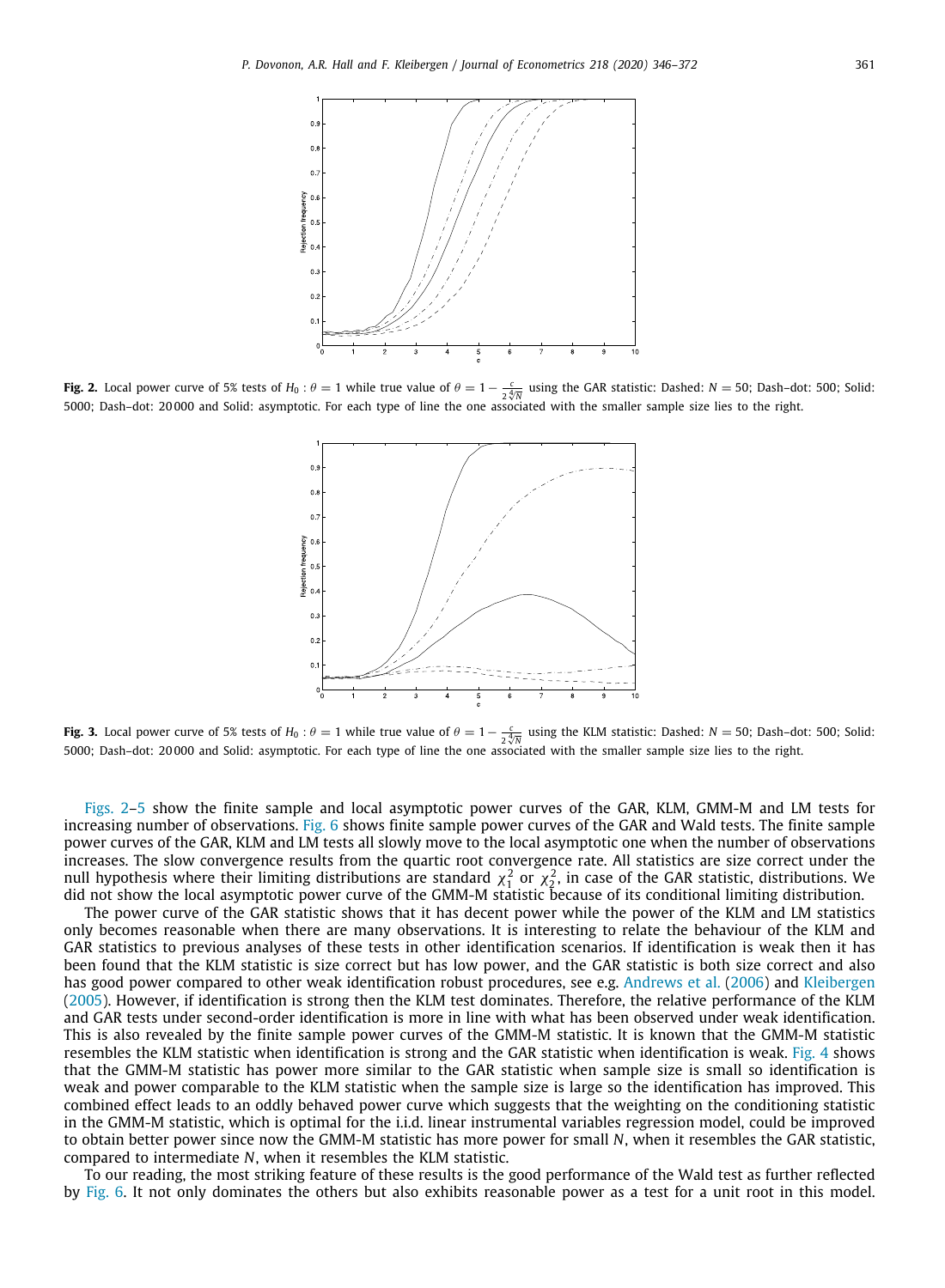

<span id="page-17-2"></span>**Fig. 4.** Local power curve of 5% tests of  $H_0: \theta = 1$  while true value of  $\theta = 1 - \frac{c}{2\sqrt[4]{N}}$  using the GMM-M statistic: Dashed:  $N = 50$ ; Dash–dot: 500; Solid: 5000 and Dash–dot: 20 000. For each type of line the one associated with the smaller sample size lies to the right.



<span id="page-17-0"></span>**Fig. 5.** Local power curve of 5% tests of  $H_0: \theta = 1$  while true value of  $\theta = 1 - \frac{c}{2\sqrt[4]{N}}$  using the LM statistic: Dashed: *N* = 50; Dash–dot: 500; Solid: 5000; Dash–dot: 20 000 and Solid: asymptotic. For each type of line the one associated with the smaller sample size lies to the right.



<span id="page-17-1"></span>**Fig. 6.** Local power curve of 5% tests of  $H_0: \theta = 1$  while true value of  $\theta = 1 - \frac{c}{2\sqrt[4]{N}}$  using the Wald (dashed) and GAR statistics (solid) for  $N = 50$ , 1000, 20 000. For the Wald (GAR) smaller sample sizes lie to the left (right).

These results also show an advantage to basing inference about a unit root value of the autoregressive parameter on the moment conditions in [Bun and Kleibergen](#page-27-15) ([2016\)](#page-27-15) as opposed to more popular choices of moments such as those proposed by [Arellano and Bond](#page-26-4) [\(1991](#page-26-4)) or [Blundell and Bond](#page-27-24) [\(1998](#page-27-24)) with which identification either fails or is problematic at  $\theta_0 = 1$ .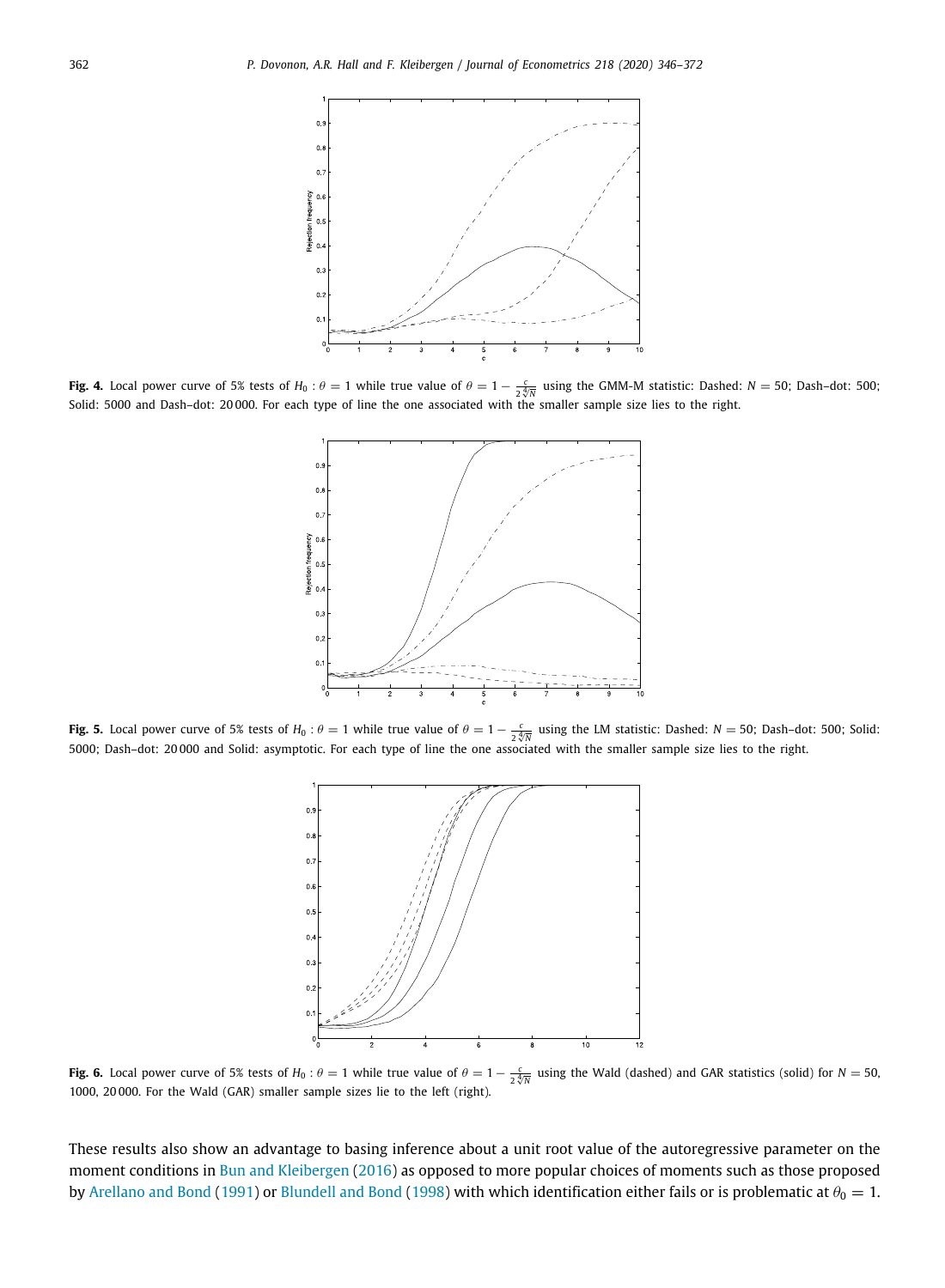

**Fig. 7.** Rejection rates of the HS-I, K-J and min-GAR tests under the null: 10,000 replications;  $c = 0$ ,  $(\alpha = 0.05)$ .

<span id="page-18-1"></span>It does have to be traded off though with the generality of the limiting distribution of the GAR statistic, which applies under a variety of settings of the nuisance parameters, while the limiting distribution of the Wald statistic is specific to the setting of the nuisance parameters at hand, i.e. constant variance over time and mean stationarity.

### *5.2. Testing for common conditionally heteroskedastic factors*

<span id="page-18-0"></span>In this section, we explore the finite sample performance of the K-J statistic under the null of correct model specification and under local alternatives. We also consider the Hansen–Sargan's overidentification test (HS-J test, hereafter) and the GAR test. The conditionally heteroskedastic factor models in Section [2.2](#page-5-6) offer a suitable framework for this investigation. We consider a bi-variate vector  $Y_t$  of two asset return processes with the representation

$$
Y_{t+1} = \Lambda_N F_{t+1} + U_{t+1},
$$

where  $\Lambda_N$  is the 2  $\times$  2 matrix of factor loadings,  $F_{t+1}$  is the bivariate vector of conditionally heteroskedastic and mutually independent factors and *Ut*+1, the bivariate vector of idiosyncratic shocks. We let *Ut*+<sup>1</sup> ∼ *i*.*i*.*d*.*N*(0, 0.5*I*2), where *I*<sup>2</sup> denotes the identity matrix of size 2. The generic component  $f_{t+1}$  of  $F_{t+1}$  follows a Gaussian-GARCH model,

$$
f_{t+1} = \sigma_t \varepsilon_{t+1}, \quad \sigma_t^2 = \omega + \alpha f_t^2 + \beta \sigma_{t-1}^2; \quad \omega, \alpha, \beta > 0 \text{ and } \varepsilon_t \sim \text{i.i.d. } N(0, 1).
$$

The processes  $\varepsilon_t$  and  $U_t$  are mutually independent and independent of  $\{F_\tau, Y_\tau : \tau \le t\}$ . We set  $(\omega, \alpha, \beta) = (0.2, 0.2, 0.6)$ and (0.2, 0.4, 0.4), respectively for the first and second component of  $F_{t+1}$ . With *N* being the sample size, we set

$$
\Lambda_N = \begin{pmatrix} 1 & 0 \\ 0.5 & \frac{c}{N^{1/8}} \end{pmatrix}; \quad c = 0, 0.2, 0.4, \ldots, 10.
$$

The case of  $c = 0$  corresponds to the null hypothesis of the existence of a common conditionally heteroskedastic factor structure for the components of *Y<sup>t</sup>* that can be tested by either of the three tests under consideration when applied to the moment restriction ([13](#page-5-4)). We use  $z_t = (Y_{1,t}^2, Y_{2,t}^2)$  as vector of instruments in the simulations. The local approximation to the null value is given by  $\lambda_N=c/N^{1/8}$ ;  $c\neq 0$ . The rate  $N^{1/8}$  is chosen such that the resulting moment function under local alternatives is proportional to  $N^{-1/2}$ , the local approximation of the moment function under which the local alternative distribution of K-J test statistic is derived in [Theorem](#page-14-1) [7](#page-14-1).

For global identification of the moment condition model, we follow [Dovonon and Renault](#page-27-13) [\(2013a\)](#page-27-13) and re-parameterize the co-feature vector as  $(\theta_0, 1 - \theta_0)$ ,  $\theta_0 \in \mathbb{R}$ . Under  $H_0$  in our simulations,  $\theta_0 = -1$ . The test statistics considered are specifically:  $J(\theta_0)$  for the K-J test, the two-step GMM overidentification test statistic for HS-J test and min $_\theta$  GAR( $\theta$ ) for the GAR test that we denote min-GAR. From [Dovonon and Renault](#page-27-13) [\(2013a\)](#page-27-13), the last two test statistics are asymptotically distributed as a 50–50 mixture of  $\chi^2_1$  and  $\chi^2_2$  under the null whereas [Theorem](#page-9-2) [4](#page-9-2) states that the first one is asymptotically distributed as a  $\chi_1^2$ .

[Fig.](#page-18-1) [7](#page-18-1) shows the simulated rejection rates for the three tests under the null while [Fig.](#page-19-0) [8](#page-19-0) plots the power curves of these tests for sample sizes *N* = 100; 200; 500; 1000; 5000; 10 000; 20 000 and 50 000. Rejection rates are obtained for 10 000 Monte Carlo replications.

It appears from the display in [Fig.](#page-18-1) [7](#page-18-1) that if the null hypothesis is true then all the three tests have rejection rates closer to nominal ( $\alpha = 0.05$ ) as the sample size increases. The HS-J and min-GAR tests are significantly below the nominal rejection level for small sample sizes but the HS-J test seems to converge to nominal rejection rate faster than the min-GAR. For instance, for  $N = 1000$  and 5000, the rejection rate of the HS-J test is 3.9% and 4.88%, respectively whereas that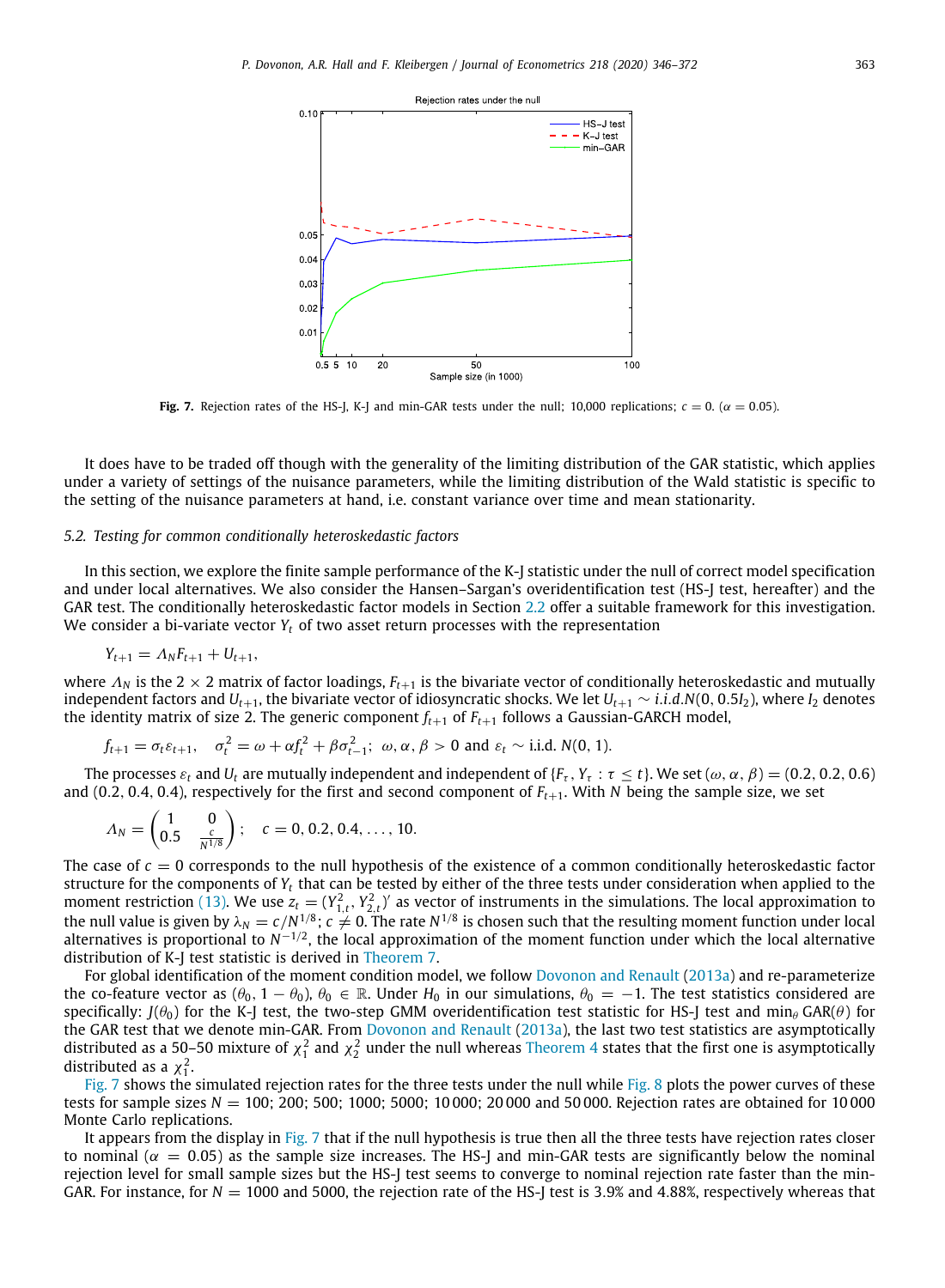

**Fig. 8.** 10,000 replications;  $c = 0$  : 0.2 : 10 ( $\alpha = 0.05$ ).

<span id="page-19-0"></span>of the min-GAR test is 0.064% and 1.79%, respectively. For *N* as large as 100 000, the rejection rate of the min-GAR is about 4.0%. The reality is different for the K-J test which has rejection rates closer to 5% across the sample sizes considered. For  $N = 50$  and 100, this rate is at 6.31 and 6.22%, respectively and falls below 6% from  $N = 500$  onwards.

The power curves of these tests displayed by [Fig.](#page-19-0) [8](#page-19-0) show contrasting performance of the three tests depending on sample sizes. For sample sizes equal or below 200, the power curves of the HS-J and min-GAR tests are flat and even below nominal level (recall that these two tests barely reject the null under  $H_0$  for such sample sizes) whereas the K-J test shows some moderate power. For  $N = 500$  and 1000, the K-J test seems to outperform the other tests which now show some power for large values of *c* even though the rejection rates do not exceed 50%. From  $N = 5000$  the performance ranking is reversed with the HS-J test performing slightly better than the min-GAR test, and both having higher rejection rates than the K-J test. For  $c = 10$ , with  $N = 5000$  and 50 000, this latter test has 84.0% and 90.84% rejection rates, respectively while the HS-J test has 98.93% and 99.95%, respectively and the min-GAR 93.6% and 97.43%, respectively.

These results suggest that in small samples, these tests are not reliable and even more so for the HS-J and min-GAR tests compared to the K-J test evaluated at the true value. This may be connected to the local identification pattern of the model under the null. As the sample size increases, all the three tests show evidence of power against local alternatives as expected from our asymptotic theory in Section [4.2](#page-13-0) for the K-J test. It is worth mentioning that the powers of the HS-J and min-GAR tests seem to converge to one faster than that of the K-J test.

To conclude this section, we would like to reiterate that, unlike HS-J and min-GAR tests, K-J test is evaluated at the true parameter value. In empirical applications, this test can be used in this form only if there is a particular parameter value that arises from some theory supporting the moment condition model specification being tested.

### **6. Concluding remarks**

We explore how to perform inference in moment condition models that only identify the parameters locally to second order. For inference on the parameters, we consider the conventional Wald and LM statistics, and also the identificationrobust GAR, KLM and GMM-M statistics. For inference about the model specification, we consider the identification-robust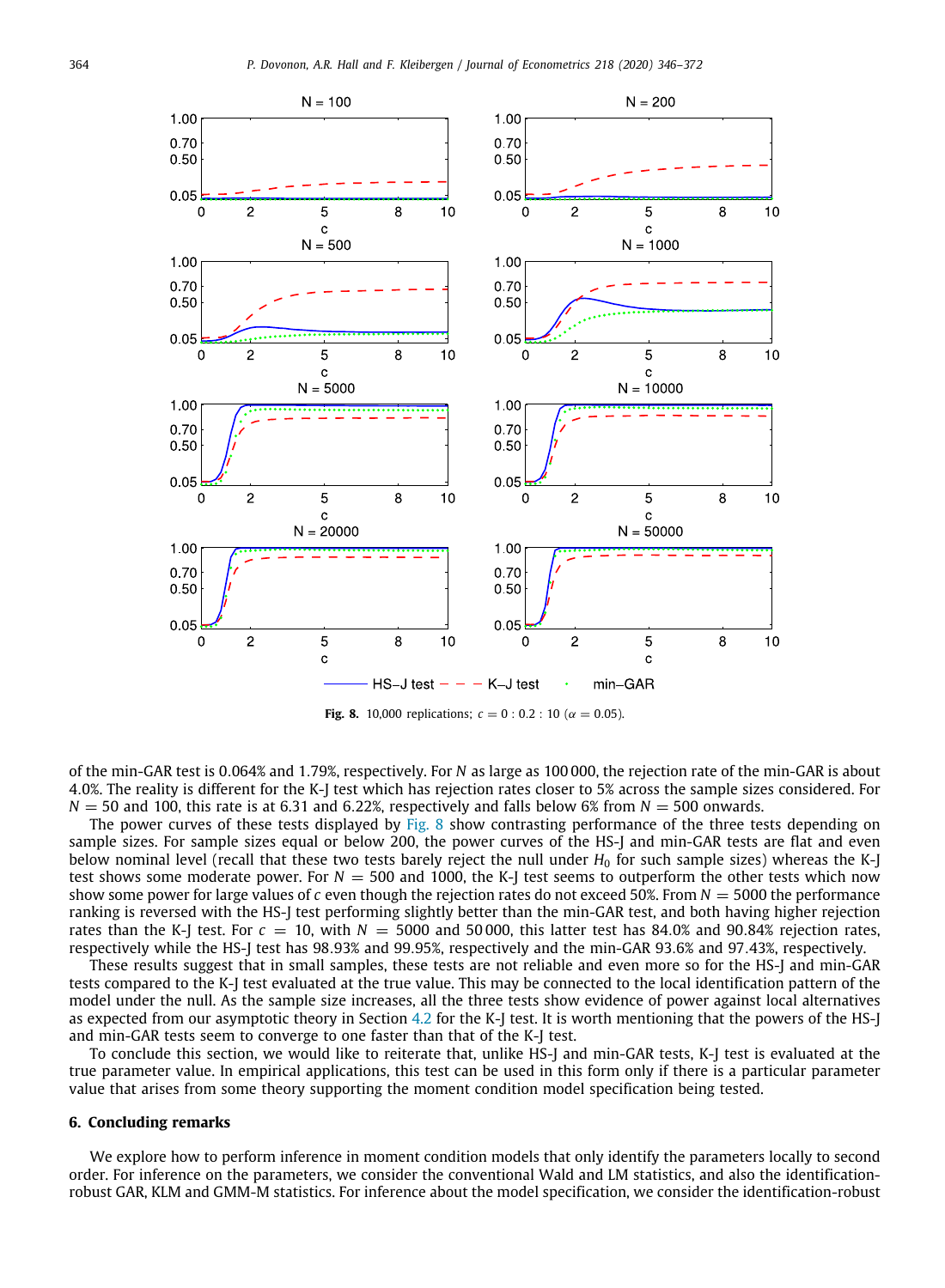K-J statistic and the GAR statistic. In each case, we derive the limiting distributions under both null and local alternative hypotheses. The Wald statistic is shown to have a non-standard distribution under both null and local alternatives, which depends on the convergence rate of the Jacobian, but the distribution under the null is easily simulated making inference practicable. The LM statistic also has a non-standard distribution under the null in the general case, but has a non-central chi-squared distribution under local alternatives. Unlike in the case of strong (first-order) local identification, the Wald and LM statistics have different distributions in the limit. The GAR, KLM and K-J GMM-M statistics have a chi-squared distribution and non-central chi squared distribution under the null and alternatives respectively. The GMM-M statistic has a conditional distribution which mimicks the limit distribution of the KLM statistic under strong identification and that of the GAR statistic under weak identification. These distributions are exactly the same as those obtained under weak or strong identification, and thus the identification robustness of these tests extends to second-order identified models.

We also explore the finite sample behaviour of the tests in detail in two empirically relevant models with second-order identification: the panel autoregressive model of order one estimated from a set of non-linear moment conditions, and the conditionally heteroskedastic factor model. In the panel autoregressive model with a unit root, the autoregressive parameter is only identified at second order, and we consider the use of Wald, LM, KLM, GMM-M and GAR statistics to test whether the autoregressive coefficient is one. Our results indicate that the Wald test has the best power properties, being matched by the GAR statistic in large samples and with both these tests exhibiting greater power than the KLM, GMM-M and LM. In the conditionally heteroskedastic factor model, the moment condition in question only identifies the parameters at second order over the entire parameter space. In this context, the key issue is testing whether the moment condition is valid. In this context, we examine the power properties of the K-J and GAR statistics, and compare them to those of [Hansen](#page-27-0)'s [\(1982](#page-27-0)) overidentifying restrictions test (previously analysed in this setting by [Dovonon and Renault](#page-27-13), [2013a](#page-27-13)). Here the ranking of the tests is sensitive to the sample size: the K-J test dominates in moderate sized samples, but the overidentifying restrictions test dominates in large samples.

Comparing our theoretical results with the simulations, we find that under the local alternative the finite sample distributions of the Wald, GAR, KLM and LM statistics slowly converge to their limiting distributions. We conjecture this results from the quartic root convergence rate. Nevertheless, our results show that it is possible to conduct tests with meaningful power in second-order locally identified models.

### **Acknowledgment**

Prosper Dovonon gratefully acknowledges financial support from the Social Sciences and Humanities Research Council (SSHRC) and the Fonds de Recherche du Québec - Société et Culture (FRQSC).

### **Appendix A. Proofs of results in Section [3](#page-6-4): null hypothesis**

<span id="page-20-1"></span>**Proof of [Theorem](#page-8-3) [1](#page-8-3).** Consider model [\(1](#page-3-0)) with the re-parameterization  $\theta = R\eta$ , with parameter  $\eta$ :

<span id="page-20-2"></span>
$$
E[f(X, R\eta)] = 0. \tag{A.1}
$$

The true parameter value is clearly  $\eta_0=R^{-1}\theta_0$ . Also, so long as the same weighting matrix is used at the first step, the two-step GMM estimators satisfy the relation :  $\hat{\eta}=R^{-1}\hat{\theta}$ , where for notational brevity we have set  $\hat{\theta}=\hat{\theta}_N$ . Note that

$$
rank\left(E\left(\frac{\partial}{\partial \eta'}f(x_i,R\eta)\bigg|_{\eta=\eta_0}\right)\right)=rank\{G(\theta_0)R\}=rank\{G(\theta_0)\}=r.
$$

Partitioning  $\eta$  into  $\eta_1$  and  $\eta_2$ , its first *r* and last  $p - r$  components, we have:

$$
Rank\left(E\left(\frac{\partial}{\partial \eta_1'}f(x_i,R\eta)\bigg|_{\eta=\eta_0}\right)\right)=rank\{G(\theta_0)R_1\}=r
$$

and

$$
E\left(\frac{\partial}{\partial \eta_2'}f(x_i,R\eta)\bigg|_{\eta=\eta_0}\right)=G(\theta_0)R_2=0.
$$

Using [Assumption](#page-4-3) [1\(](#page-4-3)b), it is not hard to verify that [\(A.1](#page-20-2)) identifies  $\eta_0$  at the second order. If  $r = p - 1$ , we can apply Theorem 1(b) of [Dovonon and Hall](#page-27-17) [\(2018](#page-27-17)) and claim that:

$$
\sqrt{N} \begin{pmatrix} \hat{\eta}_1 - \eta_{0,1} \\ (\hat{\eta}_2 - \eta_{0,2})^2 \end{pmatrix} \stackrel{d}{\longrightarrow} \begin{pmatrix} \mathcal{H}\mathbb{Z}_0 + \mathcal{H} \mathcal{B} \mathbb{V}/2 \\ \mathbb{V} \end{pmatrix},\tag{A.2}
$$

with  $\mathcal{H} = - (D'V_{ff}(\theta_0)^{-1}D)^{-1}D'V_{ff}(\theta_0)^{-1}, \quad \mathbb{V} = -2 \frac{\mathbb{Z} \mathbb{Z} (\mathbb{Z}<0)}{\tilde{B}'M_d\tilde{B}}, \mathbb{Z} = \tilde{B}'M_dV_{ff}(\theta_0)^{-1/2}\mathbb{Z}_0, \text{ and } \mathbb{Z}_0 \sim N(0, V_{ff}(\theta_0)).$ We can write:

<span id="page-20-0"></span>
$$
Wald_N(\theta_0) = N(\hat{\eta} - \eta_0)'R'\bar{q}_N(\hat{\theta})'\hat{V}_{ff}(\hat{\theta})^{-1}\bar{q}_N(\hat{\theta})R(\hat{\eta} - \eta_0)
$$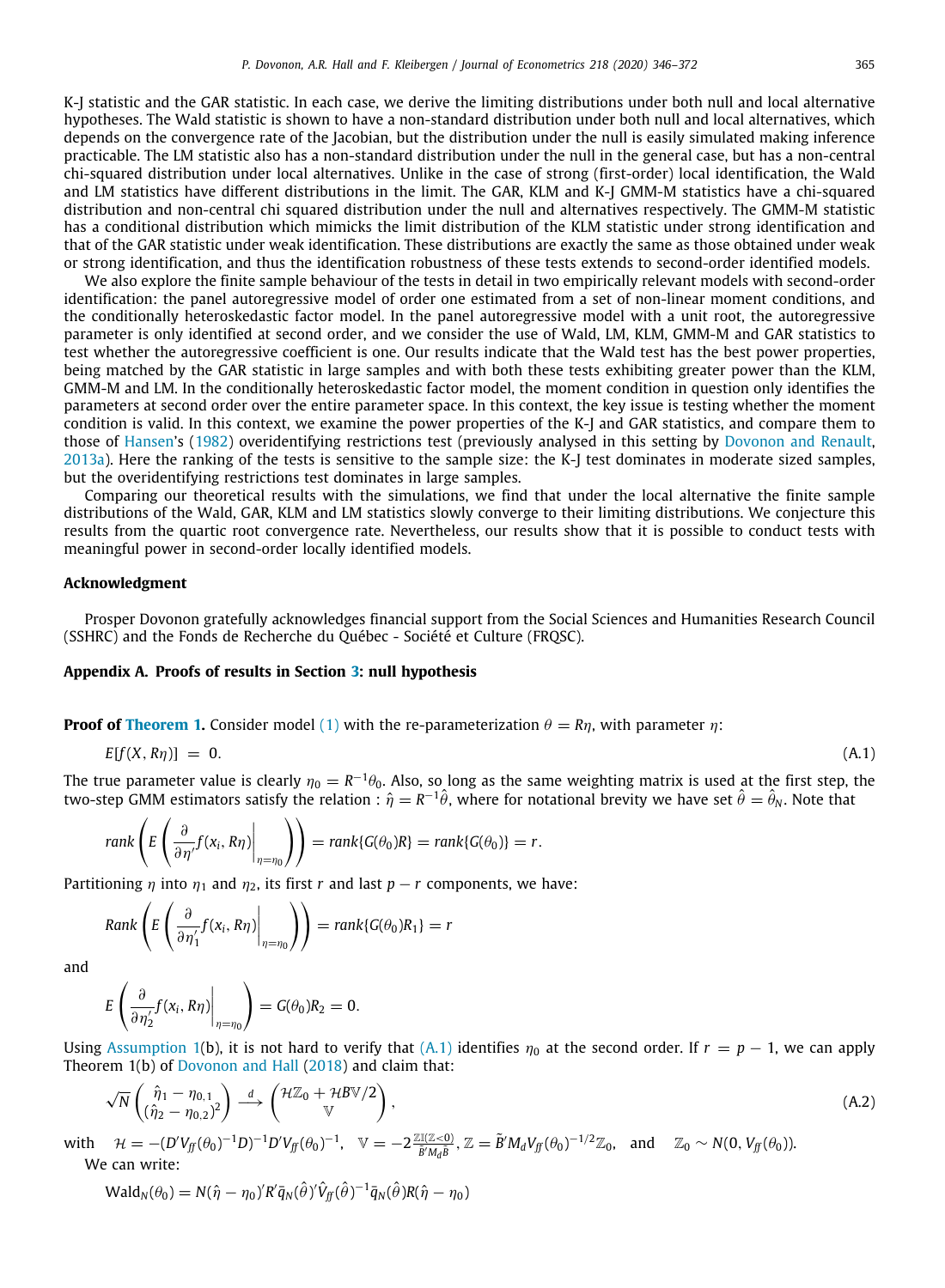366 *P. Dovonon, A.R. Hall and F. Kleibergen / Journal of Econometrics 218 (2020) 346–372*

<span id="page-21-1"></span><span id="page-21-0"></span>
$$
= N \left( (\hat{\eta}_1 - \eta_{0,1})' R'_1 \bar{q}_N (\hat{\theta})' + (\hat{\eta}_2 - \eta_{0,2})' R'_2 \bar{q}_N (\hat{\theta})' \right) \hat{V}_{ff} (\hat{\theta})^{-1} \times (\bar{q}_N (\hat{\theta}) R_1 (\hat{\eta}_1 - \eta_{0,1}) + \bar{q}_N (\hat{\theta}) R_2 (\hat{\eta}_2 - \eta_{0,2}) \right).
$$
 (A.3)

By first-order mean-value expansions, we have:

$$
\bar{q}_N(\hat{\theta}) = \bar{q}_N(\theta_0) + \bar{C}_N(\dot{\theta}) \left( I_p \otimes \left[ R(\hat{\eta} - \eta_0) \right] \right),\tag{A.4}
$$

where  $\dot{\theta}\in(\hat{\theta},\theta_0)$  and may differ from row to row and  $\bar{C}_N(\theta)$  is the  $k\times p^2$  matrix defined by:

$$
\bar{C}_N(\theta) = \left( vec\left( \frac{\partial^2 \bar{f}_{N,1}(\theta)}{\partial \theta \partial \theta'} \right) \quad vec\left( \frac{\partial^2 \bar{f}_{N,2}(\theta)}{\partial \theta \partial \theta'} \right) \quad \ldots \quad vec\left( \frac{\partial^2 \bar{f}_{N,k}(\theta)}{\partial \theta \partial \theta'} \right) \right)'.
$$

Under [Assumption](#page-7-3) [3,](#page-7-3)  $\bar{C}_N(\dot{\theta})$  converges in probability to  $C(\theta_0)$  where  $C(\theta)$  is defined like  $\bar{C}_N(\theta)$  but with sample means replaced by population means. Using [\(A.2](#page-20-0)), the expression of  $\bar{q}_N(\hat{\theta})$  in [\(A.4\)](#page-21-0) can be written as:

$$
\overline{q}_N(\hat{\theta}) = \overline{q}_N(\theta_0) + C(\theta_0) \left( I_p \otimes R_2 \right) (\hat{\eta}_2 - \eta_{02}) + o_P(N^{-1/4}).
$$

By the law of large number and also noting that  $\big\lceil C(\theta_0)\big(I_p\otimes R_2\big)\big\rceil R_2 =$  B, we have:

$$
\bar{q}_N(\hat{\theta})R_1 = D + o_P(1)
$$
, and  $\bar{q}_N(\hat{\theta})R_2 = B(\hat{\eta}_2 - \eta_{0,2}) + o_P(N^{-1/4})$ .

Substituting the latter results into  $(A.3)$  $(A.3)$  and after some simple calculations, we obtain:

$$
\begin{array}{rcl}\n\mathsf{Wald}_{N}(\theta_{0}) & = & \sqrt{N}(\hat{\eta}_{1} - \eta_{0,1})' D' V_{\bar{f}}^{-1} D \sqrt{N} (\hat{\eta}_{1} - \eta_{0,1}) + 2B' V_{\bar{f}}^{-1} D \sqrt{N} (\hat{\eta}_{1} - \eta_{0,1}) \sqrt{N} (\hat{\eta}_{2} - \eta_{0,2})^{2} \\
& & \quad + B' V_{\bar{f}}^{-1} B N (\hat{\eta}_{2} - \eta_{0,2})^{4} + o_{P}(1),\n\end{array}
$$

where  $V_f \equiv V_f(\theta_0)$ . From [\(A.2\)](#page-20-0), this converges in distribution to

$$
\mathbb{W} = (\mathbb{Z}_0 + B\mathbb{V}/2)' \mathcal{H}'D'V_{ff}^{-1}D\mathcal{H} (\mathbb{Z}_0 + B\mathbb{V}/2) + 2B'V_{ff}^{-1}D\mathcal{H} (\mathbb{Z}_0 + B\mathbb{V}/2) \mathbb{V} + B'V_{ff}^{-1}B\mathbb{V}^2.
$$

After some simple algebra, we have

$$
\mathbb{W}=\mathbb{W}_1+\mathbb{W}_2,
$$

with

$$
\mathbb{W}_1 = \left(V_f^{-1/2}\mathbb{Z}_0 - \tilde{B}\mathbb{V}/2\right)'P\left(V_f^{-1/2}\mathbb{Z}_0 - \tilde{B}\mathbb{V}/2\right) \quad \text{and} \quad \mathbb{W}_2 = \tilde{B}'M_d\tilde{B}\mathbb{V}^2. \tag{A.5}
$$

It is easily verified that

$$
\mathbb{W}_2 = 4S^2 \mathbb{I}(S \leq 0), \quad \text{ with } \quad S = \frac{\tilde{B}' M_d V_f^{-1/2} \mathbb{Z}_0}{\sqrt{\tilde{B}' M_d \tilde{B}}} \sim N(0, 1),
$$

and

$$
V_f^{-1/2}\mathbb{Z}_0 - \tilde{B}\mathbb{V}/2 = V_f^{-1/2}\mathbb{Z}_0 + \alpha S \mathbb{I}(S \le 0).
$$

Thus, we have

$$
\mathbb{W}_1 = \left(V_f^{-1/2}\mathbb{Z}_0 + \alpha S \mathbb{I}(S \leq 0)\right)' P\left(V_f^{-1/2}\mathbb{Z}_0 + \alpha S \mathbb{I}(S \leq 0)\right).
$$

Since  $PV_{\it ff}^{-1/2}\mathbb{Z}_0$  is independent of  $M_dV_{\it ff}^{-1/2}\mathbb{Z}_0$ , it is also independent of S and we can claim that:

$$
\mathbb{W}_1 = (S_1 + \alpha S \mathbb{I}(S \le 0))' P (S_1 + \alpha S \mathbb{I}(S \le 0)),
$$
  
with  $S_1 = V_f^{-1/2} \mathbb{Z}_0 \sim N(0, I_k)$  independent of S.  $\square$ 

**Proof of [Theorem](#page-9-0) [2.](#page-9-0)** Notice that the value of *LM<sub>N</sub>*( $\theta_*$ ) is unchanged by replacing  $\bar{q}_N(\theta_*)$  by  $\bar{q}_N(\theta_*)$  with *A* any nonsingular matrix. In particular, this statistic stays the same when this quantity is replaced by  $\bar q_{N}(\theta_*)\bigg(R_1)$ . . . √  $(\overline{N}R_{2}^{\phantom{\dag}})$ . Note also that, by [Assumption](#page-7-2) [4](#page-7-2), we have:

$$
\bar{q}_N(\theta_*)\left(R_1 \dot{:} \sqrt{N}R_2\right) = \left(\bar{q}_N(\theta_*)R_1 \dot{:} \sqrt{N}\bar{q}_N(\theta_*)R_2\right) \stackrel{d}{\longrightarrow} \tilde{\psi}_q \equiv \left(D \dot{:} \psi_q\right),
$$

where *D* is constant and  $\psi_q$  is a Gaussian matrix defined in [Assumption](#page-7-2) [4.](#page-7-2) The result then follows directly.  $\Box$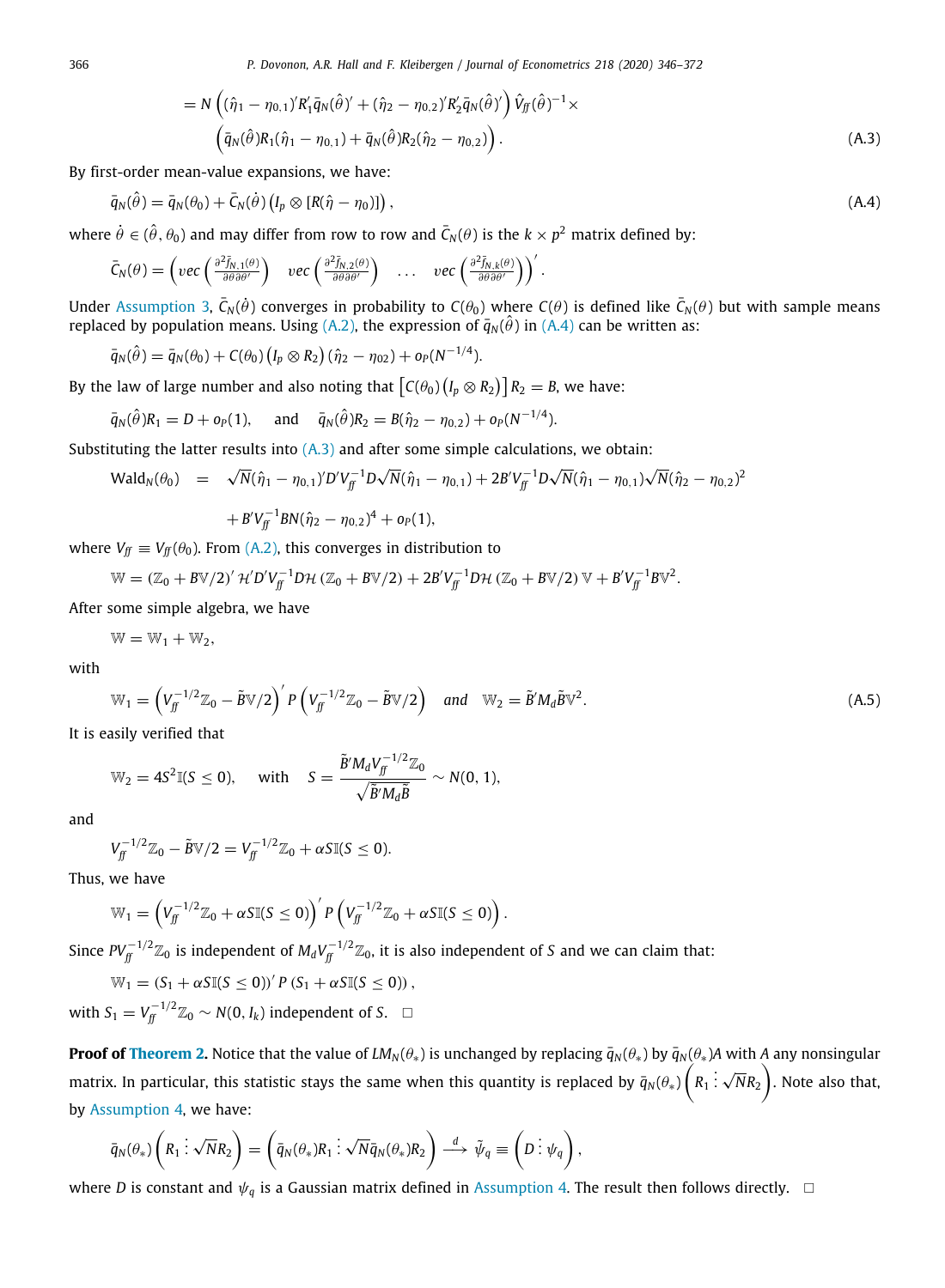**Proof of [Theorem](#page-9-1) [3](#page-9-1).** (i) Similarly to the LM test statistic,  $KLM(\theta_*)$  in ([20](#page-6-3)) stays unchanged if  $\hat{D}_N(\theta_0)$  is replaced by

$$
\hat{D}_N(\theta_*)\left(R_1, \sqrt{N}R_2\right) = \left(\hat{D}_N(\theta_*)R_1, \sqrt{N}\hat{D}_N(\theta_*)R_2\right).
$$

From [Assumption](#page-7-2) [4,](#page-7-2) we have:

$$
\hat{D}_N(\theta_*)R_1 \xrightarrow{P} D
$$
, and  $\sqrt{N}\hat{D}_N(\theta_*)R_2 \xrightarrow{d} \varepsilon_q$ .

Since  $(\psi_q,\psi_f)$  is Gaussian,  $\varepsilon_q$  is independent of  $\psi_f$ . Under the non-singularity assumption for  $\bar\psi_q'\bar\psi_q$ ,  $\hat V_f(\theta_*)^{-1/2} \hat D_N(\theta_*)$  $\left(\hat{D}_N(\theta_*)^{\hat{}}\hat{V}_{\hat{J}^{\hat{r}}}(\theta_*)^{-1}\hat{D}_N(\theta_*)\right)^{-1}\hat{D}_N(\theta_*)^{\hat{}}\hat{V}_{\hat{J}^{\hat{r}}}(\theta_*)^{-1/2}$  is well-defined in large samples and the continuous mapping theorem ensures that *KLM*(θ∗) converges in distribution to

$$
\psi_f' V_{ff} (\theta_*)^{-1/2} \left( I_k - M_{V_{ff} (\theta_*)^{-1/2} \bar{\psi}_q} \right) V_{ff} (\theta_*)^{-1/2} \psi_f.
$$

Conditionally on  $\bar{\psi}_q$ , this limit follows  $\chi_p^2$  distribution and the independence of  $\bar{\psi}_q$  and  $\psi_f$  implies that this limit is unconditionally distributed as  $\chi^2_p$ . The proof of the second part of (i) is given by [Kleibergen](#page-27-5) ([2005\)](#page-27-5) and follows from the fact that *J*( $\theta_*$ ), *KLM*( $\theta_*$ ) and  $\hat{D}_N(\theta_*)$  converge jointly in distribution and are pairwise asymptotically independent. (ii) The result for the GAR statistic is immediate under the stated conditions.  $\Box$ 

**Proof of [Theorem](#page-9-1) [4](#page-9-2).** (i) Similarly to the proof of Theorem [3](#page-9-1), we can claim that  $J(\theta_0)$  converges in distribution to

$$
\psi_f'V_{f\!f}(\theta_0)^{-1/2}M_{V_{f\!f}(\theta_0)^{-1/2}\bar\psi_q}V_{f\!f}(\theta_0)^{-1/2}\psi_f.
$$

Conditionally on  $\bar{\psi}_q$ , this limit follows  $\chi^2_{k-p}$  distribution and the independence of  $\bar{\psi}_q$  and  $\psi_f$  implies that this limit is unconditionally distributed as  $\chi^2_{k-p}$ . (ii) See the proof of [Theorem](#page-9-1) [3\(](#page-9-1)ii).  $\Box$ 

### **Appendix B. Proofs of results in Section [4:](#page-10-4) local alternatives**

<span id="page-22-0"></span>**Theorem B.[1](#page-4-3).** Let  $\hat{\eta} = R^{-1}\hat{\theta}$ ,  $\eta_N = R^{-1}\theta_N$  and write  $\eta = (\eta'_1, \eta_2)' \in \mathbb{R}^{p-1} \times \mathbb{R}$  $\eta = (\eta'_1, \eta_2)' \in \mathbb{R}^{p-1} \times \mathbb{R}$  $\eta = (\eta'_1, \eta_2)' \in \mathbb{R}^{p-1} \times \mathbb{R}$ . If [Assumptions](#page-4-3) 1, 2, [6](#page-10-2)–[8](#page-10-3) (with  $\mu_N = 0$  and ξ ≥ 1/4*) hold, [Assumption](#page-8-1)* [5](#page-8-1) *holds under P<sup>N</sup> and r* = *p* − 1 *then: any subsequence of* ηˆ *has a further subsequence with index say, s*(*N*) *along which*

$$
\begin{pmatrix}\n\sqrt{N}(\hat{\eta}_1 - \eta_{N,1}) \\
N^{1/4}(\hat{\eta}_2 - \eta_{N,2})\n\end{pmatrix} \stackrel{d}{\longrightarrow} \begin{pmatrix}\na(\zeta_s) \\
\zeta_s\n\end{pmatrix}
$$

*under P<sub>N</sub>*, *with*  $a(\zeta_s)$  *and*  $\zeta_s$  *given in [Theorem](#page-11-2) [5](#page-11-2).* 

**Proof of [Theorem](#page-22-0) [B.1.](#page-22-0)** We proceed in two steps. First, we show that √

$$
\sqrt{N}(\hat{\eta}_1 - \eta_{N,1}) = O_P(1)
$$
 and  $N^{1/4}(\hat{\eta}_2 - \eta_{N,2}) = O_P(1)$ 

under  $P_N$ . These orders of magnitude are then used in a second step to derive the claimed asymptotic distribution.

*Step 1:* The identification conditions in [Assumption](#page-4-3) [1](#page-4-3) along with the maintained regularity conditions are sufficient to show that the GMM estimator  $\hat{\theta}$  is consistent under  $P_N.$  See [Newey and McFadden](#page-27-33) [\(1994](#page-27-33)). As a result,  $\hat{\eta}-\eta_N\stackrel{P}{\to}0$  under *P<sup>N</sup>* . By definition,

$$
\hat{\eta} = \arg \min_{\eta \in \{R^{-1}\theta : \theta \in \Theta\}} \bar{g}_N(\eta)' \hat{V}_{ff}(\hat{\theta}_1)^{-1} \bar{g}_N(\eta),
$$

with  $\bar{g}_N(\eta) = \bar{f}_N(R\eta) = \bar{f}_N(\theta)$ .

By a mean-value expansion of  $\eta_1 \mapsto \bar{g}_N(\eta_1, \hat{\eta}_2)$  at  $\hat{\eta}_1$  around  $\eta_{N,1}$  and a second-order Taylor expansion of  $\eta_2 \mapsto$  $\bar{g}_N(\eta_{N,1}, \eta_2)$  at  $\hat{\eta}_2$  around  $\eta_{N,2}$ , we have:

$$
\bar{g}_N(\hat{\eta}) = \bar{g}_N(\eta_N) + \frac{\partial \bar{g}_N}{\partial \eta_1'}(\bar{\eta}_1, \hat{\eta}_2)(\hat{\eta}_1 - \eta_{N,1}) + \frac{\partial \bar{g}_N}{\partial \eta_2}(\eta_N)(\hat{\eta}_2 - \eta_{N,2}) + \frac{1}{2} \frac{\partial^2 \bar{g}_N}{\partial \eta_2^2}(\eta_{N,1}, \bar{\eta}_2)(\hat{\eta}_2 - \eta_{N,2})^2,
$$

where  $\bar{\eta}_1 \in (\eta_{N,1}, \hat{\eta}_1)$  and  $\bar{\eta}_2 \in (\eta_{N,2}, \hat{\eta}_2)$  and both may differ by row. Let

$$
\bar{D} = \bar{q}_N(\tilde{\theta})R_1, \quad \bar{B} = \left(R'_2 \frac{\partial^2 \bar{f}_{N,i}}{\partial \theta \partial \theta'}(\bar{\theta})R_2\right)_{i \le i \le k} \quad \text{and} \quad W_N = \hat{V}_{jj}(\hat{\theta}_1)^{-1},
$$

with  $\tilde{\theta} = R(\bar{\eta}'_1, \hat{\eta}_2)'$  and  $\bar{\theta} = R(\eta'_{N,1}, \bar{\eta}_2)'$ . Thanks to [Assumption](#page-10-3) [8](#page-10-3), we have:

$$
\bar{g}_N(\hat{\eta}) = \bar{f}_N(\theta_N) + \bar{D}(\hat{\eta}_1 - \eta_{N,1}) + N^{-\xi}A(\hat{\eta}_2 - \eta_{N,2}) + \frac{1}{2}\bar{B}(\hat{\eta}_2 - \eta_{N,2})^2 + o_P(N^{-1/2}) + o_P(N^{-\xi})(\hat{\eta}_2 - \eta_{N,2}).
$$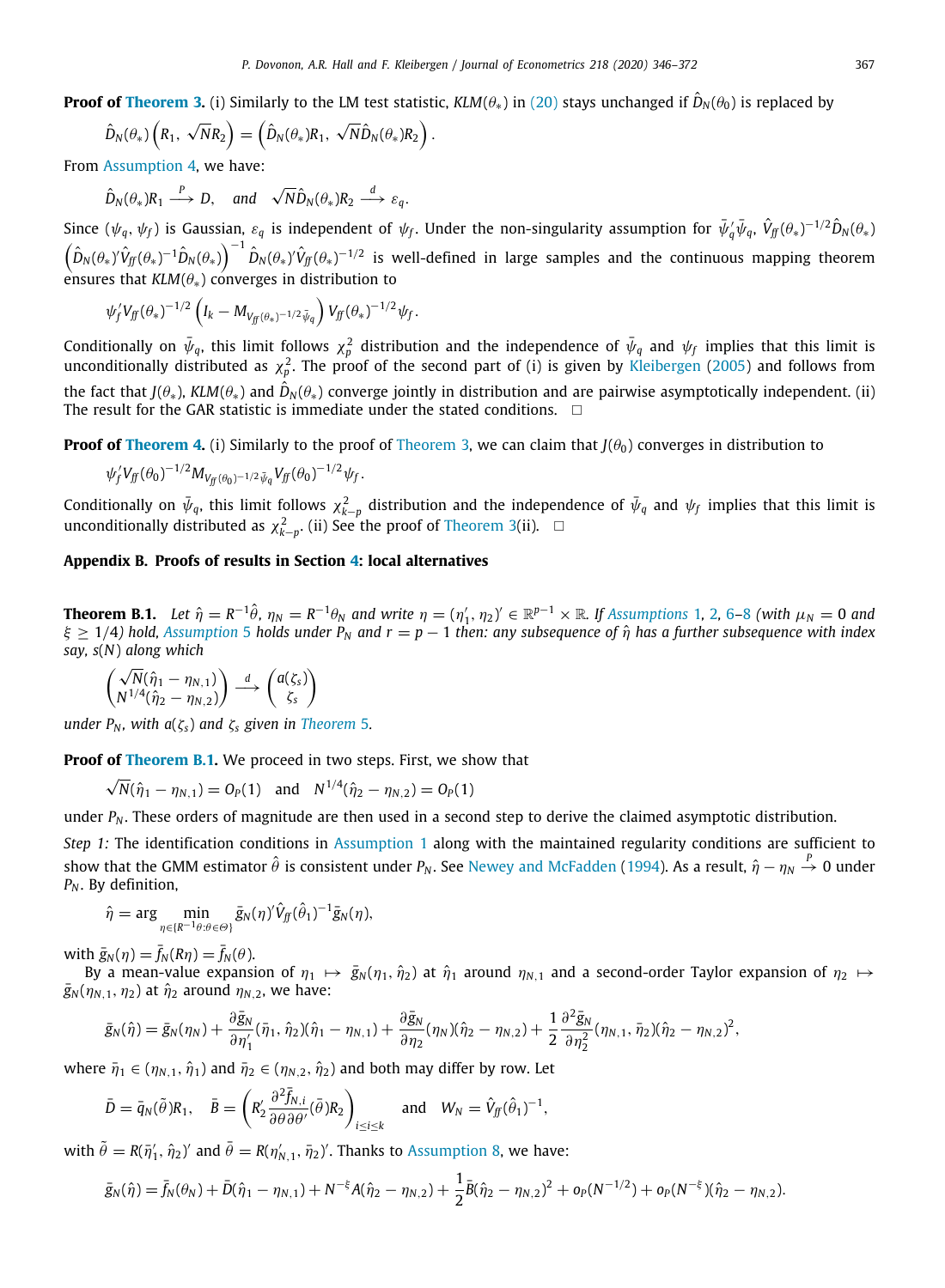By pre-multiplying by  $\bar{D}'W_N$  and solving in  $\hat{\eta} - \eta_{N,1}$ , we have:

<span id="page-23-0"></span>
$$
\hat{\eta}_1 - \eta_{N,1} = (\bar{D}'W_N\bar{D})^{-1}\bar{D}'W_N(\bar{g}_N(\hat{\eta}) - \bar{f}_N(\theta_N) - N^{-\xi}A(\hat{\eta}_2 - \eta_{N,2}) - \frac{1}{2}\bar{B}(\hat{\eta}_2 - \eta_{N,2})^2) \n+ o_P(N^{-1/2}) + o_P(N^{-\xi})(\hat{\eta}_2 - \eta_{N,2}).
$$
\n(B.1)

Plugging this back into the expression of  $\bar{g}_N(\hat{\eta})$  above yields:

$$
\bar{g}_{N}(\hat{\eta}) = W_{N}^{-1/2} M_{N} \left( N^{-\xi} \tilde{A}_{N}(\hat{\eta}_{2} - \eta_{N,2}) + \frac{1}{2} \tilde{B}_{N}(\hat{\eta}_{2} - \eta_{N,2})^{2} \right) \n+ \bar{f}_{N}(\theta_{N}) + \bar{D} \left( \bar{D}' W_{N} \bar{D} \right)^{-1} \bar{D}' W_{N} \left( \bar{g}_{N}(\hat{\eta}) - \bar{f}_{N}(\theta_{N}) \right) \n+ o_{P}(N^{-\xi}) (\hat{\eta}_{2} - \eta_{N,2}) + o_{P}(N^{-1/2}),
$$
\n(B.2)

with  $\tilde{A}_N = W_N^{1/2} A$ ,  $\tilde{B}_N = W_N^{1/2} \bar{B}$  and  $M_N = I_k - W_N^{1/2} \bar{D} (\bar{D}' W_N \bar{D})^{-1} \bar{D}' W_N^{1/2}$ . By definition,

$$
\bar{g}_N(\hat{\eta})'W_N\bar{g}_N(\hat{\eta}) \leq \bar{f}_N(\theta_N)'W_N\bar{f}_N(\theta_N) = O_P(N^{-1}),
$$

where the order of magnitude is obtained from [Assumption](#page-10-3) [8.](#page-10-3) Since  $W_N$  converges to a positive definite matrix, we can claim that  $\bar{g}_N(\hat{\eta}) = O_P(N^{-1/2})$ . Hence, by letting  $z_N = N^{1/4}(\hat{\eta}_2 - \eta_{N,2})$ , we have:

$$
\begin{array}{l} \left(N^{-\xi-\frac{1}{4}}\tilde{A}_N z_N + \frac{1}{2}N^{-\frac{1}{2}}\tilde{B}_N z_N^2\right)' M_N \left(N^{-\xi-\frac{1}{4}}\tilde{A}_N z_N + \frac{1}{2}N^{-\frac{1}{2}}\tilde{B}_N z_N^2\right) \\ + \left(N^{-\xi-\frac{1}{4}}\tilde{A}_N z_N + \frac{1}{2}N^{-\frac{1}{2}}\tilde{B}_N z_N^2\right)' M_N \left(O_P(N^{-\frac{1}{2}}) + o_P(N^{-\xi-\frac{1}{4}})z_N\right) \\ + o_P(N^{-\xi-\frac{3}{4}})z_N + o_P(N^{-2\xi-\frac{1}{2}})z_N^2 = O_P(N^{-1}). \end{array}
$$

By multiplying each side by *N* and after some simple expansions, we obtain:

$$
\frac{1}{4}\tilde{B}'_N M_N \tilde{B}_N z_N^4 \leq N^{\frac{1}{2}-2\xi} O_P(1) z_N^2 + N^{\frac{1}{4}-\xi} O_P(1) |z_N|^3 + N^{\frac{1}{4}-\xi} O_P(1) |z_N| + O_P(1) z_N^2 + O_P(1).
$$

Thanks to the second-order local identification condition in [Assumption](#page-4-3) [1](#page-4-3), [D B] is full-column rank therefore,  $\tilde{B}'M_d\tilde{B} > 0$ ; where  $\tilde{B}$  and  $M_d$  are probability limits of  $\tilde{B}_N$  and  $M_N$ , respectively. This implies that, for  $\gamma = \tilde{B}' M_d \tilde{B}/4$ ,

$$
(\gamma + o_P(1))z_N^4 \leq N^{\frac{1}{2}-2\xi}O_P(1)z_N^2 + N^{\frac{1}{4}-\xi}O_P(1)|z_N|^3 + N^{\frac{1}{4}-\xi}O_P(1)|z_N| + O_P(1)z_N^2 + O_P(1).
$$

Since the right hand side of this inequality is a polynomial function of  $|z_N|$  of order less than 4 and with coefficients all of magnitude  $O_P(1)$  by the fact that  $\xi\geq 1/4$ , we can claim that  $z_N=O_P(1)$ , i.e.  $\hat\eta_2-\eta_{N,2}=O_P(N^{-\frac{1}{4}}).$  Then, using ([B.1](#page-23-0)), we can claim that  $\hat{\eta}_1 - \eta_{N,1} = O_P(N^{-\frac{1}{2}})$ .

*Step 2:* Let us consider the parameterization  $\eta_1 = \eta_{N,1} + \frac{u_1}{\sqrt{N}}, \eta_2 = \eta_{N,2} + \frac{u_2}{N^{1/4}}, (u_1, u_2) \in \mathbb{R}^{p-1} \times \mathbb{R}$  and write

$$
\bar{h}_N(u) = \bar{g}_N\left(\eta_{N,1} + \frac{u_1}{\sqrt{N}}, \eta_{N,2} + \frac{u_2}{N^{1/4}}\right) = \bar{g}_N(\eta).
$$

By definition,

$$
\hat{u}_N\equiv \left(\sqrt{N}(\hat{\eta}_1-\eta_{N,1}),N^{1/4}(\hat{\eta}_2-\eta_{N,2})\right)\in\arg\min_u N\bar{h}_N(u)'W_N\bar{h}_N(u)\,(\equiv\mathbb{H}_N(u))\,.
$$

Let  $Z_N = \sqrt{N} \bar{g}_N(\eta_N)$ . Similar expansions to those in Step 1 of  $\bar{h}_N(u)$  around 0 yield:

<span id="page-23-1"></span>
$$
\sqrt{N}\bar{h}_N(u) = Z_N + A\mathbb{I}(\xi = 1/4)u_2 + Du_1 + \frac{1}{2}Bu_2^2 + o_P(1) \equiv h(Z_N, u) + o_P(1),\tag{B.3}
$$

where the  $o_P(1)$  term is uniformly negligible under  $P_N$  over  $u \in \mathbb{K}$ , any compact subset of  $\mathbb{R}^p$ . Using [\(B.3\)](#page-23-1), we can claim that  $\mathbb{H}_{N}(u) = \mathbb{H}(Z_{N}, u) + o_{P}(1)$ , with

$$
\mathbb{H}(Z_N, u) = h(Z_N, u)' V_{ff}(\theta_0)^{-1} h(Z_N, u)
$$

where the  $o_P(1)$  term is uniformly negligible under  $P_N$  over any compact subset. Hence, if  $\bar{u}_N$  and  $\tilde{u}_N$  belong to the union of the sets of arguments of the minimum of  $\mathbb{H}_N(u)$  and  $\mathbb{H}(Z_N, u)$ , and both are asymptotically stochastically bounded, we can claim that

<span id="page-23-2"></span>
$$
\mathbb{H}_N(\bar{u}_N)=\mathbb{H}(Z_N,\tilde{u}_N)+o_P(1). \hspace{1cm} (B.4)
$$

Note that, from Step 1, any sequence in the set of arguments of the minimum of  $\mathbb{H}_N(u)$  is  $O_P(1)$  and we can also proceed by the same way to show that any sequence in the set of arguments of the minimum of  $\mathbb{H}(Z_N, u)$  is  $O_P(1)$ .

We can prove along similar lines to Lemma B.6 of [Dovonon and Renault](#page-27-34) ([2013b\)](#page-27-34) that:

$$
\mathbb{H}(Z_N,\bullet)\stackrel{d}{\longrightarrow}\mathbb{H}(Z,\bullet)
$$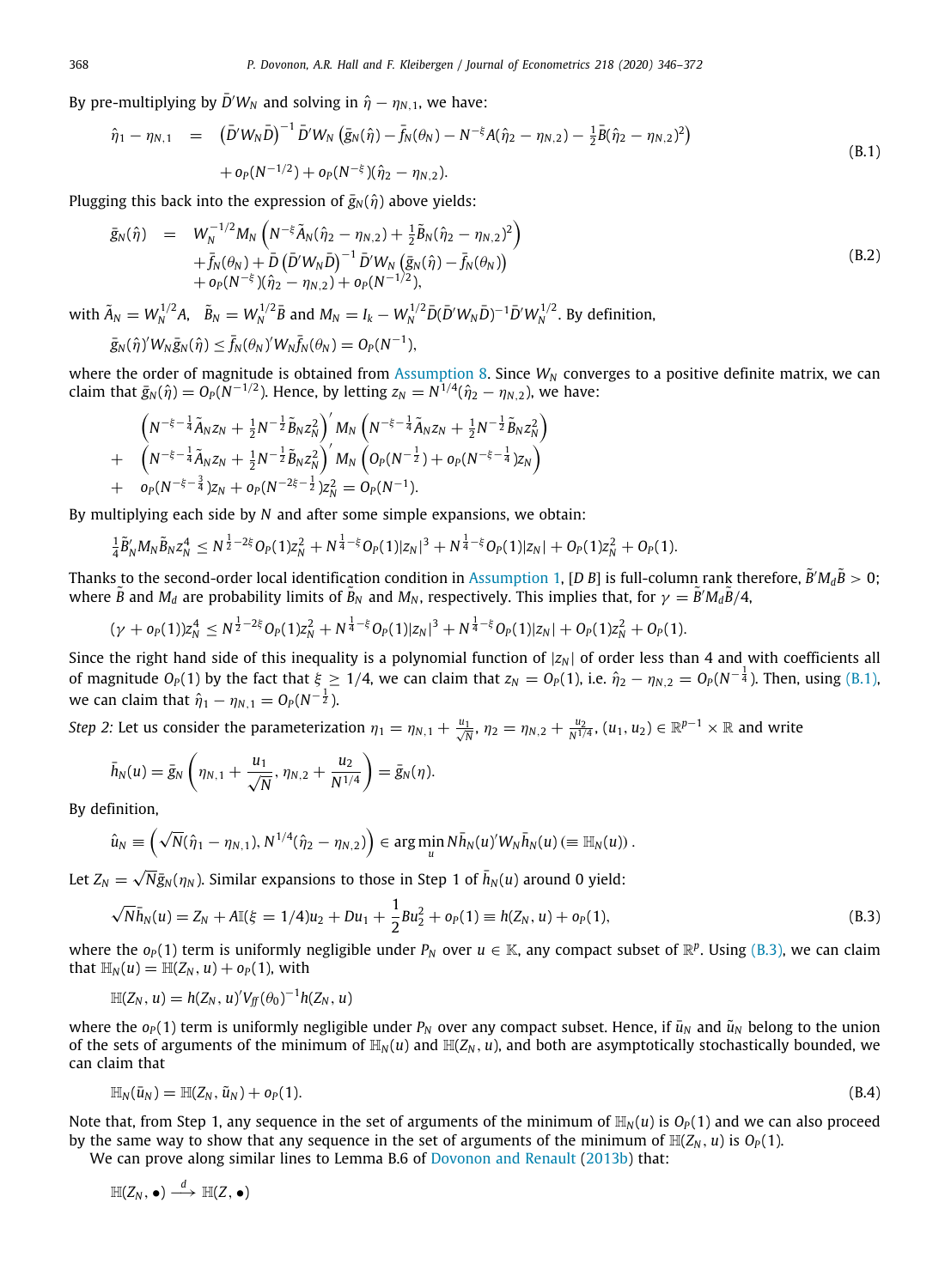under  $P_N$ , uniformly over any compact subset, where  $Z \sim N(0, V_f(\theta_0))$ . We can proceed along similar lines to Step 1 to show that the arguments of the minimum of  $u \mapsto \mathbb{H}(Z, u)$  are all stochastically bounded. Therefore, by, Lemma B.5 of [Dovonon and Renault](#page-27-34) [\(2013b](#page-27-34)), we can claim that

$$
\min_u \mathbb{H}(Z_N, u) \stackrel{d}{\longrightarrow} \mathbb{H}(Z, u).
$$

Since  $\hat{u}_N = O_P(1)$ , any subsequence of  $\hat{u}_N$  has a further subsequence, say  $\hat{u}_{S(N)}$  along which, we have:

$$
\begin{pmatrix} \min_u \mathbb{H}(Z_N, u) \\ Z_N \\ \hat{u}_N \end{pmatrix} \stackrel{d}{\longrightarrow} \begin{pmatrix} \min_u \mathbb{H}(Z, u) \\ Z \\ \hat{u}_s \end{pmatrix},
$$

under  $P_N$ . From [\(B.4\)](#page-23-2), we have  $\mathbb{H}(Z_N, \hat{u}_N) = \min_u \mathbb{H}(Z_N, u) + o_P(1)$  and we can claim by the continuous mapping theorem that:

$$
\min_{u} \mathbb{H}(Z, u) - \mathbb{H}(Z, \hat{u}_s) = 0,
$$

that is  $\hat{u}_s \in \arg \min_u \mathbb{H}(Z, u)$ . Exploiting the first-order condition of this programme in the direction of  $u_1$ , we can claim that any  $(\hat{u}_1, \hat{u}_2) \in \arg\min_u \mathbb{H}(Z, u)$  can be written:

$$
\hat{u}_1 = -(D'WD)^{-1}D'W\left(Z + A\mathbb{I}(\xi = 1/4)\hat{u}_2 + \frac{1}{2}B\hat{u}_2\right) = a(\hat{u}_2)
$$

and

$$
\hat{u}_2 \in \arg\min_{u \in \mathbb{R}} \left( Z + A \mathbb{I}(\xi = 1/4)u + \frac{1}{2}Bu^2 \right)' W^{1/2} M_d W^{1/2} \left( Z + A \mathbb{I}(\xi = 1/4)u + \frac{1}{2}Bu^2 \right),
$$
  
with  $W = V_{ff}(\theta_0)^{-1} \quad \Box$ 

**Proof of [Theorem](#page-11-2) [5](#page-11-2).** Similar derivations as those in [Theorem](#page-8-3) [1](#page-8-3) yield:

$$
\text{Wald}_N(\theta_0) = N(\hat{\eta} - \eta_0)' R' \bar{q}_N(\hat{\theta})' \hat{V}_{ff}(\hat{\theta})^{-1} \bar{q}_N(\hat{\theta}) R(\hat{\eta} - \eta_0)
$$

$$
\quad \text{and} \quad
$$

$$
\bar{q}_N(\hat{\theta})R_1 = D + o_P(1), \quad \text{and} \quad N^{1/4}\bar{q}_N(\hat{\theta})R_2 = A\mathbb{I}(\xi = 1/4) + BN^{1/4}(\hat{\eta}_2 - \eta_{N,2}) + o_P(1).
$$

It follows that

$$
Wald_N(\theta_0) = W_{N,a} + W_{N,b} + W_{N,c} + o_P(1),
$$

with

$$
W_{N,a} = \sqrt{N}(\hat{\eta}_1 - \eta_{0,1})'\tilde{D}'\tilde{D}\sqrt{N}(\hat{\eta}_1 - \eta_{0,1}),
$$

$$
W_{N,b} = 2\sqrt{N}(\hat{\eta}_1 - \eta_{0,1})'\tilde{D}'\left(\tilde{A} + \tilde{B}N^{1/4}(\hat{\eta}_2 - \eta_{N,2})\right)N^{1/4}(\hat{\eta}_2 - \eta_{0,2}),
$$

and

$$
W_{N,c} = \left(\tilde{A} + \tilde{B}N^{1/4}(\hat{\eta}_2 - \eta_{N,2})\right)' \left(\tilde{A} + \tilde{B}N^{1/4}(\hat{\eta}_2 - \eta_{N,2})\right) \sqrt{N}(\hat{\eta}_2 - \eta_{0,2})^2,
$$

where (as before)  $\tilde{D} = V_f(f(\theta_0)^{-1/2}D$  and  $\tilde{B} = V_f(f(\theta_0)^{-1/2}B)$ . The expected result follows easily using the asymptotic distribution given by [Theorem](#page-22-0) [B.1](#page-22-0) for the relevant subsequences of

$$
(\sqrt{N}(\hat{\eta}_1-\eta_{N,1}),N^{1/4}(\hat{\eta}_2-\eta_{N,2}))\ . \ \ \Box
$$

**Proof of [Proposition](#page-12-0) [1](#page-12-0).** (a) Let us assume that  $P(\mathbb{W}_s(e_2) = 0) > 0$  for all  $e_2 \in \mathbb{R}$  and  $A \neq 0$  and show that  $A = \delta B$  for some  $\delta \neq 0$ . We have:  $\mathbb{W}_s(e_2) = 0$  if and only if  $\tilde{A} + \tilde{B}\zeta_s = 0$  or  $\zeta_s + e_2 = 0$ . That is

$$
P(\mathbb{W}_{s}(e_2)=0)>0 \Leftrightarrow P(\tilde{A}+\tilde{B}\zeta_s=0)>0 \text{ or } P(\zeta_s=-e_2)>0.
$$

Note that  $P(\zeta_s = -e_2) > 0$  can hold only for at most a countably infinite number of values  $e_2$ . Thus for  $P(\mathbb{W}_s(e_2) = 0) > 0$ to hold for all  $e_2 \in \mathbb{R}$ , we necessarily have  $P(\overline{A} + \overline{B}\zeta_s = 0) > 0$ . This means that there exists  $\delta \neq 0$  such that  $\overline{A} = \delta \overline{B}$  and  $P(\zeta_s = -\delta) > 0$ . This implies in particular that  $A = \delta B$ . The proofs of (b) and (c) below also establish the converse. (b) If  $A = 0$ , simple derivations show that

$$
\mathbb{W}_{s}(e_2) = \tilde{B}'\tilde{B}\zeta_s^2(\zeta_s + e_2)^2 \quad \text{with} \quad \zeta_s^2 = -\tilde{B}'\tilde{X}\mathbb{I}(\tilde{B}'\tilde{X} < 0)/\tilde{B}'\tilde{B} \quad \text{and} \quad \tilde{X} \sim N(0, I_k).
$$
\n
$$
\text{for all } e_1 \in \mathbb{R} \quad P(\mathbb{W}(e_1) = 0) > P(z_1 = 0) = 1/2
$$

Thus, for all 
$$
e_2 \in \mathbb{R}
$$
,  $P(\mathbb{W}_s(e_2) = 0) \ge P(\zeta_s = 0) = 1/2$ .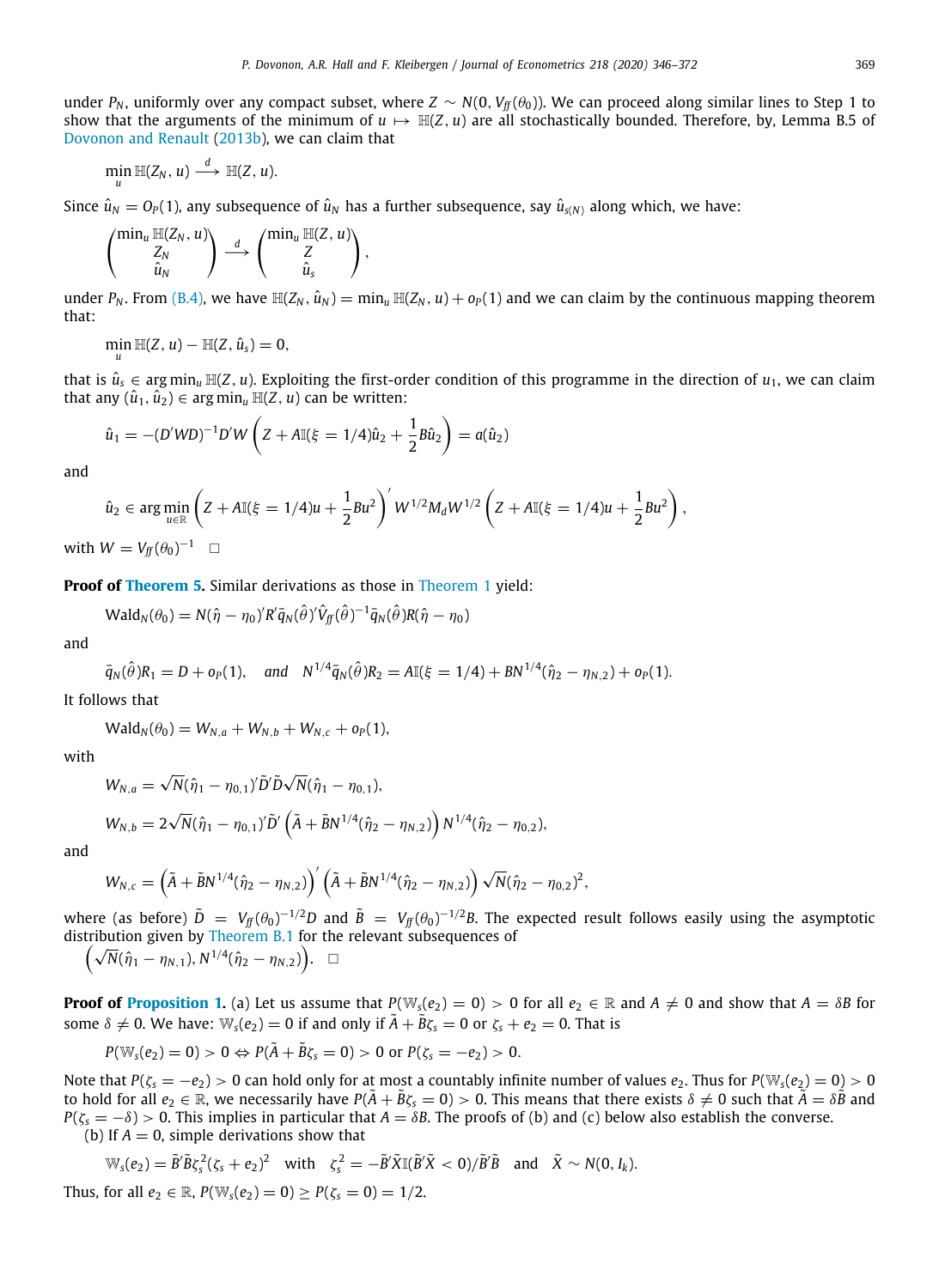(c) If  $A = \delta B$ ,  $\delta \neq 0$ , by some simple derivations, we have

$$
\mathbb{W}_{s}(e_2) = \tilde{B}'\tilde{B}(\zeta_{s} + e_2)^2(\zeta_{s} + \delta)^2 \quad \text{and} \quad (\zeta_{s} + \delta)^2 = -\frac{B'_0 X_0}{B'_0 B_0} \mathbb{I}(B'_0 X_0 < 0),
$$

with  $B_0 = \tilde{B}/2$  and  $X_0 = \tilde{X} - (\delta^2/2)\tilde{B}$ . Hence, for any  $e_2 \in \mathbb{R}$ ,

$$
P(\mathbb{W}_{s}(e_2) = 0) \ge P(B'_0 X_0 \ge 0) = 1 - \Phi\left((\delta^2/2)\sqrt{\tilde{B}'\tilde{B}}\right). \quad \Box
$$

**Proof of [Theorem](#page-9-0) [6.](#page-13-1)** As noted in the proof of Theorem [2](#page-9-0), the value of *LM*( $\theta_*$ ) is unchanged by replacing  $\bar{q}_N(\theta_*)$  by  $\bar{q}_N(\theta_*)\Delta$ with ∆ any nonsingular matrix. Here, we replace  $\bar q_N(\theta_*)$  by  $\bar q_N(\theta_*)(R_1\;N^{1/4}R_2).$  A first-order mean value expansion of  $\bar{q}_N(\theta_*)$  around  $\theta_N$  similar to [\(A.4](#page-21-0)) gives:

$$
\bar{q}_N(\theta_*) = \bar{q}_N(\theta_N) + \bar{C}_N(\dot{\theta}) \left[ I_p \otimes (\theta_* - \theta_N) \right] = \bar{q}_N(\theta_N) - \bar{C}_N(\dot{\theta}) \left[ I_p \otimes (R_1 e_{N,1} + R_2 e_{N,2}) \right],
$$

where  $\dot{\theta} \in (\theta_*,\theta_N)$  and may differ by entry of  $\bar q_N(\theta_*)$  and with  $\bar C_N(\theta)$  defined as in ([A.4\)](#page-21-0). Under [Assumption](#page-10-2) [6,](#page-10-2)  $\bar C_N(\dot{\theta})$ converges in probability  $P_N$  to  $C(\theta_*)$  and thanks to [Assumptions](#page-10-2) [6](#page-10-2) and [7](#page-10-1), we have:

$$
\bar{q}_N(\theta_*)R_1=D+o_P(1).
$$

Also,

$$
\bar{q}_N(\theta_N)R_2 = (\bar{q}_N(\theta_N)R_2 - G_N(\theta_N)R_2) + N^{-\xi}A + o(N^{-\xi}) = N^{-\xi}A + o(N^{-\xi}) + O_P(N^{-1/2}),
$$

where the stochastic orders are with respect to  $P_N$ . As a result, we also have, with respect to  $P_N$ ,

 $N^{1/4}\bar{q}_N(\theta_*)R_2 = -C(\theta_*)[I_p \otimes (R_2e_2)]R_2 + A\mathbb{I}(\xi = 1/4) + o_P(1).$ 

Thus

$$
\bar{q}_{N}(\theta_{*})\left(R_{1},\ N^{1/4}R_{2}\right)=\mathbb{Q}(e_{2})+o_{P}(1).
$$

By a second-order mean-value expansion of  $\bar{f}_N(\theta_*)$  around  $\theta_N$ , we have:

$$
\begin{array}{rcl}\n\bar{f}_{N}(\theta_{*}) & = & \bar{f}_{N}(\theta_{N}) - \bar{q}_{N}(\theta_{N})(\theta_{N} - \theta_{*}) + \frac{1}{2} \left[ (\theta_{N} - \theta_{*})' \otimes I_{k} \right] \bar{h}_{N}(\bar{\theta})(\theta_{N} - \theta_{*}), \\
& = & \bar{f}_{N}(\theta_{N}) - \bar{q}_{N}(\theta_{N})R_{1}e_{N,1} - \bar{q}_{N}(\theta_{N})R_{2}e_{N,2} \\
& & + \frac{1}{2} \left[ (R_{1}e_{N,1} + R_{2}e_{N,2})' \otimes I_{k} \right] \bar{h}_{N}(\bar{\theta})(R_{1}e_{N,1} + R_{2}e_{N,2}) \\
& = & \bar{f}_{N}(\theta_{N}) - N^{-1/2}De_{1} - N^{-\xi - 1/4}Ae_{2} + \frac{1}{2}N^{-1/2} \left( (R_{2}e_{2})' \otimes I_{k} \right) H(\theta_{*})(R_{2}e_{2}) \\
& & + o_{P}(N^{-1/2}) + o(N^{-\xi - 1/4}),\n\end{array}
$$

where  $\bar{\theta}\in(\theta_*,\theta_N)$  and may differ by equation. We use in this expansion the fact that  $\bar H_N(\bar\theta)$  converges in probability  $P_N$ where  $\theta \in (\theta_*,\theta_N)$  and may differ by equation. We use in this expansion the fact that  $H_N(\theta)$  converges in probability  $P_N$ <br>to  $H(\theta_*)$  and the fact that  $\bar q_N(\theta_N) R_2 = N^{-\xi} A + o_P(N^{-1/4})$  under  $P_N$ . Thus  $\sqrt N (V_{ff}(\theta_*)^{-1/2} \$ under  $P_N$  to  $N(\mu_\theta, I_k)$  with

$$
\mu_{\theta} = V_{\text{ff}}(\theta_*)^{-1/2} \left( -De_1 + \frac{1}{2} \left( (R_2 e_2)' \otimes I_k \right) H(\theta_*) (R_2 e_2) - Ae_2 \mathbb{I}(\xi = 1/4) \right).
$$

Alternatively, we can write

$$
\mu_{\theta} = -\mathbb{Q}(e_2) \begin{pmatrix} e_1 \\ \frac{1}{2}e_2 \end{pmatrix} - \frac{1}{2} V_{\text{ff}}(\theta_*)^{-1/2} A e_2 \mathbb{I}(\xi = 1/4).
$$

To prove (a), letting  $V_f = V_f(\theta_*)$ , note that

$$
LM(\theta_*) = \sqrt{N}(V_{ff}^{-1/2} \bar{f}_N(\theta_*))' \mathbb{P}(e_2) \sqrt{N}(V_{ff}^{-1/2} \bar{f}_N(\theta_*)) + o_P(1).
$$

Hence, we can claim that  $LM(\theta_*)$  converges in distribution under  $P_N$  to  $\chi_p^2(\lambda_\theta)$ , with  $\lambda_\theta=\mu'_\theta\mathbb{P}(e_2)\mu_\theta$ .

 $\text{Regarding } KLM(\theta_*)$ , since  $\bar{f}_N(\theta_*) = O_P(N^{-1/2})$  under  $P_N$ ,  $\bar{q}_N(\theta_*)$  is the leading term of  $\hat{D}_N(\theta_*)$ . Thus,  $KLM(\theta_*) =$ *LM*( $\theta_*$ ) +  $o_P(1)$  under  $P_N$  and this concludes (a).

If  $\xi > 1/4$  or  $A = 0$ , we can use the identity :  $(e' \otimes I_k)H(\theta_*)e = C(\theta_*)(I_p \otimes e)e$ , for all  $e \in \mathbb{R}^p$  to show that  $\mu_\theta = -\mathbb{Q}(e_2) \times \begin{pmatrix} e_1 \ \frac{1}{2}e_2 \end{pmatrix}$ ). As a result,  $\lambda_{\theta} = \mu'_{\theta} \mu_{\theta}$ . Note also that the second-order identification condition in [Assumption](#page-4-3) [1\(](#page-4-3)b), ensures that  $\mu_\theta \neq 0$  if  $e \neq 0$ . The latter is warranted by the full-rank condition on  $\mathbb{Q}(e_2)$ .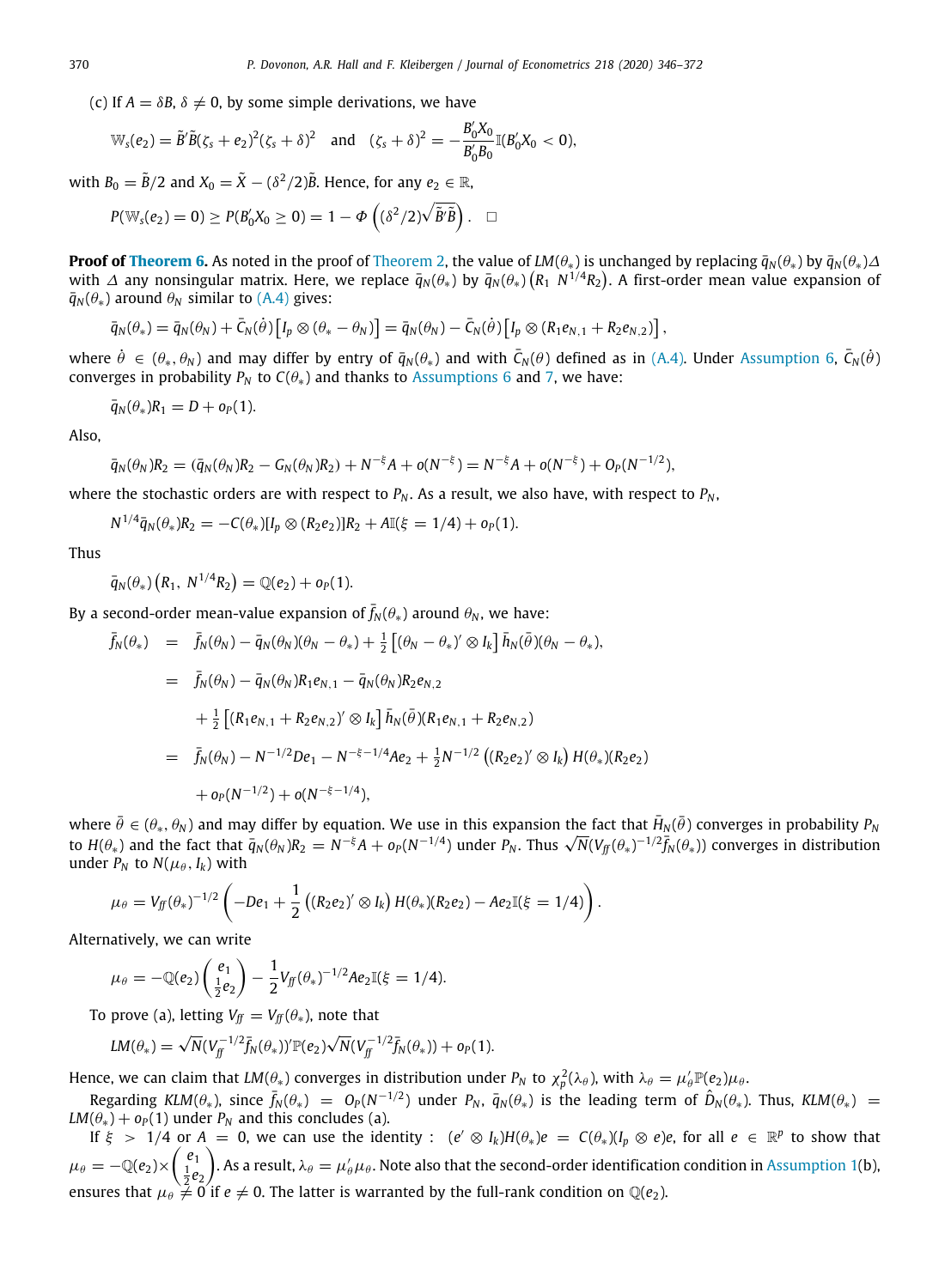If  $\xi = 1/4$  and  $A \neq 0$ , to conclude that  $\lambda_{\theta} \neq 0$ , it suffices to show that  $\mathbb{P}(e_2)\mu_{\theta} \neq 0$ . This latter holds if and only if

$$
\mathbb{P}(e_2)V_{ff}(\theta_*)^{-1/2}Ae_2\neq \mathbb{Q}(e_2)\begin{pmatrix}2e_1\\e_2\end{pmatrix}.
$$

The asymptotic distribution of GMM-M(θ∗) under *P<sup>N</sup>* is obtained along similar lines as in the proof of [Theorem](#page-9-1) [3.](#page-9-1) The asymptotic independence of *KLM*( $\theta_*$ ), *J*( $\theta_*$ ) and  $\hat{D}_N(\theta_*)$  continues to hold under  $P_N$  with *KLM*( $\theta_*$ ) and *J*( $\theta_*$ ) asymptotically distributed as  $\tilde{\psi}_K$  and  $\tilde{\psi}_J$ , respectively. To obtain the stochastic dominance claimed, note that

$$
(\tilde{\psi}_J + \tilde{\psi}_K + \rho)^2 - 4\rho \tilde{\psi}_J = (\rho - \tilde{\psi}_J)^2 + \tilde{\psi}_K^2 + 2\tilde{\psi}_J \tilde{\psi}_K + 2\rho \tilde{\psi}_K.
$$

Since  $\tilde{\psi}_J$  and  $\tilde{\psi}_K$  are nonnegative, this quantity is larger than or equal to

$$
(\rho - \tilde{\psi}_J)^2 + \tilde{\psi}_K^2 + 2(\rho - \tilde{\psi}_J)\tilde{\psi}_K = (\rho - \tilde{\psi}_J + \tilde{\psi}_K)^2
$$

and the result follows.

1 the result follows.<br>(b) From the asymptotic distribution of  $\sqrt{N f_{N}(\theta_{*})}$  derived above, it is obvious that GAR( $\theta_{*}$ ) converges in distribution under  $P_N$  to  $\chi_k^2(\ell_\theta)$ , where  $\ell_\theta = \mu'_\theta \mu_\theta$ .

If  $\xi\,=\,1/4$  or  $A\,=\,0, \,\mu_\theta\,\neq\,0$  for any  $e\,\neq\,0$  as already shown. If  $\xi\,=\,1/4$  and  $A\,\neq\,0,$  it is not hard to see that if  $A \notin \Big\{ D \ \vdots \ - \ C(\theta_*) \big[ I_p \otimes (R_2 e_2) \big] \, R_2 \Big\}, \quad -De_1 + \tfrac{1}{2} \left( (R_2 e_2)^\prime \otimes I_k \right) H(\theta_*) (R_2 e_2) \ - \ A e_2 \ \neq \ 0 \, \text{ for all } e \ \neq \ 0. \,\, \text{Hence} \,\, \mu_\theta \ \neq \ 0 \,\, \text{for all} \,\, \theta_0 \in \mathbb{R}^3.$  $e \neq 0$ .  $\square$ 

**Proof of [Theorem](#page-14-1) [7](#page-14-1).** (i) Note that

$$
\hat{D}_N(\theta_0) = \bar{q}_N(\theta_0) - \left[\widehat{Cov}\left(q_{i,lm}(\theta_0), f_i(\theta_0)\right) \hat{V}_{ff}(\theta_0)^{-1} \bar{f}_N(\theta_0)\right]_{1 \leq l \leq k, 1 \leq m \leq p},
$$

with  $\widehat{Cov}(q_{i,lm}(\theta_0), f_i(\theta_0)) = \frac{1}{N} \sum_{i=1}^{N} q_{i,lm}(\theta_0) f_i(\theta_0)' - \overline{q}_{N,lm} \overline{f}_N(\theta_0)'$ .  ${\rm But,} \ \bar{f}_N(\theta_0) = \left(\bar{f}_N(\theta_0) - \frac{c}{\sqrt{N}}\right) + \frac{c}{\sqrt{N}} = O_P(N^{-1/2})$  under  $P_N.$  In fact,

<span id="page-26-8"></span>
$$
\sqrt{N} \bar{f}_N(\theta_0) \stackrel{d}{\to} \psi_f + c \sim N(c, V_{ff}(\theta_0))
$$
\n(B.5)

under *<sup>P</sup><sup>N</sup>* . Thus, *<sup>D</sup>*ˆ *<sup>N</sup>* (θ0)*R*<sup>1</sup> = *q*¯*<sup>N</sup>* (θ0)*R*<sup>1</sup> + *o<sup>P</sup>* (1) = *D* + *o<sup>P</sup>* (1), under *P<sup>N</sup>* . Also,

$$
\hat{D}_N(\theta_0)R_2 = \left(\bar{q}_N(\theta_0)R_2 - \frac{A}{N^{\xi}}\right) + \frac{A}{N^{\xi}} - \left[\widehat{Cov}\left(q_{i,lm}(\theta_0), f_i(\theta_0)\right)\hat{V}_{ff}(\theta_0)^{-1}\bar{f}_N(\theta_0)\right]_{1 \leq l \leq k, 1 \leq m \leq p}R_2.
$$

Letting  $\delta = \frac{1}{2} \mathbb{I}(\xi \geq \frac{1}{2}) + \xi \mathbb{I}(0 < \xi < \frac{1}{2})$ , it is not hard to see that

$$
N^{\delta}\hat{D}_N(\theta_0)R_2 \stackrel{d}{\rightarrow} \varepsilon_q^a
$$

under  $P_N.$  The statistic  $J(\theta_0)$  is unchanged if  $\hat{D}_N(\theta_0)$  is replaced by  $\hat{D}_N(\theta_0)\left(R_1,~N^\delta R_2\right)$  which converges in distribution to  $\bar{\psi}_q^a$  under *P<sub>N</sub>*. Under the full column rank assumption,  $M_{V_f^c(\theta_0)^{-1/2}\bar{\psi}_q^a}$  is well-defined and the continuous mapping theorem ensures that

$$
J(\theta_0) \stackrel{d}{\rightarrow} (\psi_f + c)' V_{ff}(\theta_0)^{-1/2} M_{V_{ff}(\theta_0)^{-1/2} \bar{\psi}_q} V_{ff}(\theta_0)^{-1/2} (\psi_f + c)
$$

under  $P_N.$  From the independence of  $\psi_f$  and  $\bar\psi_q^{\,a}$ , we can claim that

$$
J(\theta_0) \stackrel{d}{\rightarrow} \chi^2_{k-p}(\lambda_m)
$$

under  $P_N$  with random non-centrality parameter  $\lambda_m = c'V_\text{ff}(\theta_0)^{-1/2} M_{V_\text{ff}(\theta_0)^{-1/2} \bar{\psi}_q^a} V_\text{ff}(\theta_0)^{-1/2} c$ . Clearly, if  $c \notin \langle \bar{\psi}_q^a \rangle$  almost surely, then  $\lambda_m > 0$  almost surely. (ii) Follows readily from ([B.5\)](#page-26-8).  $\Box$ 

### **References**

<span id="page-26-7"></span><span id="page-26-2"></span>[Andrews, D.W.K., 2002. Generalized method of moments estimation when a parameter is on a boundary. J. Bus. Econom. Statist. 20, 530–544.](http://refhub.elsevier.com/S0304-4076(20)30140-8/sb6) [Andrews, D.W.K., Moreira, M., Stock, J., 2006. Optimal two-sided invariant similar tests for Instrumental Variables regression. Econometrica 74,](http://refhub.elsevier.com/S0304-4076(20)30140-8/sb7)

[715–752.](http://refhub.elsevier.com/S0304-4076(20)30140-8/sb7)

<span id="page-26-5"></span>[Ahn, S.C., Schmidt, P., 1995. Efficient estimation of models for dynamic panel data. J. Econometrics 68, 29–52.](http://refhub.elsevier.com/S0304-4076(20)30140-8/sb1)

<span id="page-26-3"></span>[Anderson, T.W., Hsiao, C., 1981. Estimation of dynamic models with error components. J. Amer. Statist. Assoc. 76, 46–63.](http://refhub.elsevier.com/S0304-4076(20)30140-8/sb2)

<span id="page-26-0"></span>[Anderson, T.W., Rubin, H., 1949. Estimation of the parameters of a single equation in a complete system of stochastic equations. Ann. Math. Stat.](http://refhub.elsevier.com/S0304-4076(20)30140-8/sb3) [20, 46–63.](http://refhub.elsevier.com/S0304-4076(20)30140-8/sb3)

<span id="page-26-6"></span>[Andrews, D.W.K., 1991. Heteroscedasticity and autocorrelation consistent covariance matrix estimation. Econometrica 59, 817–858.](http://refhub.elsevier.com/S0304-4076(20)30140-8/sb4)

<span id="page-26-1"></span>[Andrews, D.W.K., 2001. Testing when a parameter is on the boundary of the maintained hypothesis. Econometrica 69, 683–734.](http://refhub.elsevier.com/S0304-4076(20)30140-8/sb5)

<span id="page-26-4"></span>[Arellano, M., Bond, S.R., 1991. Some tests of specification for panel data: Monte Carlo evidence and an application to employment equations. Rev.](http://refhub.elsevier.com/S0304-4076(20)30140-8/sb8) [Econom. Stud. 58, 277–297.](http://refhub.elsevier.com/S0304-4076(20)30140-8/sb8)